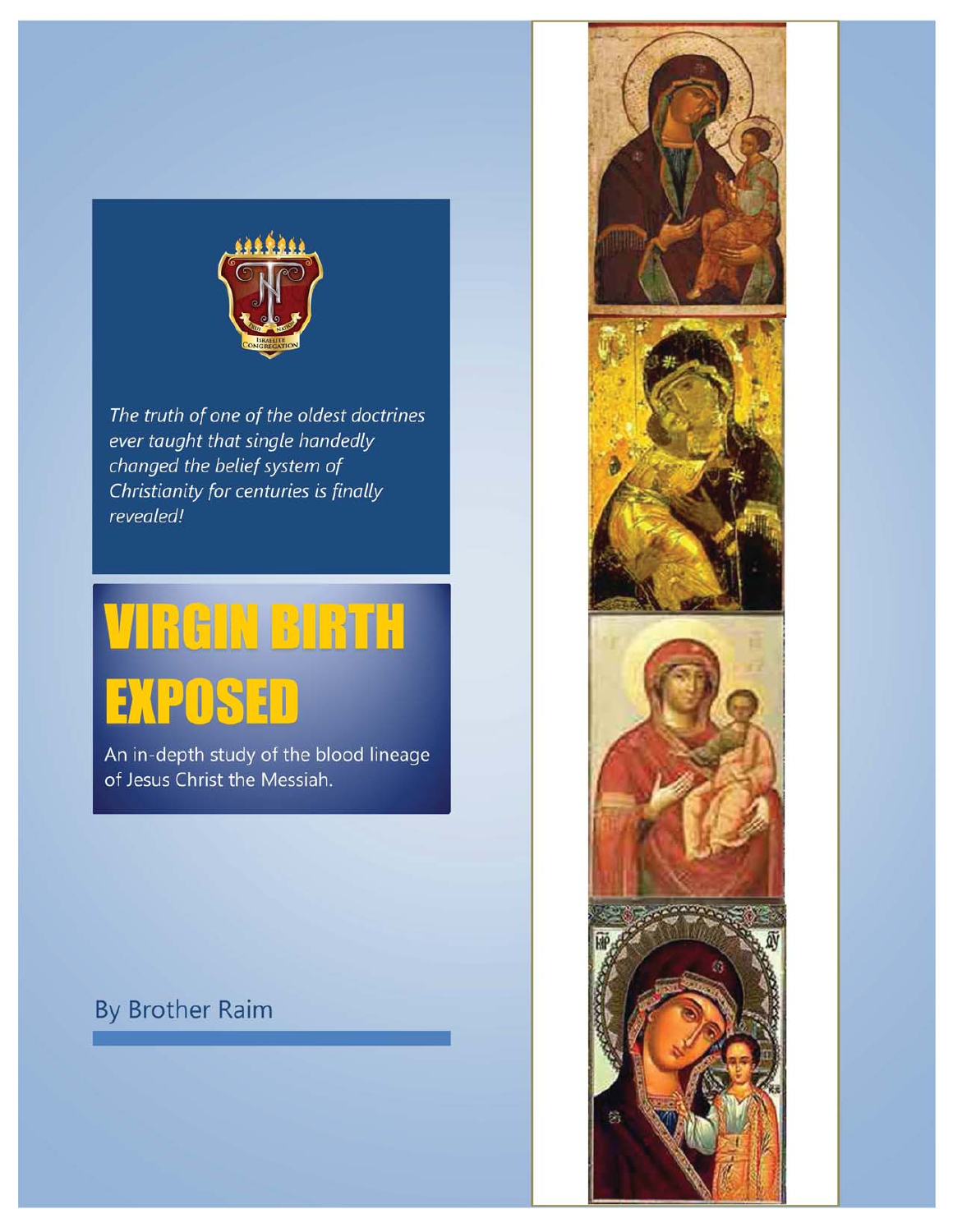# **A TRUE NATION PUBLICATION**  Virgin Birth Exposed

*"And ye shall know the truth, and the truth shall make you free." John 8:32* 



 $©$  2015 True Nation TRUE NATION | www.truenation.org | 323.446.7655 | email: reply@truenation.org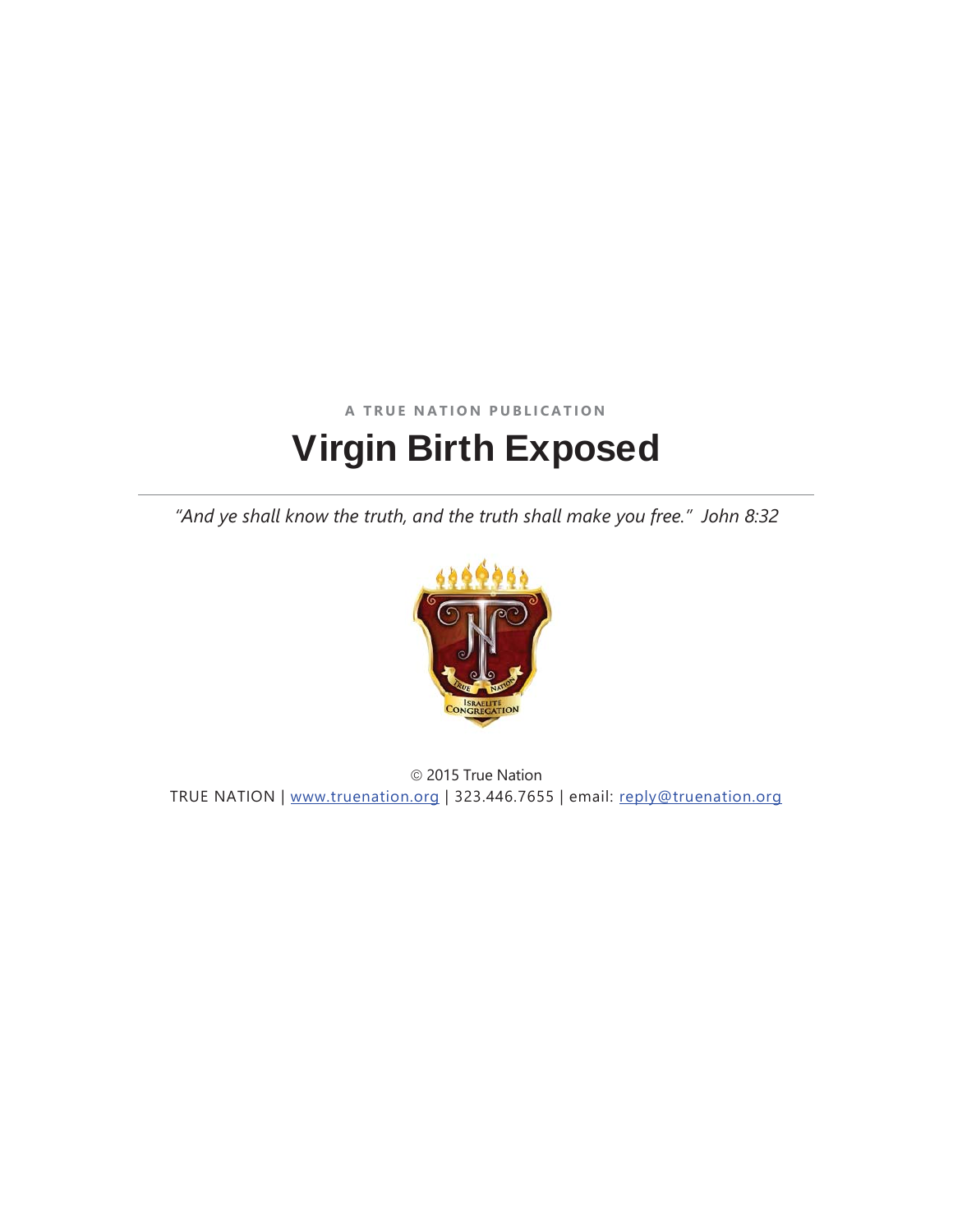# **PREFACE**

Greetings my brothers and sisters! All praises to the Most High and Jesus Christ. I thank you for your patience while this book was being put together as it was highly anticipated by those seeking truth. I sincerely feel through the spirit of the Most High and Christ that there is enough information contained herein to completely dismantle the virgin birth heresy. I wanted to be sure to compile very thorough information for every aspect of this heavily debated topic.

For those who are unaware, the virgin birth doctrine states that Mary, the mother of Christ, was made pregnant without having sexual intercourse with a man. This alleged action caused Jesus Christ to be born and live without sin to be called the Son of God. Ironically, there is no record of this doctrine being taught prior to the 2<sup>nd</sup> century AD. I will review the scriptures that the virgin birth believers use to support their thought and give the proper understanding of those verses. This book is not a personal attack, but simply a tool to reveal truth. After careful study, I will emphatically say that THERE IS NO VIRGIN BIRTH OF JESUS CHRIST FOUND IN THE SCRIPTURES and I will prove that Joseph was the biological father of Jesus Christ.

As I proceed to unveil the virgin birth heresy, it is vital that you FIRST understand that THERE WERE NO NEW TESTAMENT BOOKS WRITTEN during the time of Mary, Joseph and Jesus Christ. Only the OLD TESTAMENT scriptures and prophecies could be used to verify and test the validity of Christ being the Son of God. Knowing this will help one to understand the New Testament scriptures much better. It must also be understood that the Bible explains itself. So all answers MUST come from the Bible precept upon precept. Though historical references are used within this book, the bible is the primary source.

*Isaiah 28:10: "For precept must be upon precept, precept upon precept; line upon line, line upon line; here a little, and there a little:"*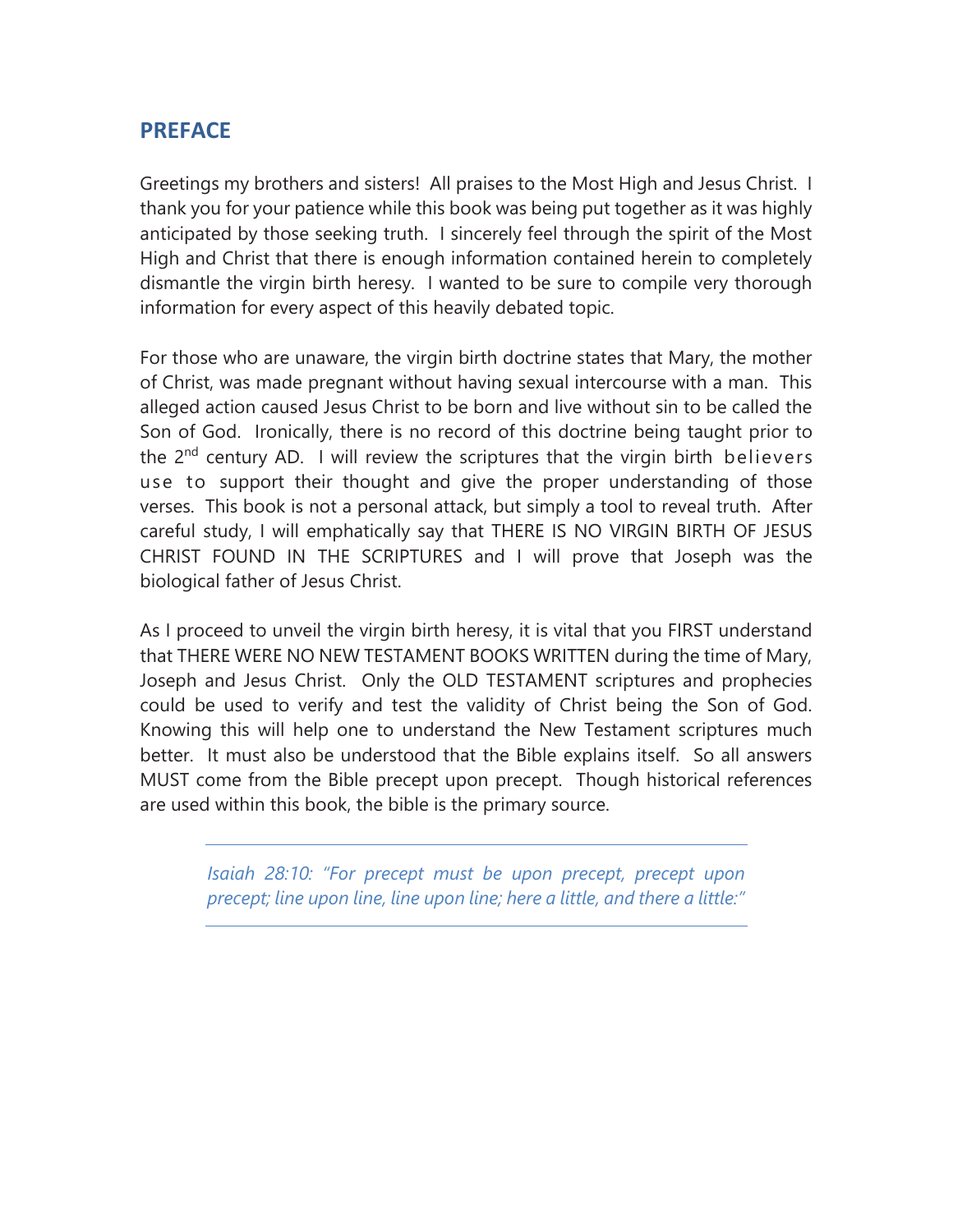# **TABLE OF CONTENTS**

| Christ Had to be Born of a Virgin Because He Did Not Sin 44 |  |
|-------------------------------------------------------------|--|
|                                                             |  |
|                                                             |  |
|                                                             |  |
|                                                             |  |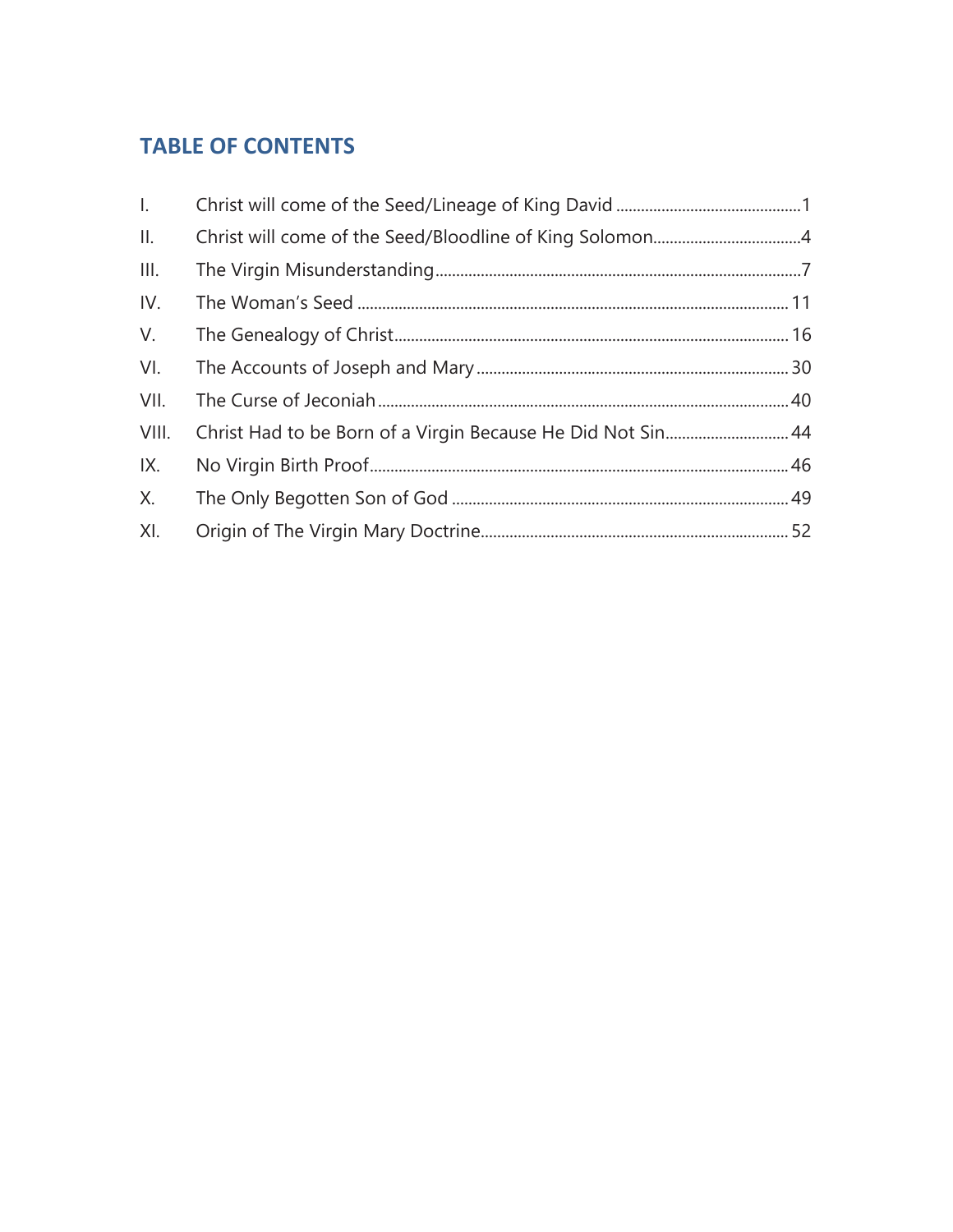# <span id="page-4-0"></span>**I. CHRIST WILL COME OF THE SEED/LINEAGE OF KING DAVID**

It is important to understand that the Bible provides numerous prophecies about Jesus Christ the Messiah appearing on earth and that he would be an Israelite of the family/tribe of Judah descending from the blood lineage and royal throne of King David.

*Genesis 49:9-10: "9 Judah is a lion's whelp: from the prey, my son, thou art gone up: he stooped down, he couched as a lion, and as an old lion; who shall rouse him up? 10The sceptre shall not depart from Judah, nor a lawgiver from between his feet, until Shiloh come; and unto him shall the gathering of the people be."*

*Hebrews 7:14: "For it is evident that our Lord sprang out of Juda; of which tribe Moses spake nothing concerning priesthood."* 

Jacob gave his sons a prophecy that the Redeemer Jesus Christ would come out of the tribe of Judah and that he would gather the children of Israel back unto himself. The scepter (rulership) will not be taken away from Judah because Christ is prophesied to rule forever.

*Isaiah 11:1-5 : "1 And there shall come forth a rod out of the stem of Jesse, and a Branch shall grow out of his roots: <sup>2</sup> And the spirit of the LORD shall rest upon him, the spirit of wisdom and understanding, the spirit of counsel and might, the spirit of knowledge and of the fear of the LORD; <sup>3</sup> And shall make him of quick understanding in the fear of the LORD: and he shall not judge after the sight of his eyes, neither reprove after the hearing of his ears: <sup>4</sup> But with righteousness shall he judge the poor, and reprove with equity for the meek of the earth: and he shall smite the earth with the rod of his mouth, and with the breath of his lips shall he slay the wicked. <sup>5</sup> And righteousness shall be the girdle of his loins, and faithfulness the girdle of his reins."*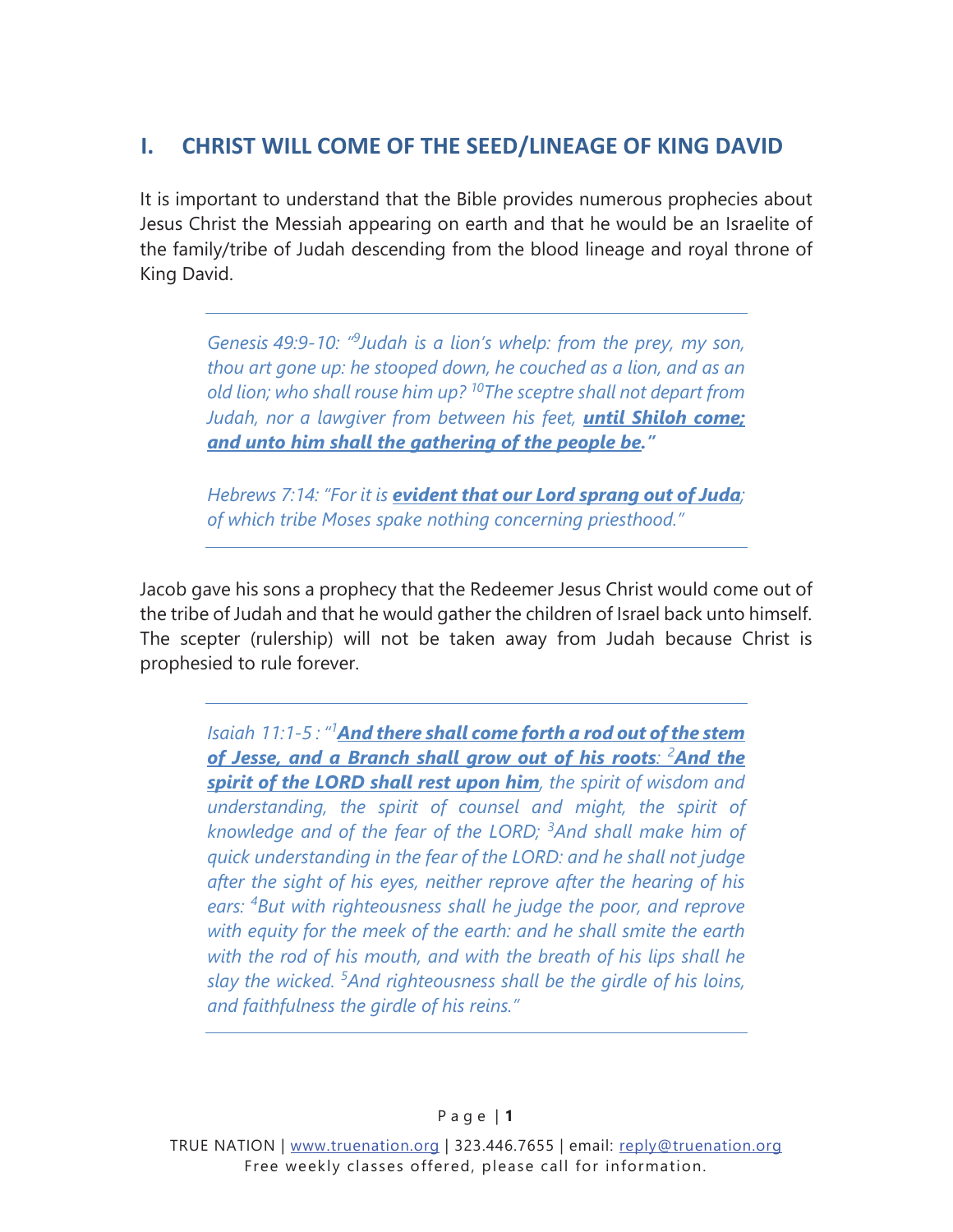Jesse is King David's father and the scriptures say that the Messiah will come forth from him. This means Jesse will be a physical and BIOLOGICAL ancestor to Christ and Christ is a physical and biological descendant of Jesse.

*Isaiah 11:10: "And in that day there shall be a root of Jesse, which shall stand for an ensign of the people; to it shall the Gentiles seek: and his rest shall be glorious."* 

Isaiah 11:10 states that a root would come of Jesse. A root is the foundation and source from which a tree grows. This proves that Christ will biologically DESCEND from the seed (sperm) of Jesse and that his purpose is to return Israel to the Most High. This serves as a sign to Israel that Christ is the Messiah. The next scripture is the prophecy given to King David himself regarding Jesus Christ the Messiah. The scripture clearly states that the eternal king Jesus Christ will come from David's "bowels" which is his inward parts (his seed).

*2 Samuel 7:12-17: "<sup>12</sup>And when thy days be fulfilled, and thou shalt sleep with thy fathers, I will set up THY SEED after thee, which shall PROCEED OUT OF THY BOWELS, and I will establish his kingdom. <sup>13</sup>He shall build an house for my name, and I will stablish the throne of his kingdom for ever. <sup>14</sup>I will be his father, and he shall be my son. If he commit iniquity, I will chasten him with the rod of men, and with the stripes of the children of men: <sup>15</sup>But my mercy shall not depart away from him, as I took it from Saul, whom I put away before thee. <sup>16</sup>And thine house and thy kingdom shall be established for ever before thee: thy throne shall be established for ever. <sup>17</sup>According to all these words, and according to all this vision, so did Nathan speak unto David."* 

Many believe this scripture refers to David's son Solomon, but it cannot because all of the kings of Judah's rulership eventually came to an end (I Kings 11:42). Only the kingdom of Jesus Christ the Messiah is prophesied to last forever (Luke 1:33).

*Isaiah 9:6-8: "6 For unto us a child is born, unto us a son is given: and the government shall be upon his shoulder: and his name shall be* 

P a g e | **2**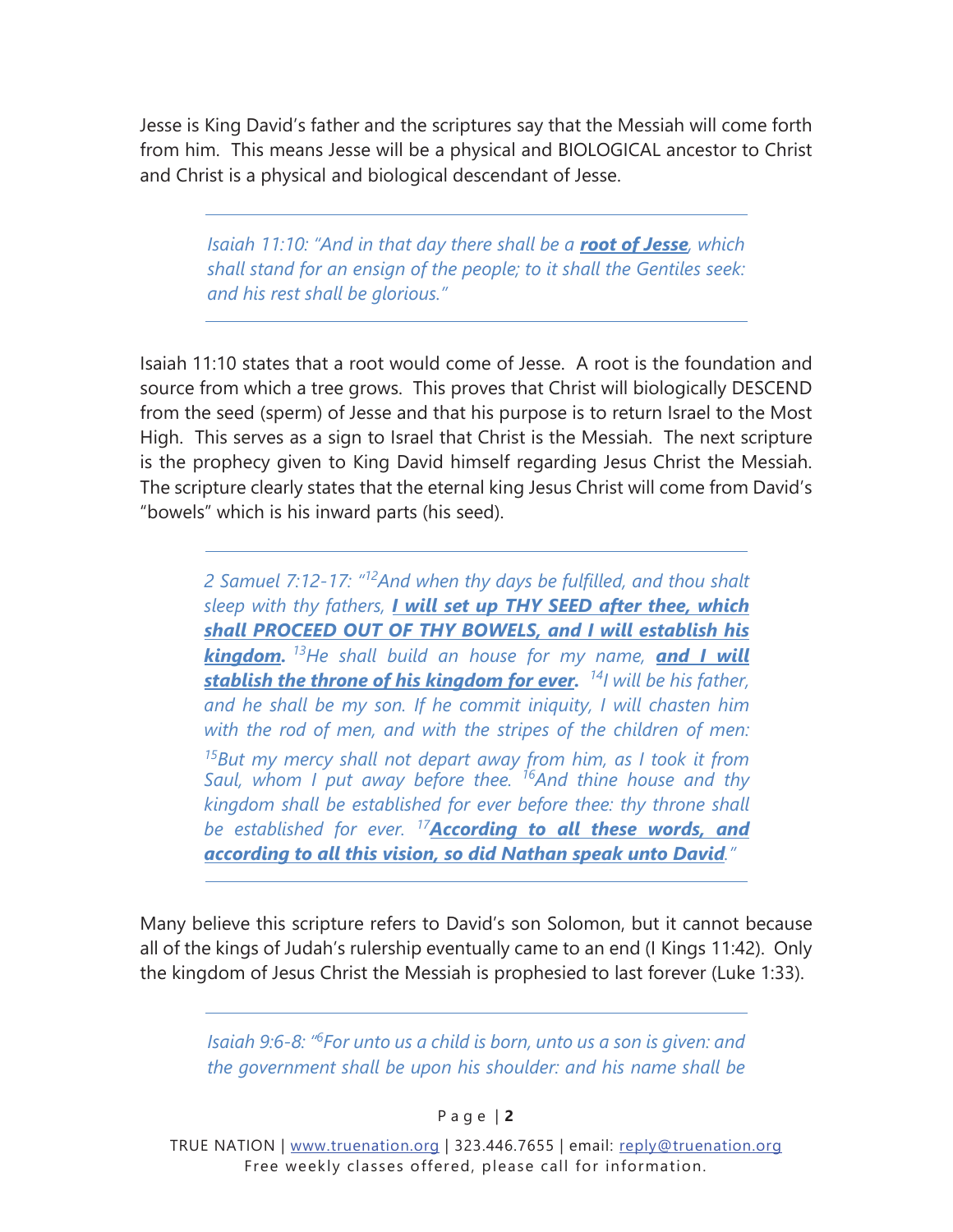*called Wonderful, Counsellor, The mighty God, The everlasting Father, The Prince of Peace. 7 Of the increase of his government and peace there shall be no end, upon the throne of David, and upon his kingdom, to order it, and to establish it with judgment and with justice from henceforth even for ever. The zeal of the LORD of hosts will perform this. <sup>8</sup> The Lord sent a word into Jacob, and it hath lighted upon Israel."* 

*Psalm 132:11: "The Lord hath sworn in truth unto David; he will not turn from it; Of THE FRUIT OF THY BODY will I set upon thy throne."* 

Psalm 132:11 says that the Most High has sworn that Christ, the everlasting King, will descend from David's body, through his seed (sperm). This proves that Christ will physically descend from David's flesh and not his spirit. This promise was made by God and he made it clear that "HE WILL NOT TURN FROM IT." Accordingly, if anyone teaches that Christ came by any way other than by the seed (SPERM) of King David, it is a LIE.

*Psalm 89:3-4: "3 I have made a covenant with my chosen, I have sworn unto David my servant, 4 Thy seed will I establish for ever, and build up thy throne to all generations. Selah."* 

*Psalm 89:34: "My covenant will I not break, nor alter the thing that is gone out of my lips."* 

Again, the scriptures say that the Most High WILL NOT BREAK OR ALTER this covenant or promise. So when we get to the New Testament, the prophecies and method of how Christ will come of the SEED/SPERM of King David CANNOT change.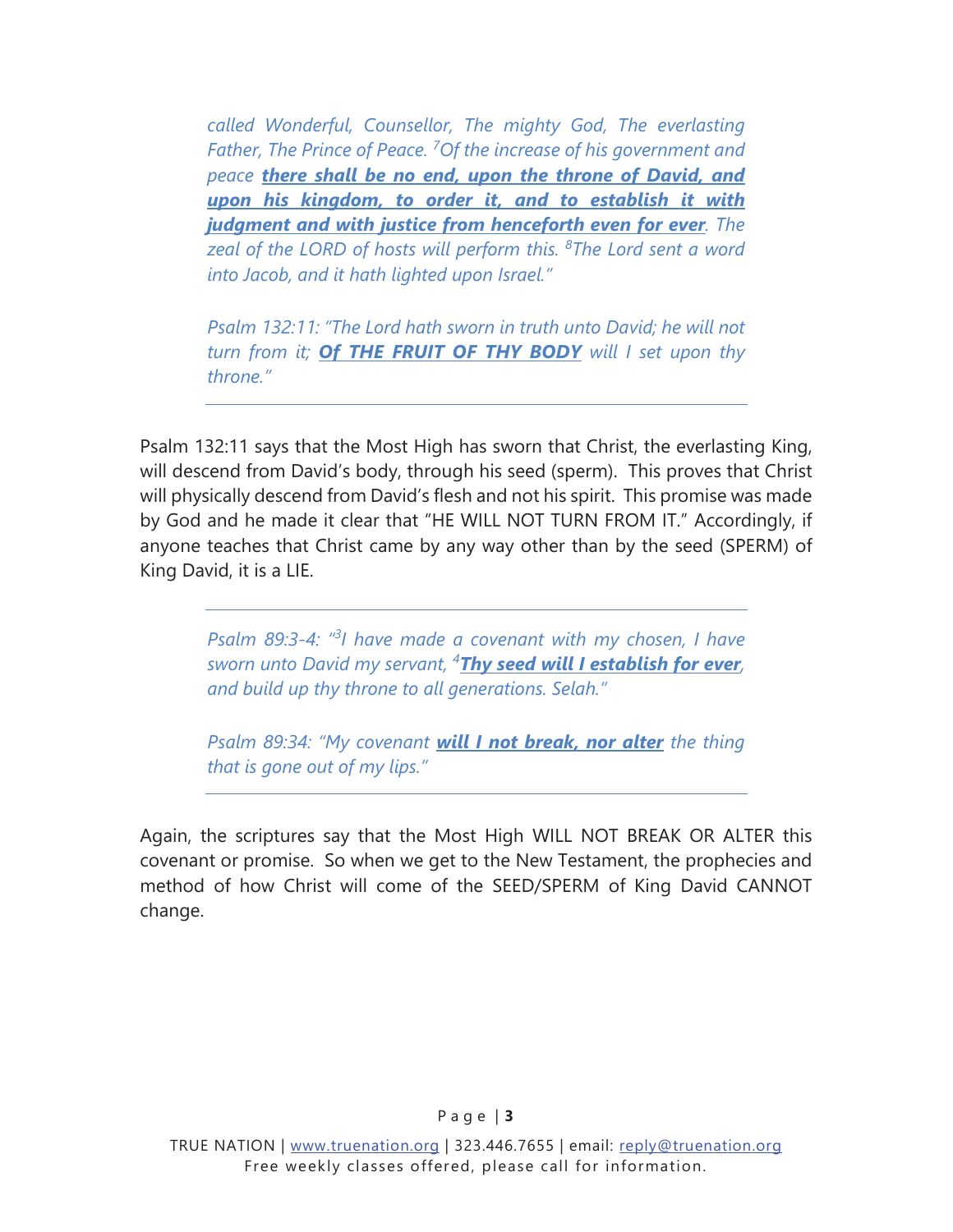# <span id="page-7-0"></span>**II. CHRIST WILL COME OF THE SEED/BLOODLINE OF KING SOLOMON**

In the following scripture, David explains that the kingly and promised lineage will continue through his SON Solomon.

*1 Chronicles 28:4-7: "4 Howbeit the LORD God of Israel chose me before all the house of my father to be king over Israel for ever: for he hath chosen Judah to be the ruler; and of the house of Judah, the house of my father; and among the sons of my father he liked me to make me king over all Israel: <sup>5</sup> And of all my sons, (for the LORD hath given me many sons,) he hath chosen Solomon my son to sit upon the throne of the kingdom of the LORD over Israel. <sup>6</sup> And he said unto me, Solomon thy son, he shall build my house and my courts: for I have chosen him to be my son, and I will be his father. <sup>7</sup> Moreover I will establish his kingdom for ever, if he be constant to do my commandments and my judgments, as at this day."* 

Notice that David said "God hath given me MANY SONS" (1 Chronicles 3:1-9 including Nathan), but it was **Solomon** who was chosen to continue the kingly line from which Jesus Christ the Messiah would come. Solomon would build the physical house of God and Christ would build the spiritual house of God, which is the Church. Nonetheless, they will all descend from the SEED/sperm of King David as prophesied. Solomon acknowledges this in the following scriptures:

*1 Kings 8:19-20: "19Nevertheless thou shalt not build the house; BUT THY SON THAT SHALL COME FORTH OUT OF THY LOINS, he shall build the house unto my name. 20And the LORD hath performed his word that he spake, and I am risen up in the room of David my father, and sit on the throne of Israel, as the LORD promised, and have built an house for the name of the LORD God of Israel."* 

*1Kings 5:5: "And, behold, I purpose to build an house unto the name of the LORD my God, as the LORD spake unto David my father,* 

#### P a g e | **4**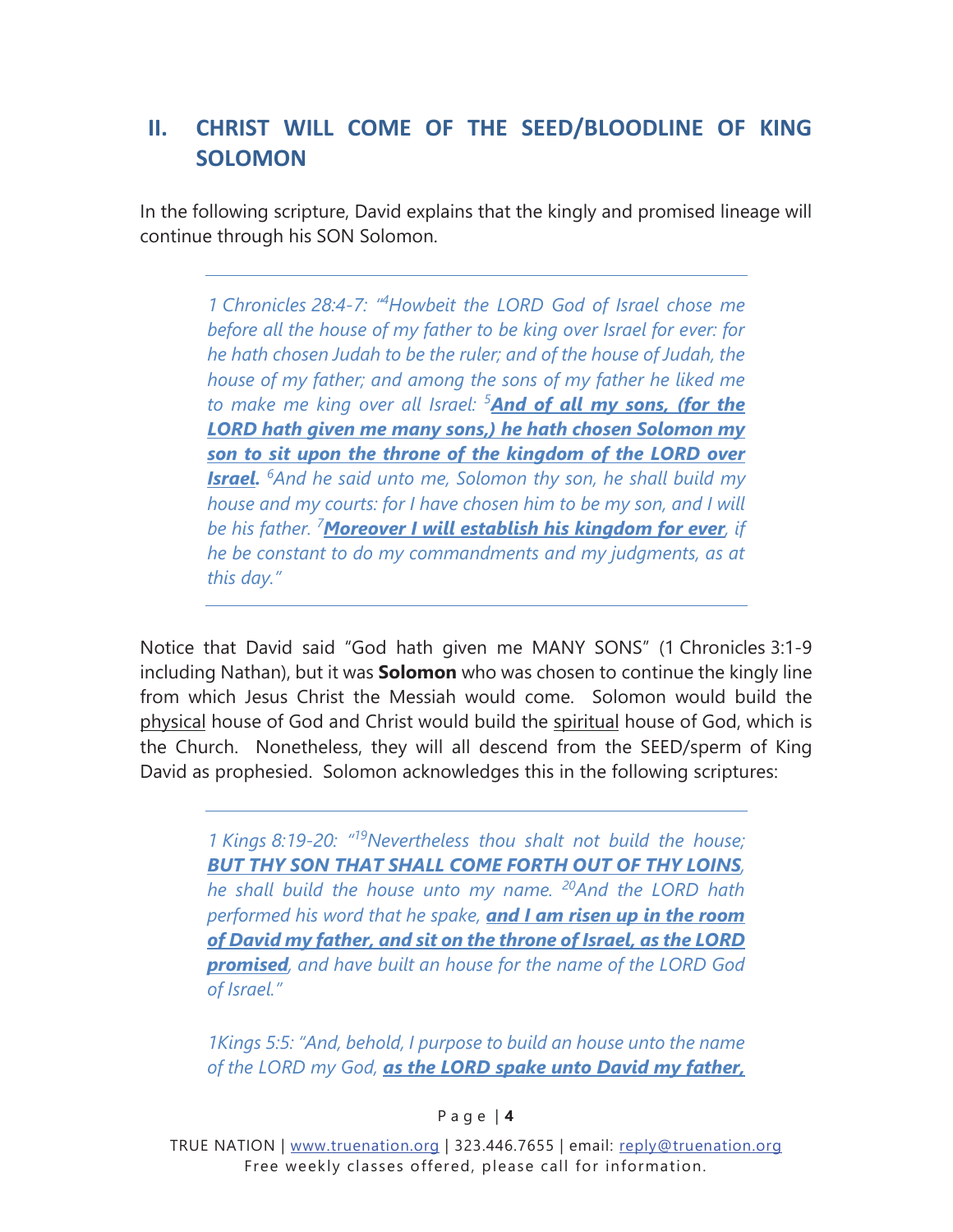*saying, Thy son, whom I will set upon thy throne in thy room, he shall build an house unto my name."* 

*1 Chronicles 22:7-9: "7 And David said to Solomon, My son, as for me, it was in my mind to build an house unto the name of the LORD my God: <sup>8</sup> But the word of the LORD came to me, saying, Thou hast shed blood abundantly, and hast made great wars: thou shalt not build an house unto my name, because thou hast shed much blood upon the earth in my sight. <sup>9</sup> Behold, a son shall be born to thee, who shall be a man of rest; and I will give him rest from all his enemies round about: for his name shall be Solomon, and I will give peace and quietness unto Israel in his days."* 

*1 Chronicles 22:10: "He shall build an house for my name; and he shall be my son, and I will be his father; and I will establish the throne of his kingdom over Israel for ever."* 

*1 Chronicles 28:6: "And he said unto me, Solomon thy son, he shall build my house and my courts: for I have chosen him to be my son, and I will be his father."*

We see that SOLOMON is the successor of David to sit on the chosen throne that Christ will also inherit.

Why do the above prophecies focus so much on the SEED of David? This is why. In Israel, it is a fact that a man's nation (race or ethnicity) or tribe (house or family) is determined by his father's MALE ancestors. Since the MAN carries the seed/sperm, he is then the progenitor and determines the tribe and pedigree of his descendants.

*Numbers 1:18: "And they assembled all the congregation together on the first day of the second month, and they declared their pedigrees after their families, by the house of their fathers, according to the number of the names, from twenty years old and upward, by their polls."*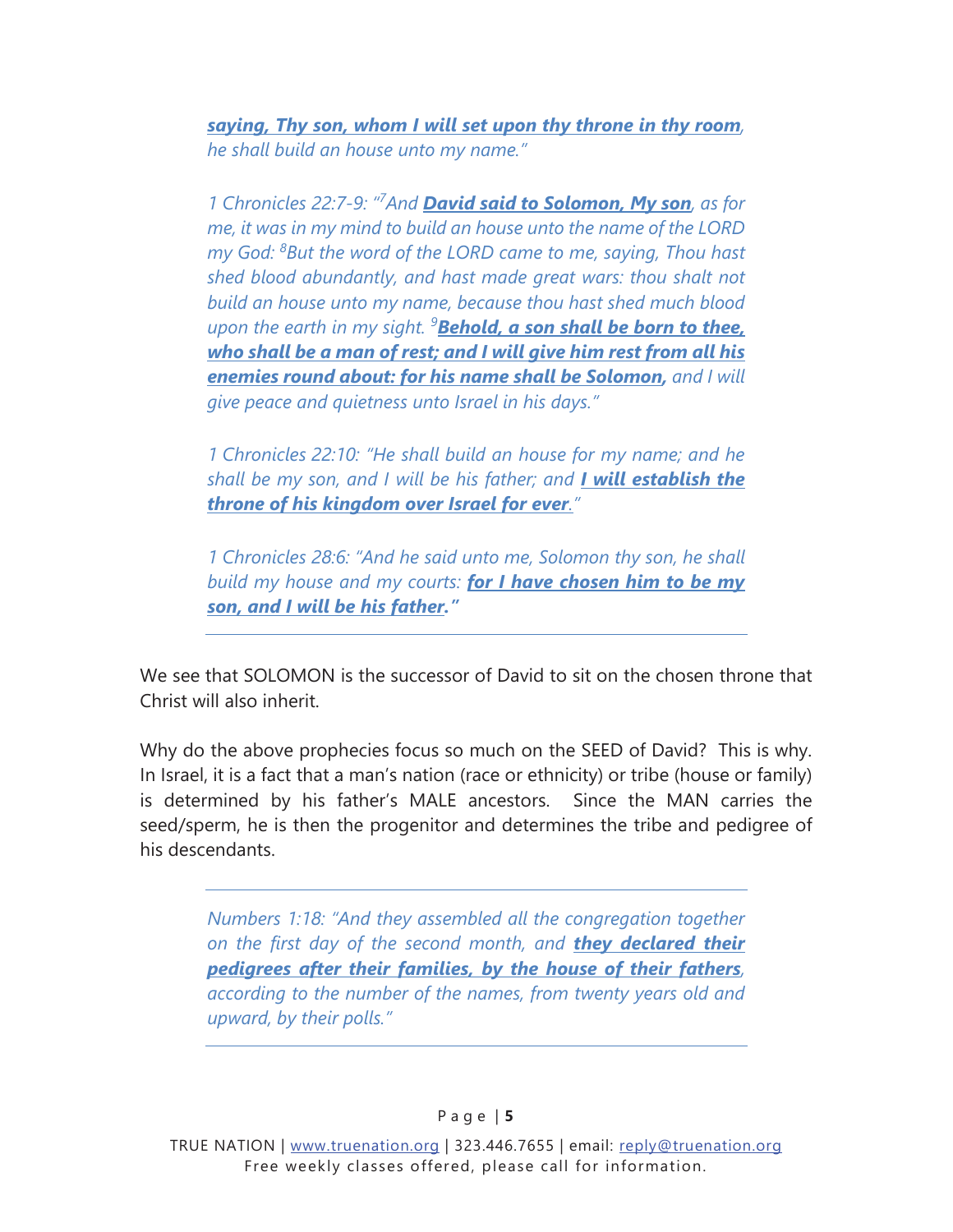It is not recorded anywhere in the Old Testament scriptures that an Israelite family, nationality or tribe was determined by a mother. Let's look at a peculiar instance in biblical history that proves this and will make a whole lot of sense when we get to the New Testament.

*Ezra 2:61-62: "61And of the children of the priests: the children of Habaiah, the children of Koz, the children of Barzillai; which took a wife of the daughters of Barzillai the Gileadite, and was called after their name: 62These sought their register among those that were reckoned by genealogy, but they were not found: therefore were they, as polluted, put from the priesthood."* 

The prophet Ezra was re-establishing the priesthood of Israel during the time of the Medo-Persian Rule and there were sons of certain priests that could not verify their ancestry. In order to properly verify their lineage, Ezra had to check the register (birth records and ancestry) of the sons of Aaron and the Levites by their genealogies (fathers). If the man claiming to be a Levite or of the sons of Aaron could not verify his bloodline (genealogy), he was EXPELLED from the priesthood because only the biological sons of AARON could be high priest and only biological Levites could hold offices in the priesthood (Exodus 29:44). This is why Christ's birth record (genealogy) is recorded in Matthew Chapter 1. It verifies Christ's direct lineage to David through Solomon giving him the true right to inherit the kingly throne as the scriptures prophesied. In the time of Mary and Joseph, this would have been the first thing any Israelite would have looked for to determine the authenticity of the Messiah. This could not be determined from a VIRGIN BIRTH. I will talk more about this later.

The following are some important words and definitions to consider:

#### **PROGENITOR | praijenatar, prō-| noun**

a person or thing from which a person, animal, or plant is descended or originates; an ancestor or parent.

#### **SEED |sēd| noun**

- 1. a flowering plant's unit of reproduction, capable of developing into another such plant.
- 2. **A man's semen**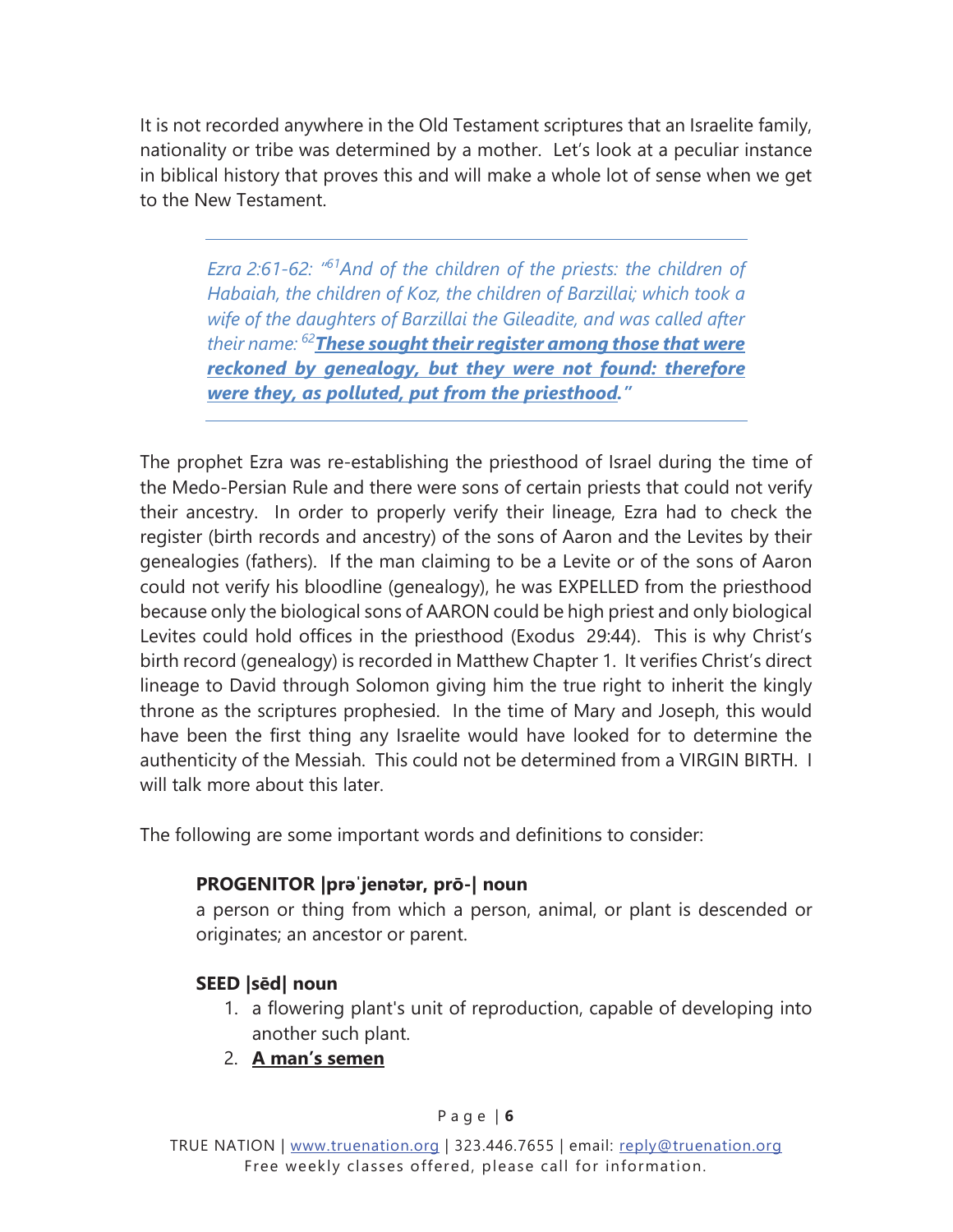<span id="page-10-0"></span>*1 Chronicles 9:1: "So all Israel were reckoned by genealogies; and, behold, they were written in the book of the kings of Israel and Judah, who were carried away to Babylon for their transgression."* 

*Numbers 1:18: "And they assembled all the congregation together on the first day of the second month, and they declared their pedigrees after their families, by the house of their fathers, according to the number of the names, from twenty years old and upward, by their polls."* 

#### **PEDIGREE | peda grē| noun**

- 1. the record of descent of an animal, showing it to be purebred.
- 2. informal a purebred animal.
- 3. **the recorded ancestry, esp. upper-class ancestry, of a person or** family.
- 4. **the background or history of a person or thing, esp. as** conferring distinction or quality.
- 5. **a genealogical table.**

#### **III. THE VIRGIN MISUNDERSTANDING**

A scripture that trips up the virgin birth believers is Isaiah 7:14. Let's examine this scripture.

*Isaiah 7:14: "Therefore the Lord himself shall give you a sign; Behold, a virgin shall conceive, and bear a son, and shall call his name Immanuel."* 

Many see the word VIRGIN and assume that the word's only definition is attributed to a woman that has not had sex. But this is not the case. It is important to study the languages and etymology of words from which the English Bible was translated from to get a better understanding of the scripture's original context.

The Hebrew word for virgin used in Isaiah 7:14 is "Almah" and is defined as follows:

#### P a g e | **7**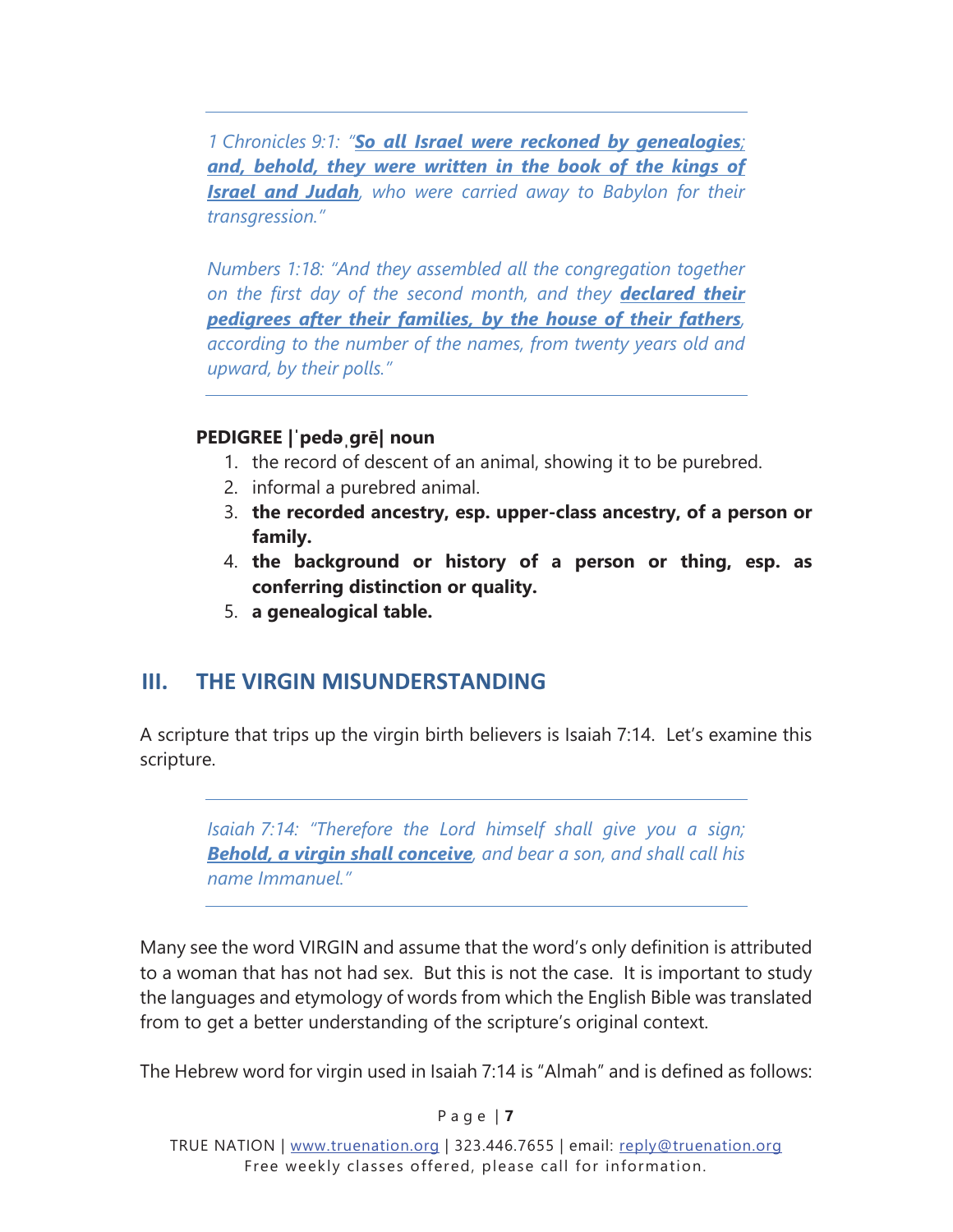<span id="page-11-0"></span>Strong's Hebrew Lexicon

**VIRGIN - 5959**. **{almah,** *al-maw´;* feminine of 5958; a lass (as veiled or private):—damsel, maid, virgin.

#### Oxford English Dictionary

#### **VIRGIN** | varjan| noun

- 1. A person, typically a woman, who has never had sexual intercourse.
- 2. A naive, innocent, or inexperienced person, esp. in a particular context: *a political virgin*.

Zondervan Bible Dictionary

#### **VIRGIN**

- 1. A young unmarried woman.
- 2. A young woman of marriageable age, whether married or not.

Clearly, several sources define "virgin" as a woman that has not had sex OR simply a young woman or maiden. As I continue on, you will see for yourself which definition will fall in line with all of the prophecies. Let's examine the Hebrew word "virgin" as used in Isaiah 7:14 again:

Strong's Hebrew Lexicon **VIRGIN - 5959**. **{almah,** *al-maw´;* feminine of 5958; a lass (as veiled or private):—damsel, maid, virgin.

Now, let's examine another scripture where the word "virgin" is used when actually pertaining to a woman that has not had sex with a man.

*Genesis 24:16: "And the damsel was very fair to look upon, a virgin, neither had any man known her: and she went down to the well, and filled her pitcher, and came up."* 

The Hebrew word for "virgin" used in Genesis 24:16 is:

Strong's Hebrew Lexicon

**VIRGIN - 1330**. **bthuwlah,** *beth-oo-law´;* feminine passive participle of an unused root meaning to separate; a virgin (from her privacy); sometimes (by continuation) a bride; also (figuratively) a city or state:—maid, virgin.

#### P a g e | **8**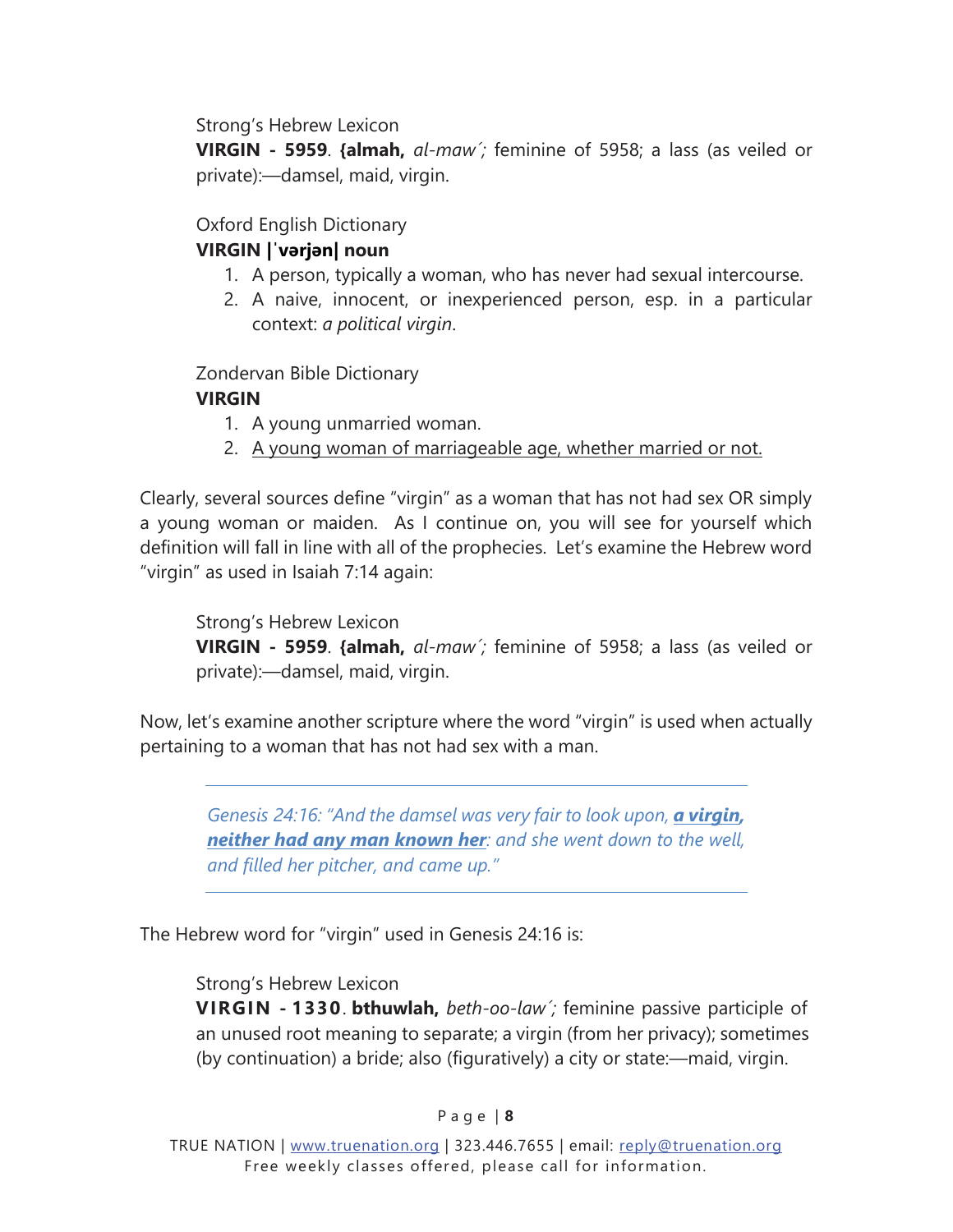*Deuteronomy 22:28: "If a man find a damsel that is a virgin, which is not betrothed, and lay hold on her, and lie with her, and they be found;"* 

#### Strong's Hebrew Lexicon

**VIRGIN - 1330**. **bthuwlah,** *beth-oo-law´;* feminine passive participle of an unused root meaning to separate; a virgin (from her privacy); sometimes (by continuation) a bride; also (figuratively) a city or state:—maid, virgin.

Notice that when referring to a woman that has never had sex, the Hebrew word used for "virgin" is "bthuwlah." Why didn't the prophet Isaiah use this Hebrew word for the word "virgin" mentioned in Isaiah 7:14? It is because the word "virgin" used in that scripture was not referring to a woman that has not had sexual intercourse, but rather simply refers to a young woman. The same is true in Isaiah 7:14 when it states "a maiden shall conceive." Since different definitions exist, one cannot assume that the word "virgin" used in Isaiah 7:14 means a woman that has not had sex.

Another stumbling block for virgin birth believers in Isaiah 7:14 is the word "sign." They believe that the "sign" is a woman who has never had sex will conceive a child. However, they neglect to read the rest of the chapter that explains what the SIGN actually is:

*Isaiah 8:1-4: "1 Moreover the LORD said unto me, Take thee a great roll, and write in it with a man's pen concerning Mahershalalhashbaz. <sup>2</sup> And I took unto me faithful witnesses to record, Uriah the priest, and Zechariah the son of Jeberechiah. 3 And I went unto the prophetess (had sex); and she conceived, and bare a son. Then said the LORD to me, Call his name Mahershalalhashbaz. <sup>4</sup> For before the child shall have knowledge to cry, My father, and my mother, the riches of Damascus and the spoil of Samaria shall be taken away before the king of Assyria."* 

At this time, God is giving the prophet Isaiah understanding of how the Messiah will be a SIGN by using the birth of Isaiah's own son Mahershalalhashbaz. He would also be called Immanuel which means "God is with us." The people NEVER called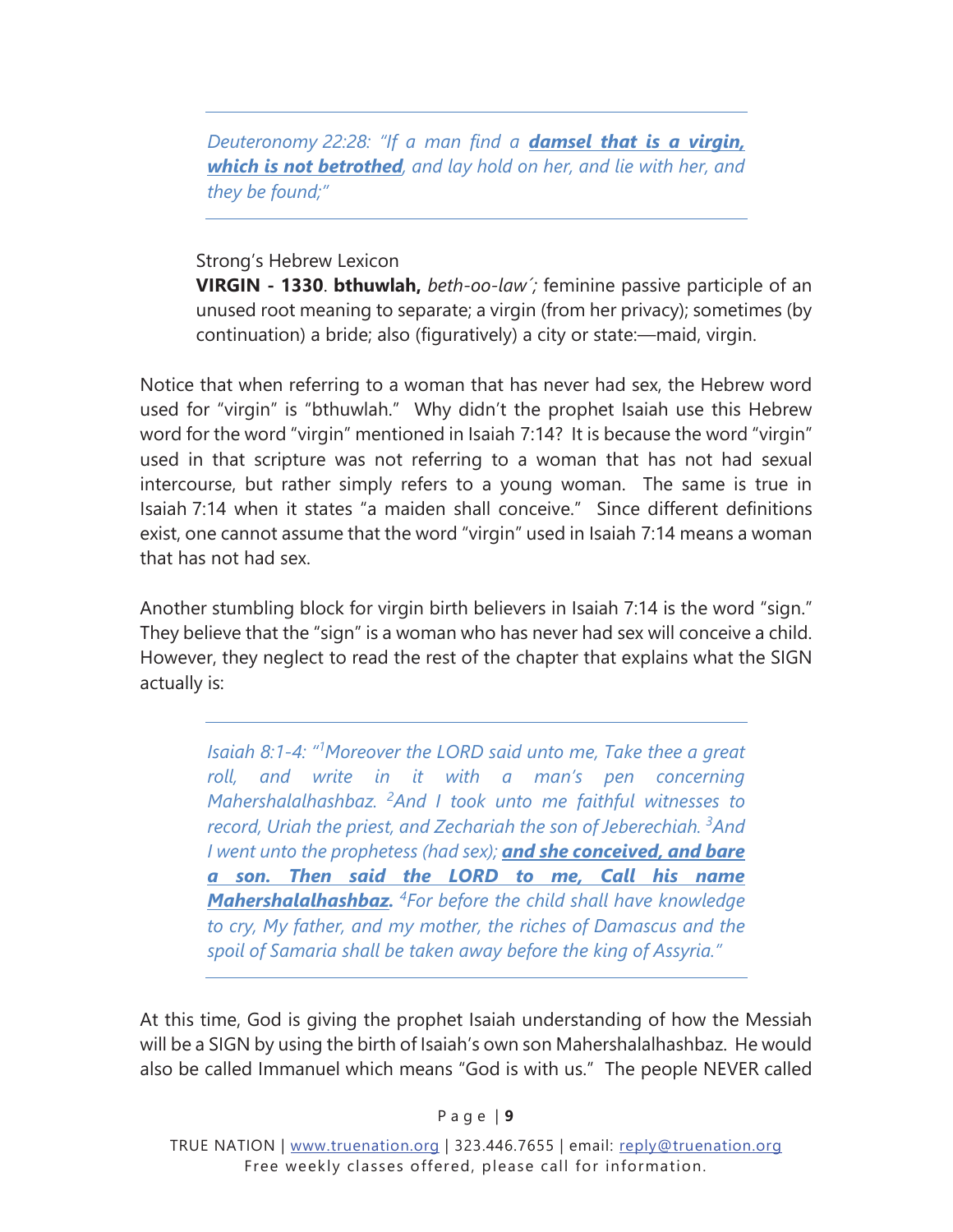Christ Immanuel but knew that 'God was with them' by the works that Christ did to save Israel (Acts 5:29-32). This is the same situation that God was teaching Israel during the time of Isaiah. Examine:

*Isaiah 8:8-18: "8 And he shall pass through Judah; he shall overflow and go over, he shall reach even to the neck; and the stretching out of his wings shall fill the breadth of thy land, O Immanuel. 9 Associate yourselves, O ye people, and ye shall be broken in pieces; and give ear, all ye of far countries: gird yourselves, and ye shall be broken in pieces; gird yourselves, and ye shall be broken in pieces. 10Take counsel together, and it shall come to nought; speak the word, and it shall not stand: for God is with us. 11For the LORD spake thus to me with a strong hand, and instructed me that I should not walk in the way of this people, saying, 12Say ye not, A confederacy, to all them to whom this people shall say, A confederacy; neither fear ye their fear, nor be afraid. 13Sanctify the LORD of hosts himself; and let him be your fear, and let him be your dread. 14And he shall be for a sanctuary; but for a stone of stumbling and for a rock of offence to both the houses of Israel, for a gin and for a snare to the inhabitants of Jerusalem. 15And many among them shall stumble, and fall, and be broken, and be snared, and be taken. <sup>16</sup>Bind up the testimony, seal the law among my disciples. 17And I will wait upon the LORD, that hideth his face from the house of Jacob, and I will look for him.* 

Now look carefully at verse 18:

*<sup>18</sup>Behold, I and the children whom the LORD hath given me are FOR SIGNS AND WONDERS IN ISRAEL from the LORD of hosts, which dwelleth in mount Zion."* 

Clearly, Isaiah said that his wife (prophetess) conceived and that his children were given as SIGNS of redemption for Israel at that time. This is an exact mirror of the fact that Mary would conceive and Christ would be the SIGN of redemption for Israel in HIS time. Isaiah was told to seal the law among his disciples just like Christ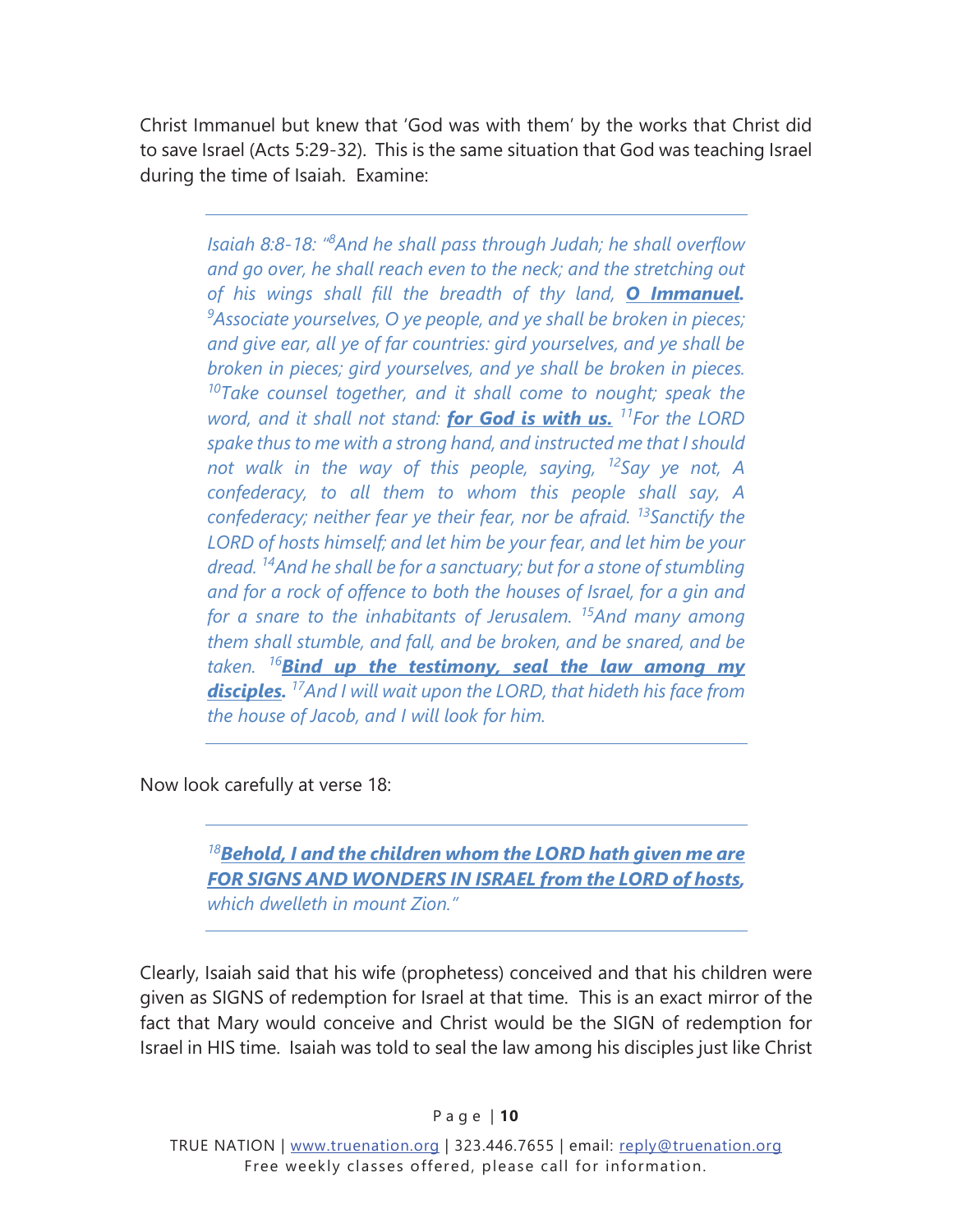<span id="page-14-0"></span>did with the twelve disciples. Was the sign to Israel during the time of Isaiah a virgin birth? NO, NOT AT ALL!

# **IV. THE WOMAN'S SEED**

Virgin birth believers attempt to use Genesis 3:15 to mean that a woman can have a seed/sperm. However, nowhere in the scriptures is it written that a woman had seed without first having a man put the seed/sperm inside of her through sexual intercourse.

*Genesis 3:15: "And I will put enmity between thee and the woman, and between thy seed and her seed; it shall bruise thy head, and thou shalt bruise his heel."* 

Does this mean a woman can have a seed on her own or by some supernatural means? No.

Let's examine Genesis 3:15 again:

*Genesis 3:15: "And I will put enmity between thee and the woman, and between thy seed and her seed; it shall bruise thy head, and thou shalt bruise his heel."* 

How did Eve get a seed? Did Eve conceive a seed on her own or by some supernatural event? Or did God place a seed in her womb? Now examine:

*Genesis 4:25: "And Adam knew his wife again; and she bare a son, and called his name Seth: For God, said she, hath appointed me ANOTHER SEED instead of Abel, whom Cain slew."* 

God gave Eve "another seed." But where did it come from? She received it from the sperm of her husband ADAM. This seed/sperm was born to be Seth who is also a forefather of King David.

P a g e | **11**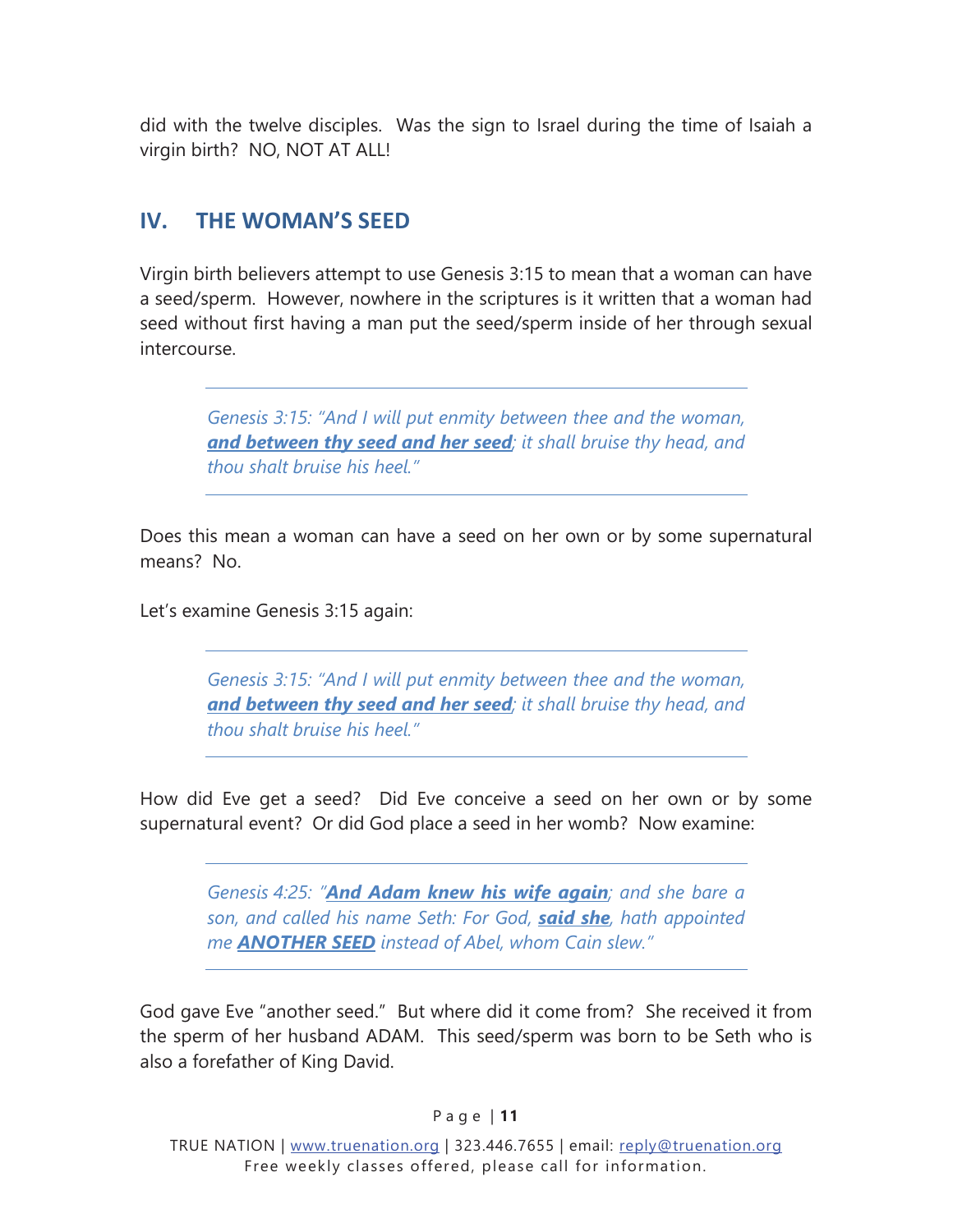The word SEED is also used to represent the nation of Israel (Christ included), examine:

*Revelation 12:1: "And there appeared a great wonder in heaven; a woman clothed with the sun, and the moon under her feet, and upon her head a crown of twelve stars:"* 

The woman here represents the children of Israel.

*Jeremiah 6:2: "I have likened the daughter of Zion (Israel) to a comely and delicate woman."* 

*Revelation 12:2-4: "2 And she being with child cried, travailing in birth, and pained to be delivered. <sup>3</sup> And there appeared another wonder in heaven; and behold a great red dragon, having seven heads and ten horns, and seven crowns upon his heads. 4 And his tail drew the third part of the stars of heaven, and did cast them to the earth: and the dragon stood before the woman which was ready to be delivered, for to devour her child as soon as it was born."*

This is a scriptural allegory. The allegoric woman, who represents the Nation of Israel, will bring forth Christ of the tribe of Judah of the seed/sperm of David to save Israel from their sins. However, to prevent this from coming to pass, Herod, a ruler of Rome, sought to kill Christ at the time of his birth.

*Matthew 2:13: "And when they were departed, behold, the angel of the Lord appeareth to Joseph in a dream, saying, Arise, and take the young child and his mother, and flee into Egypt, and be thou there until I bring thee word: for Herod will seek the young child to destroy him."*

*Revelation 12:17: "And the dragon was wroth with the woman, and went to make war with the remnant of HER SEED, which keep the commandments of God, and have the testimony of Jesus Christ."*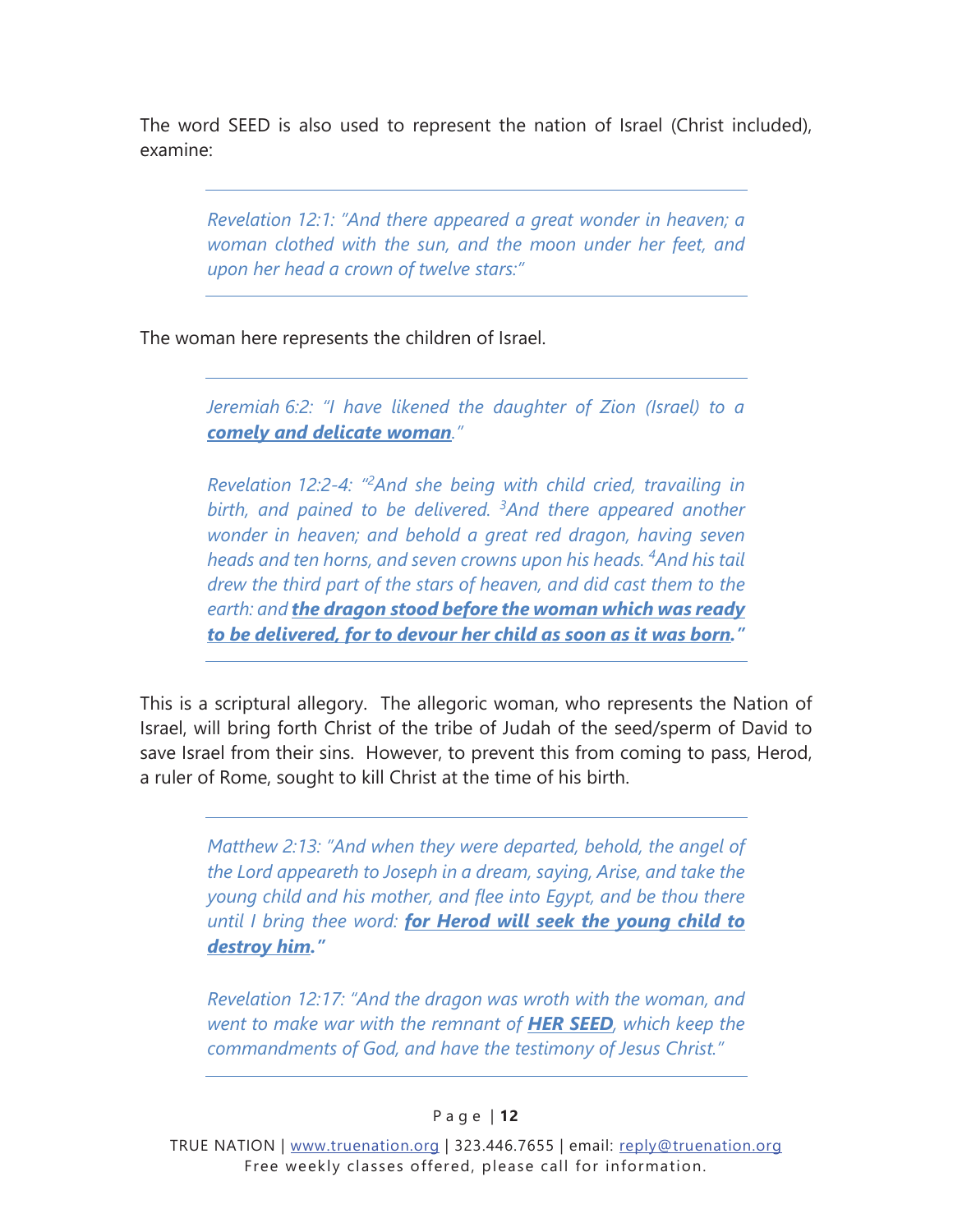The dragon made war with the remnant of her seed which is the Nation of Israel that keep the testimony of Christ. This again proves that the "woman's seed" is the Nation of Israel's children as a whole including Christ. Again there is no biblical evidence of a woman bringing forth any seed/sperm without a man putting it inside of her through sexual intercourse.

What else did the forefathers know regarding genealogy? Let's read Wisdom of Solomon in the Apocrypha:

*Wisdom of Solomon 7:1-6: "1 I myself also am a mortal man, like to all, and the offspring of him that was first made of the earth, (Adam) 2 And in my mother's womb was fashioned to be flesh in the time of ten months, being compacted in blood, OF THE SEED OF MAN, and the pleasure that came with sleep. 3 And when I was born, I drew in the common air, and fell upon the earth, which is of like nature, and*  the first voice which I uttered was crying, as all others do. <sup>4</sup>I was *nursed in swaddling clothes, and that with cares. (Read Luke 2:7) 5 For there is no king that had any other beginning of birth. <sup>6</sup> For all men have one entrance into life, and the like going out."* 

The scriptures say that he was compacted in blood (the uterus) by the SEED OF MAN. The scripture also says that ALL MEN have one type of entrance into the world. Knowing this, Mary and Joseph will have to prove to Israel that their son was conceived without having sex.

*Leviticus 15:16: "And if any man's seed of copulation go out from him, then he shall wash all his flesh in water, and be unclean until the even."* 

The law that Moses taught the children of Israel, states that a man carries the seed/sperm of copulation (sex), not a woman.

*Genesis. 30:1: "And when Rachel saw that she bare Jacob no children, Rachel envied her sister; and said unto Jacob, Give me children, or else I die."* 

#### P a g e | **13**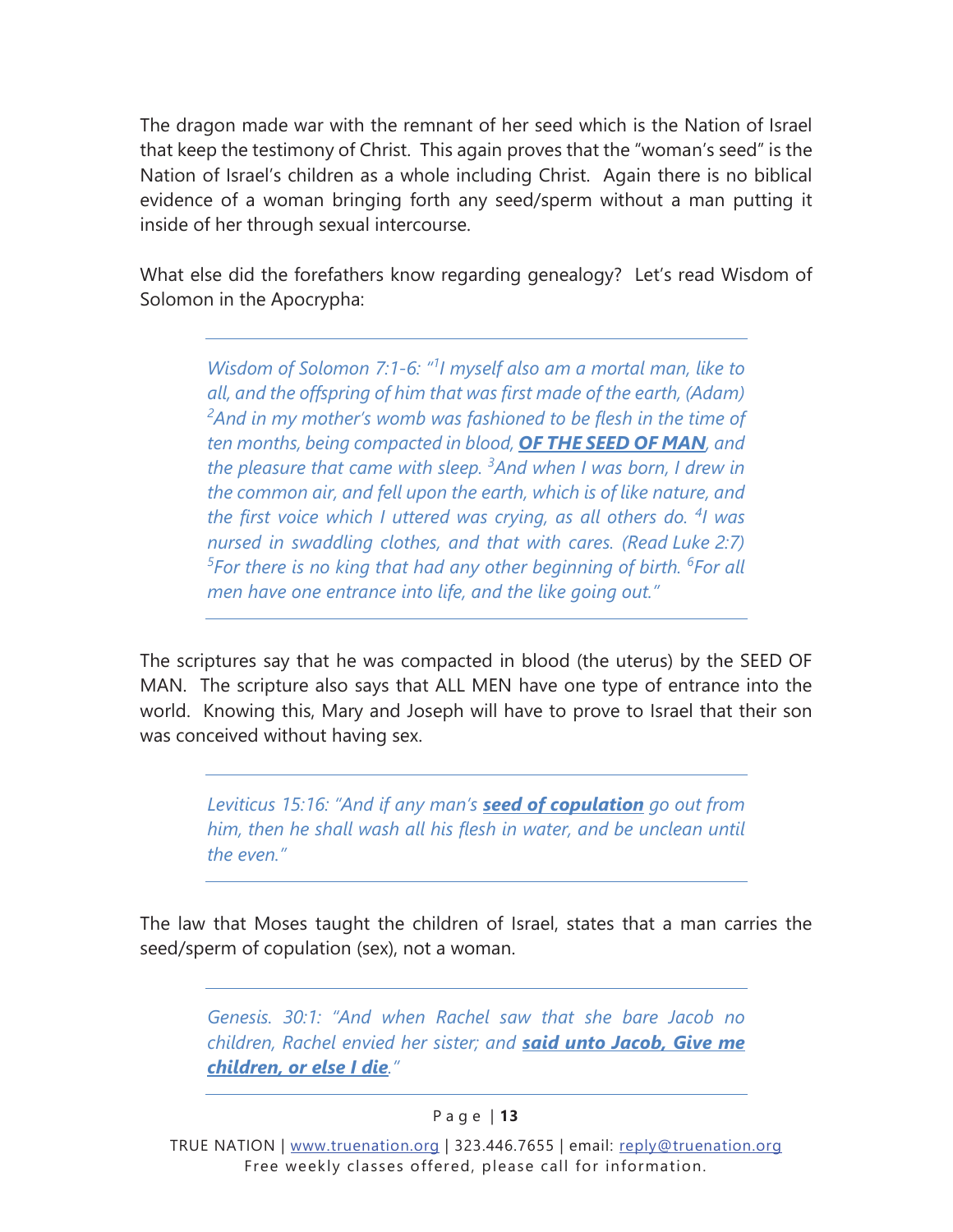Rachel begged her husband Jacob for children. She knew that she needed his seed (sperm) to become pregnant and thus, proves that a woman does not have seed of her own.

*Deuteronomy 25:5-6: "5 If brethren dwell together, and one of them die, and have no child, the wife of the dead shall not marry without unto a stranger: her husband's brother shall go in unto her, and take her to him to wife, and perform the duty of an husband's brother unto her. 6And it shall be, that the firstborn which she beareth shall succeed in the name of his brother which is dead, that his name be not put out of Israel."*

When a husband dies without having children, the law requires that his brother marry the widow to produce a child in the name of the deceased brother. The brother is required to fulfill this duty of the law because he is next of kin and thus will produce an offspring closest in blood to that of the deceased brother. Clearly, this law proves that a woman does not have her own seed. It also proves that she cannot continue a genealogy or heritage on her own because if she could, then she would not need a man.

Some virgin birth believers will attempt to use 1 Chronicles 2:34-35 to say that a child's nationality or genealogy can be determined by the mother.

*1 Chronicles 2:34-35: "34Now Sheshan had no sons, but daughters. And Sheshan had a servant, an Egyptian, whose name was Jarha. 35And Sheshan gave his daughter to Jarha his servant to wife; and she bare him Attai."* 

In 1 Chronicles 2:34-35, an Egyptian servant was married to an Israelite man's daughter and the children they had continued the lineage of Judah. It would appear that the children took on the lineage of their mother since the father was called an EGYPTIAN. This is not the case. It was already proven that one's nationality or race is determined by their father's lineage and never by their mother. This would mean that the "Egyptian" servant was definitely an Israelite since his children were Israelites. This law of servitude is mentioned in Exodus 21:1- 6. Why then is the Israelite servant called an Egyptian? This has occurred many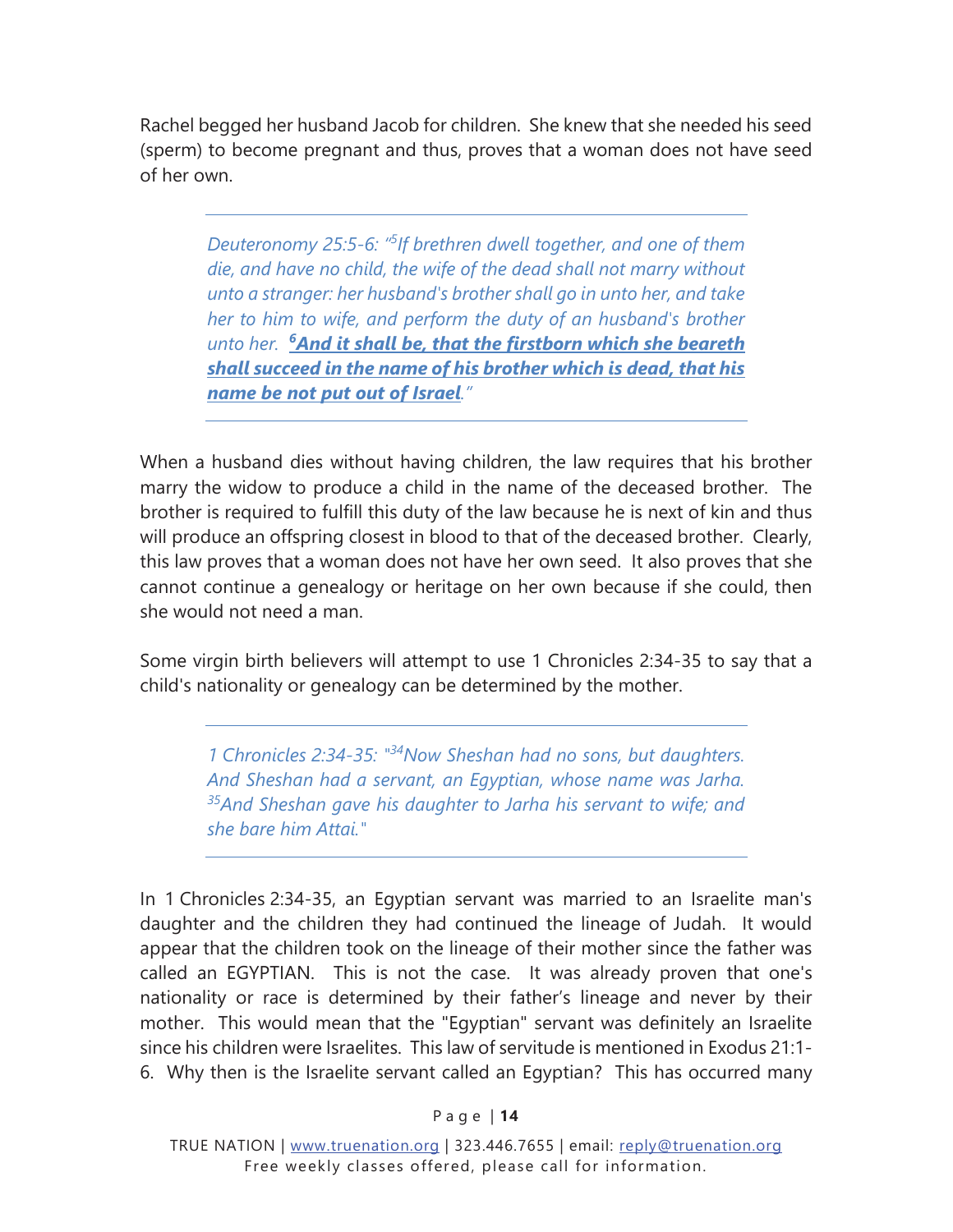times in the scriptures and it is due to the Israelite's place of citizenship or the translation process of the scriptures into the English language. Three men that were without a doubt Israelites were called Egyptians. Paul (Acts 21:38), Moses (Exodus 2:19) and Christ (Matthew 2:15).

Seeing that there were no New Testament writings at the time of the birth of Christ, what would the Israelites know about him to determine if he was the Christ that the prophets wrote about?

Luke 24:44: "And he said unto them. These are the words which I *spake unto you, while I was yet with you, that all things must be fulfilled, which were written in the law of Moses, and in the prophets, and in the psalms, concerning me."* 

*John 1:45: "Philip findeth Nathanael, and saith unto him, We have found him, of whom Moses in the law, and the prophets, did write, Jesus of Nazareth, the son of Joseph."*

To verify if Jesus Christ was indeed the Messiah of Israel, the Jews would have had to check the Old Testament scriptures to ensure that the Christ who was to be born fulfilled ALL of the prophecies written of him by Moses and the prophets. Examine the following list of prophecies the Jews would have had to check to prove the authenticity of Christ:

- 1. The Israelites knew that a person's nationality, tribe or race is determined by their father and never by the mother according to the Law of Moses. (1 Chronicles 9:1; Numbers 1:18)
- 2. The Messiah would be of the tribe of Judah. (Genesis 49:10, Hebrews 7:14)
- 3. The Messiah would descend from the seed/sperm of Jesse the father of King David. (Isaiah 11:1, 10)
- 4. The Messiah would descend from the seed/sperm of King David. (2 Samuel 7:13-17; Isaiah 9:6-8; Psalm 132:11; Psalm 89:3-34)
- 5. Of King David's many sons, only Solomon was CHOSEN to sit upon his father's throne and to carry the seed/sperm that the Messiah would descend from. (1 Chronicles 28:4-7)
- 6. The woman does not have a seed without becoming pregnant by the sperm of a man. (Leviticus 15:16-18)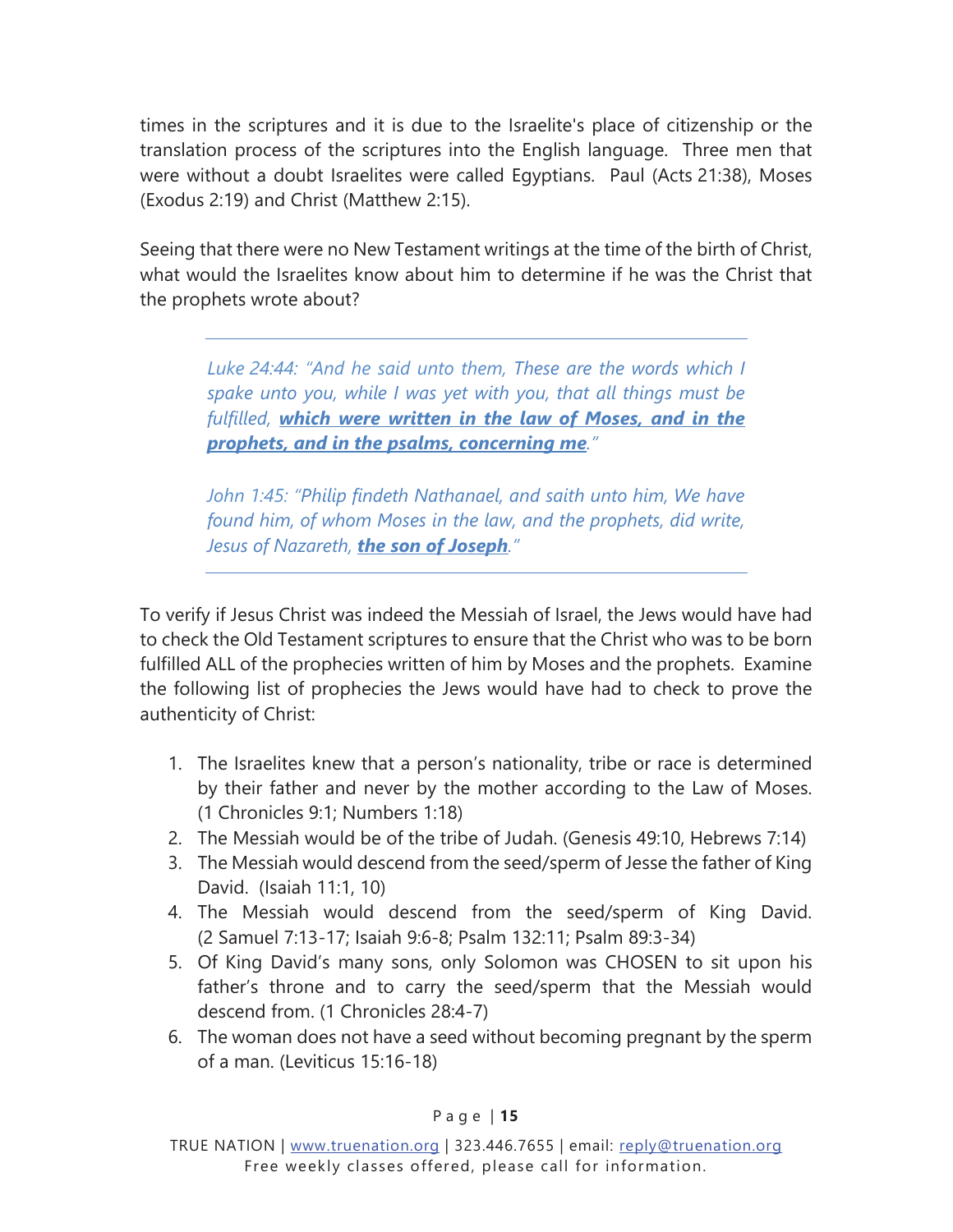- <span id="page-19-0"></span>7. Christ would be born of a young maiden (virgin). See "virgin" definitions on [page 8.](#page-11-0) (Isaiah 7:14)
- 8. Wisdom of Solomon Chapter 7 states that ALL living men and women came into the world by the **seed/sperm of man** and that no human being has ever come into the earth any other way.
- 9. Christ would be a redeemer to Israel to save them from the death of their sins. (Isaiah 9:6-7)
- 10. The promise given to David states that the Messiah would come into the world by his seed/sperm through Solomon and that God WOULD NOT BREAK OR ALTER this promise. (Psalm 89:3, 34)

Now that we understand some of the Old Testament prophecies that helped to validate the Messiah to the Israelites, let's continue onto the New Testament.

# **V. THE GENEALOGY OF CHRIST**

*Matthew 1:1: "The book of the generation of Jesus Christ, the son of David, the son of Abraham."* 

Examine the definition of the word generation:

#### **GENERATION | je-na-'rā-shan| noun**

- 1. A body of living beings constituting a single step in the line of descent from an ancestor.
- 2. A type or class of objects usually developed from an earlier type.
- 3. **The action or process of producing offspring: procreation.**
- 4. The average span of time between the **birth of parents and that of** their offspring.

Since the New Testament writings are centered on the teachings and life of Christ, the first thing Matthew does is establish the genealogy and ancestry of Christ. WHY? This proves that the Jews kept written records of their ancestors and descendants at that time. If Christ the Messiah was born of a woman that had never had sex with a man and still became pregnant, how would the Jews have a record of Christ's ancestors? How would Christ prove his genealogy and lineage to King David? Matthew clearly says that Jesus Christ is the SON OF DAVID, THE SON OF ABRAHAM, showing that Christ is a biological descendant from those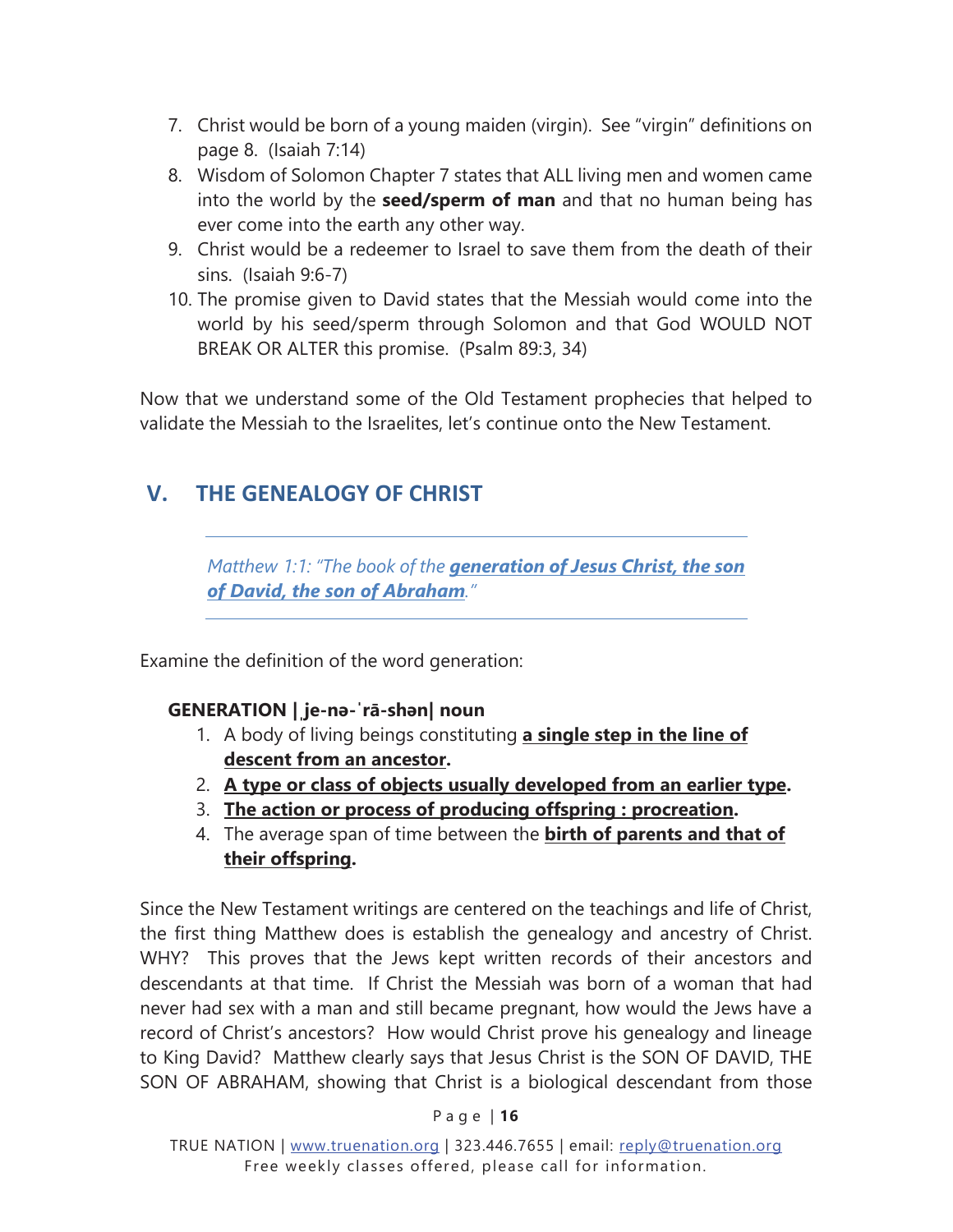MEN. This could not happen from a virgin birth. According to the definition of generation, Christ descended from the list of men recorded in Matthew 1:1-16. A person's generation or ancestry is determined by their biological forefathers. It would make no sense for Matthew to call the men listed as the generations of Christ if he was not a product of that blood lineage.

*Matthew 1:2-16: "2Abraham begat Isaac; and Isaac begat Jacob; and Jacob begat Judas (Judah) and his brethren; <sup>3</sup> And Judas (Judah) begat Phares and Zara of Thamar; and Phares begat Esrom; and Esrom begat Aram; <sup>4</sup> And Aram begat Aminadab; and Aminadab begat Naasson; and Naasson begat Salmon; <sup>5</sup> And Salmon begat Booz of Rachab; and Booz begat Obed of Ruth; and*  **Obed begat Jesse**;  $^6$ And Jesse begat David the king; and David *the king begat Solomon of her that had been the wife of Urias; 7 And Solomon begat Roboam; and Roboam begat Abia; and Abia begat Asa; 8And Asa begat Josaphat; and Josaphat begat Joram; and Joram begat Ozias; <sup>9</sup> And Ozias begat Joatham; and Joatham begat Achaz; and Achaz begat Ezekias; 10And Ezekias begat Manasses; and Manasses begat Amon; and Amon begat Josias; 11And Josias begat Jechonias and his brethren, about the time they were carried away to Babylon: 12And after they were brought to Babylon, Jechonias begat Salathiel; and Salathiel begat Zorobabel; 13And Zorobabel begat Abiud; and Abiud begat Eliakim; and Eliakim begat Azor; 14And Azor begat Sadoc; and Sadoc begat Achim; and Achim begat Eliud; 15And Eliud begat Eleazar; and Eleazar begat Matthan; and Matthan begat Jacob; 16And Jacob begat Joseph the husband of Mary, of whom was born Jesus, who is called Christ."* 

In Matthew 1:2-16, Christ's genealogy starts with Abraham (Abraham is the father of the promise), and ends with JOSEPH. Verse 16 states that "Jacob begat JOSEPH!" A stepfather (which the virgin birth believers claim Joseph to be) would not be in the biological ancestry of their stepchild because they do not share the same genetics. But a real biological father would be in the genetic ancestry! This is why the book of Matthew states that Joseph, who is Mary's husband, is the biological father of Christ. Does Joseph meet the criteria of the Old Testament prophecies according to this genealogy? YES, he does:

1. Is Joseph of the Tribe of Judah? YES. (Matthew 1:2-3)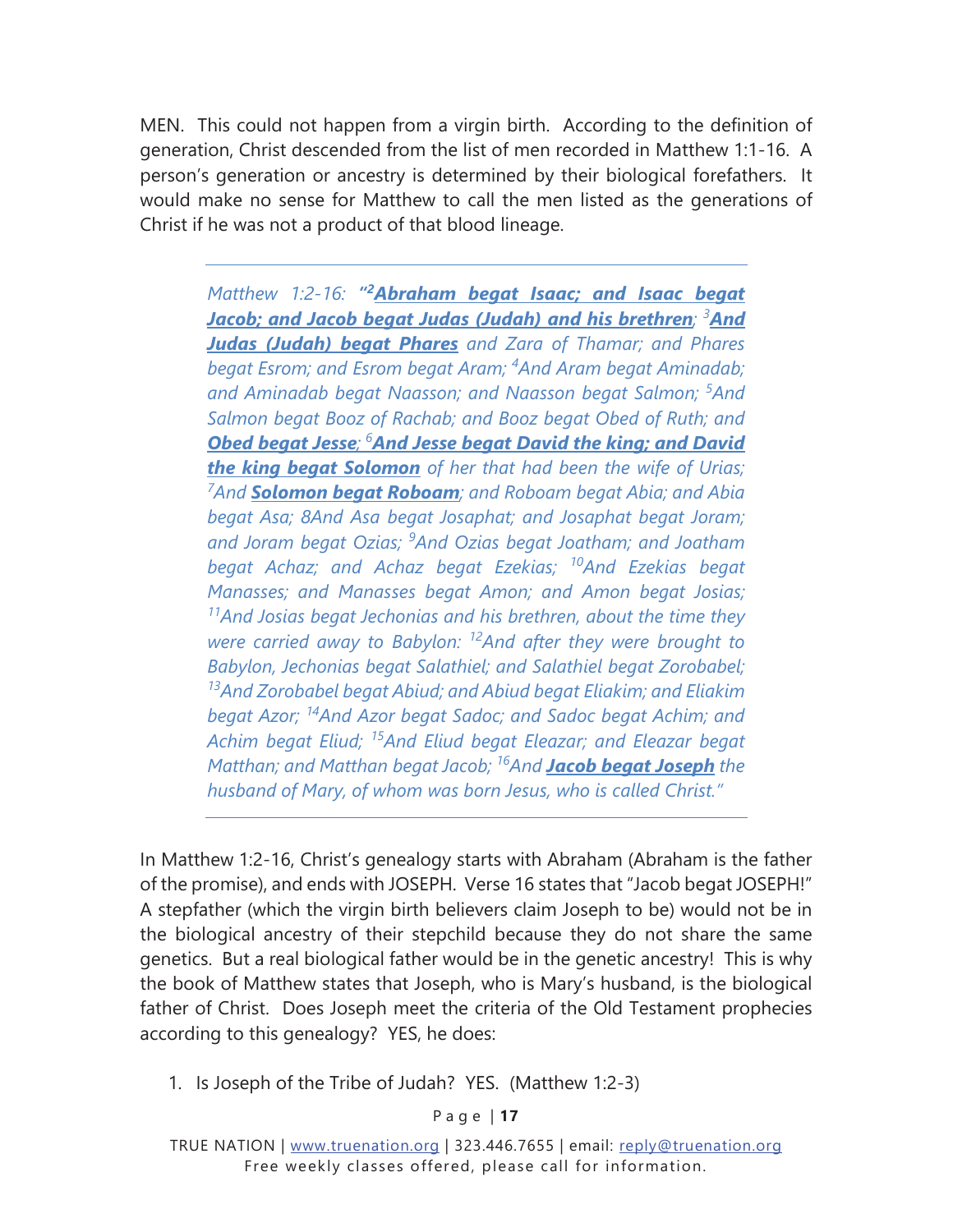- 2. Is Jesse Joseph's ancestor? YES. (Matthew 1:5-6)
- 3. Is Joseph a descendant of King David? YES. (Luke 2:4; Matthew 1:6)
- 4. Is JOSEPH A DESCENDANT OF SOLOMON David's chosen Son? YES. (Matthew 1:6-7)
- 5. Are all the descendants of David in this genealogy of his SEED/Sperm? YES. (Matthew 1:1-16; 2 Samuel 7:12)

*Matthew 1:16: "And Jacob begat Joseph the husband of Mary, of whom was born Jesus, who is called Christ."* 

Many people stumble on this scripture because it does not read "Joseph begat Jesus." But it is already understood that Joseph begat Jesus because verse 1 stated that this was the lineage of Jesus Christ who was a son (descendant) of Abraham and David. As I stated earlier, we sometimes have to examine the original texts used to translate the scriptures into the English language. Much of the New Testament was originally written in Greek. The Greek minuscule manuscripts, classified as Ferrar Group of Minuscule, translates verse 16 in this fashion:

> *"Yacob begat Yoseph, to whom was betrothed Mary the virgin, and BEGOT Iesous who is called Christos."*

Greek manuscripts coded: o, f 13, I 547m, it, a, b, c, d, g, k, q - all give this similar translation. This includes *Ambrosiaster* [4th century] and the *Syriac Sinaitic* version [3rd century].

*Luke 2:4: "And Joseph also went up from Galilee, out of the city of Nazareth, into Judaea, unto the city of David, which is called Bethlehem; (because he was of the house and lineage of David:)"* 

This scripture alone tells us that Joseph is a direct biological descendant of King David without mentioning the other 32 generations of ancestors as in Matthew 1:16. No one ever debates this. Now examine the following scripture: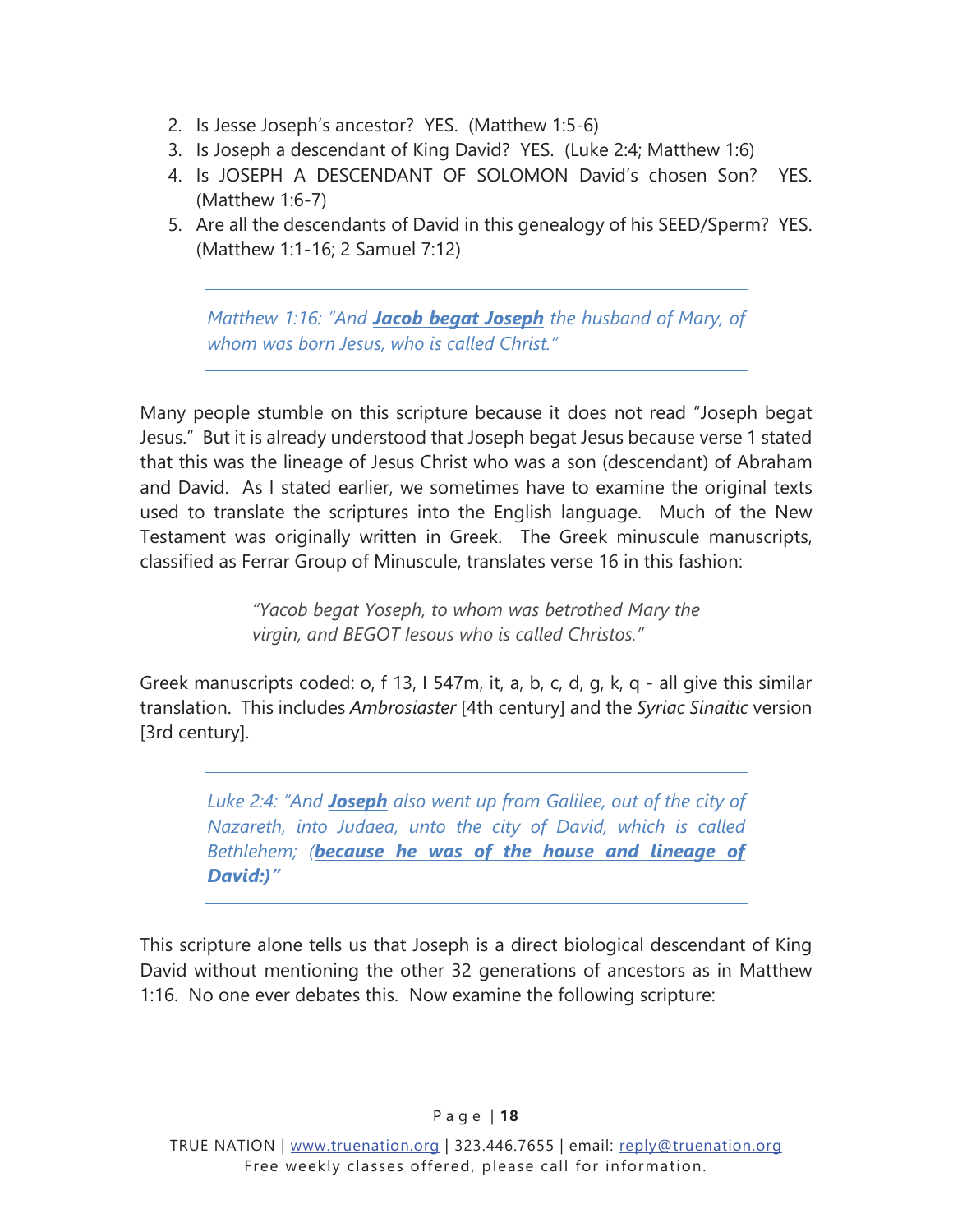*Mark 10:47: "And when he heard that it was Jesus of Nazareth, he began to cry out, and say, JESUS THOU SON OF DAVID, have mercy on me."* 

*Revelation 22:16: "I Jesus have sent mine angel to testify unto you these things in the churches. I AM THE ROOT AND THE OFFSPRING OF DAVID and the bright and morning star."* 

To be the OFFSPRING of anything, you MUST biologically descend from your forefathers who are of the same genetic origin, kin or stock. This scripture alone eliminates Christ being the son of David through adoption by Joseph or a virgin birth. This would also mean that Christ could not inherit the throne of rulership by Joseph's marriage to Mary because it was prophesied that only a blood descendant of David would possess the throne.

Why doesn't Christ ever say that he is the offspring of Mary as the virgin birth doctrine teaches? He is MANY TIMES referred to as the son of David because his genealogy shows in Matthew Chapter 1 that he is indeed a biological descendant of David just as his father Joseph was. This is why Joseph is called the son of David. Mary is NEVER called the daughter of David, EVER, nor referred to in the genealogies as a progenitor.

Another account that causes some to stumble is the count of generations that are recorded in Matthew 1:17.

*Matthew 1:17: "So all the generations from Abraham to David are fourteen generations; and from David until the carrying away into Babylon are fourteen generations; and from the carrying away into Babylon unto Christ are fourteen generations."* 

The scripture states that there are three time periods resulting in fourteen generations each. However, it appears that the last time period from the carrying away to Babylon unto the time of Christ has only thirteen generations. This happens when you begin your count of the third group of generations with Salathiel in verse 12. If you follow the directions that Matthew describes in verse 17, you will see that there will be fourteen generations in each time group. I will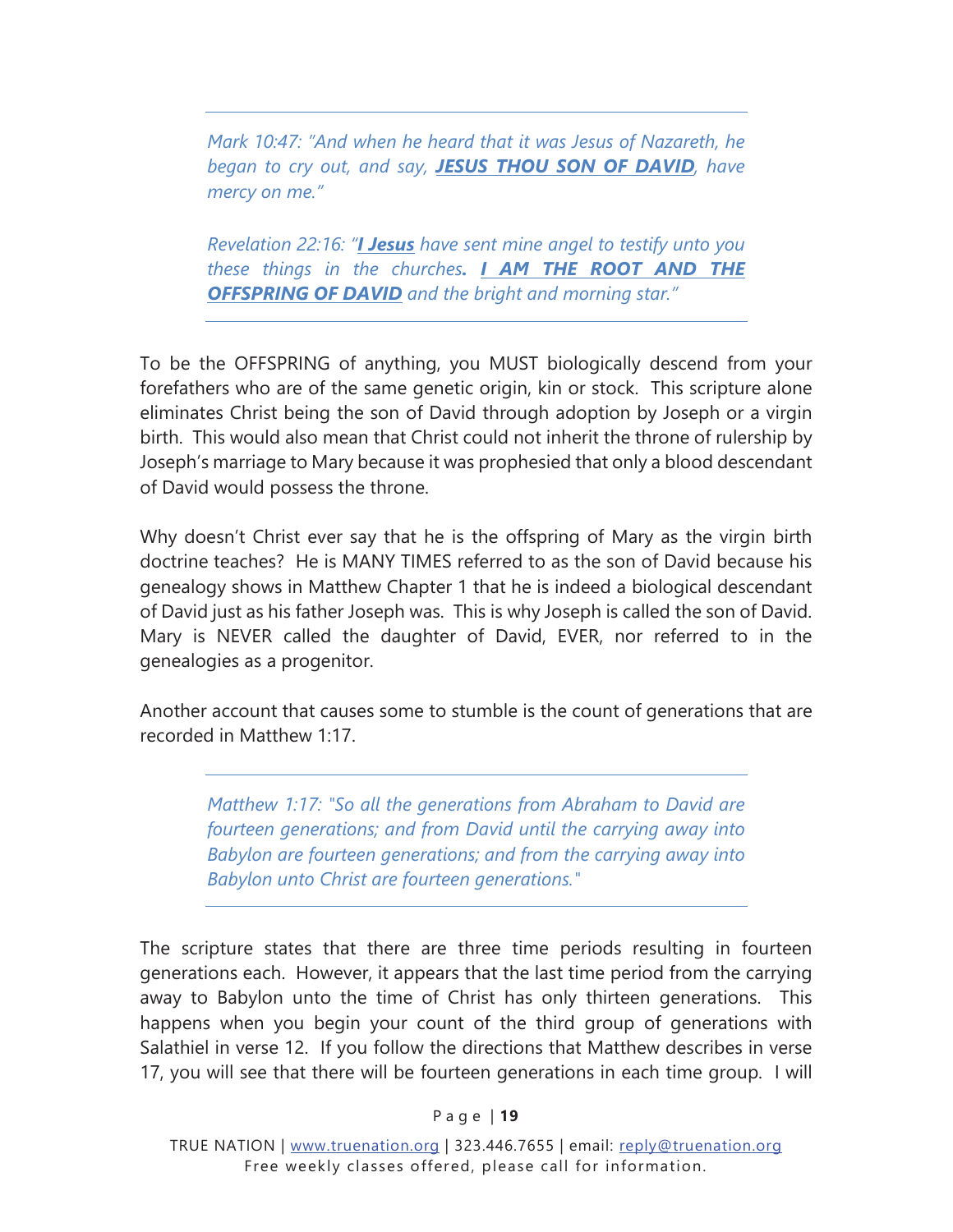use the formula that Matthew describes with the generations recorded in Matthew chapter 1:1-17.

*Matthew 1:17: "So all the generations from Abraham to David are fourteen generations:…"* 

Abraham, Isaac, Jacob, Judas, Phares, Esrom, Aram, Aminadab, Naasson, Salmon, Booz, Obed, Jesse, David = 14 Generations.

*Matthew 1:17: "...and from David until the carrying away into Babylon are fourteen generations;..."* 

David, Solomon, Roboam, Abia, Asa, Josaphat, Joram, Ozias, Joatham, Achaz, Ezekias, Manasses, Amon, Josias = 14 Generations.

*Matthew 1:11: "And Josias begat Jechonias and his brethren, about the time they were carried away to Babylon:"* 

*Matthew 1:17: "…and from the carrying away into Babylon unto Christ are fourteen generations."* 

Jechonias, Salathiel, Zorobabel, Abiud, Eliakim, Azor, Sadoc, Achim, Eliud, Eleazar, Matthan, Jacob, Joseph, Jesus = 14 Generations.

*Matthew 1:12: "And after they were brought to Babylon, Jechonias begat Salathiel; and Salathiel begat Zorobabel;"* 

Virgin birth believers attempt to include Mary in the genealogy of Christ as though she was the missing generation of the last group. This again is proven to be an error or lack of understanding on their part.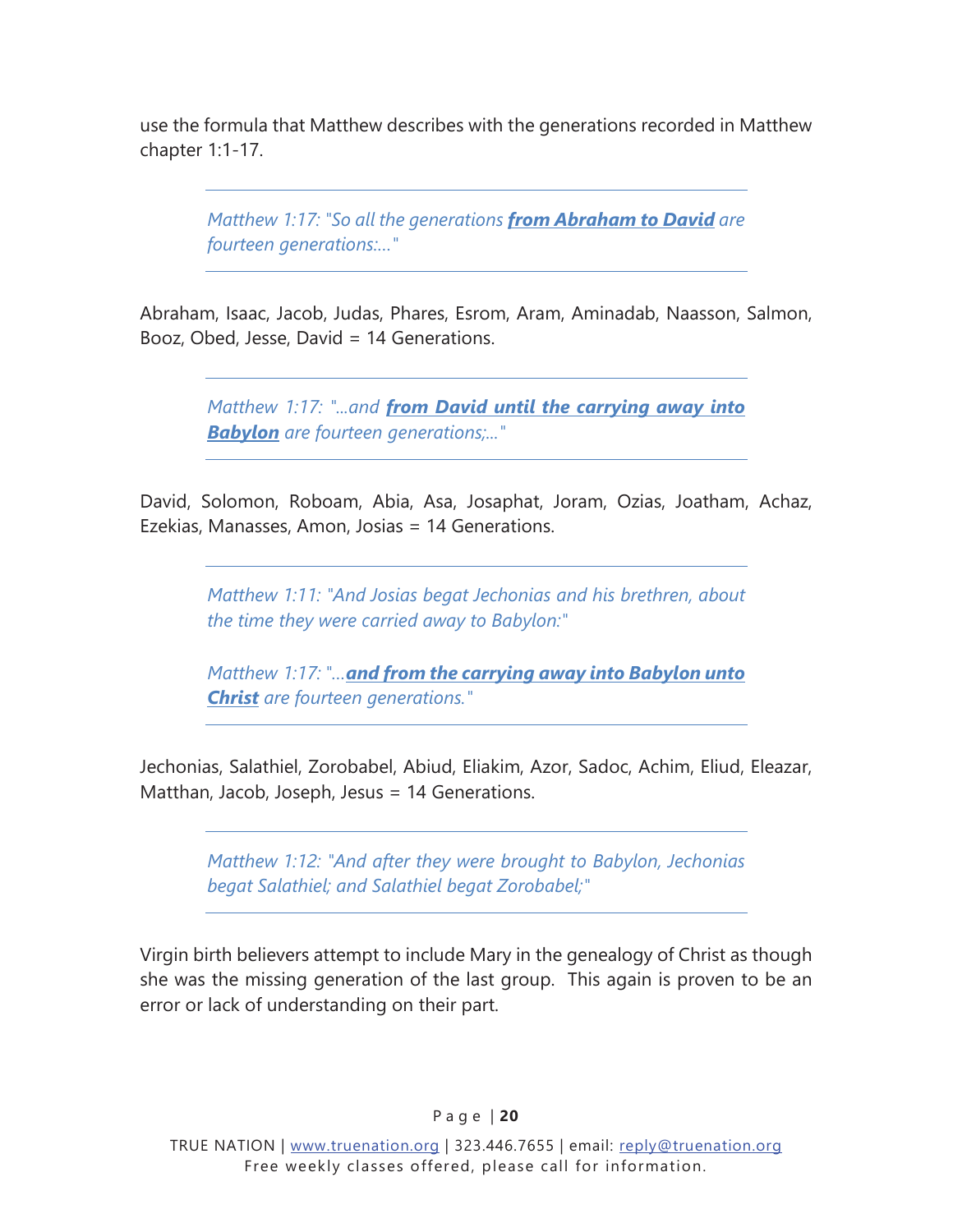Examine the genealogy in Luke:

*Luke 3:23-38: "23And Jesus himself began to be about thirty years of age, being (as was supposed) the son of Joseph, which was the son of Heli, 24Which was the son of Matthat, which was the son of Levi, which was the son of Melchi, which was the son of Janna, which was the son of Joseph, 25Which was the son of Mattathias, which was the son of Amos, which was the son of Naum, which was the son of Esli, which was the son of Nagge, 26Which was the son of Maath, which was the son of Mattathias, which was the son of Semei, which was the son of Joseph, which was the son of Juda, 27Which was the son of Joanna, which was the son of Rhesa, which was the son of Zorobabel, which was the son of Salathiel, which was the son of Neri, 28Which was the son of Melchi, which was the son of Addi, which was the son of Cosam, which was the son of Elmodam, which was the son of Er, 29Which was the son of Jose, which was the son of Eliezer, which was the son of Jorim, which was the son of Matthat, which was the son of Levi, 30Which was the son of Simeon, which was the son of Juda, which was the son of Joseph, which was the son of Jonan, which was the son of Eliakim, 31Which was the son of Melea, which was the son of Menan, which was the son of Mattatha, which was the son of Nathan, which was the son of David, 32Which was the son of Jesse, which was the son of Obed, which was the son of Booz, which was the son of Salmon, which was the son of Naasson, 33Which was the son of Aminadab, which was the son of Aram, which was the son of Esrom, which was the son of Phares, which was the son of Juda, 34Which was the son of Jacob, which was the son of Isaac, which was the son of Abraham, which was the son of Thara, which was the son of Nachor, 35Which was the son of Saruch, which was the son of Ragau, which was the son of Phalec, which was the son of Heber, which was the son of Sala, 36Which was the son of Cainan, which was the son of Arphaxad, which was the son of Sem, which was the son of Noe, which was the son of Lamech, 37Which was the son of Mathusala, which was the son of Enoch, which was the son of Jared, which was the son of Maleleel, which was the son of Cainan, 38Which was the son of Enos, which was the son of Seth, which was the son of Adam, which was the son of God."* 

TRUE NATION | www.truenation.org | 323.446.7655 | email: reply@truenation.org Free weekly classes offered, please call for information.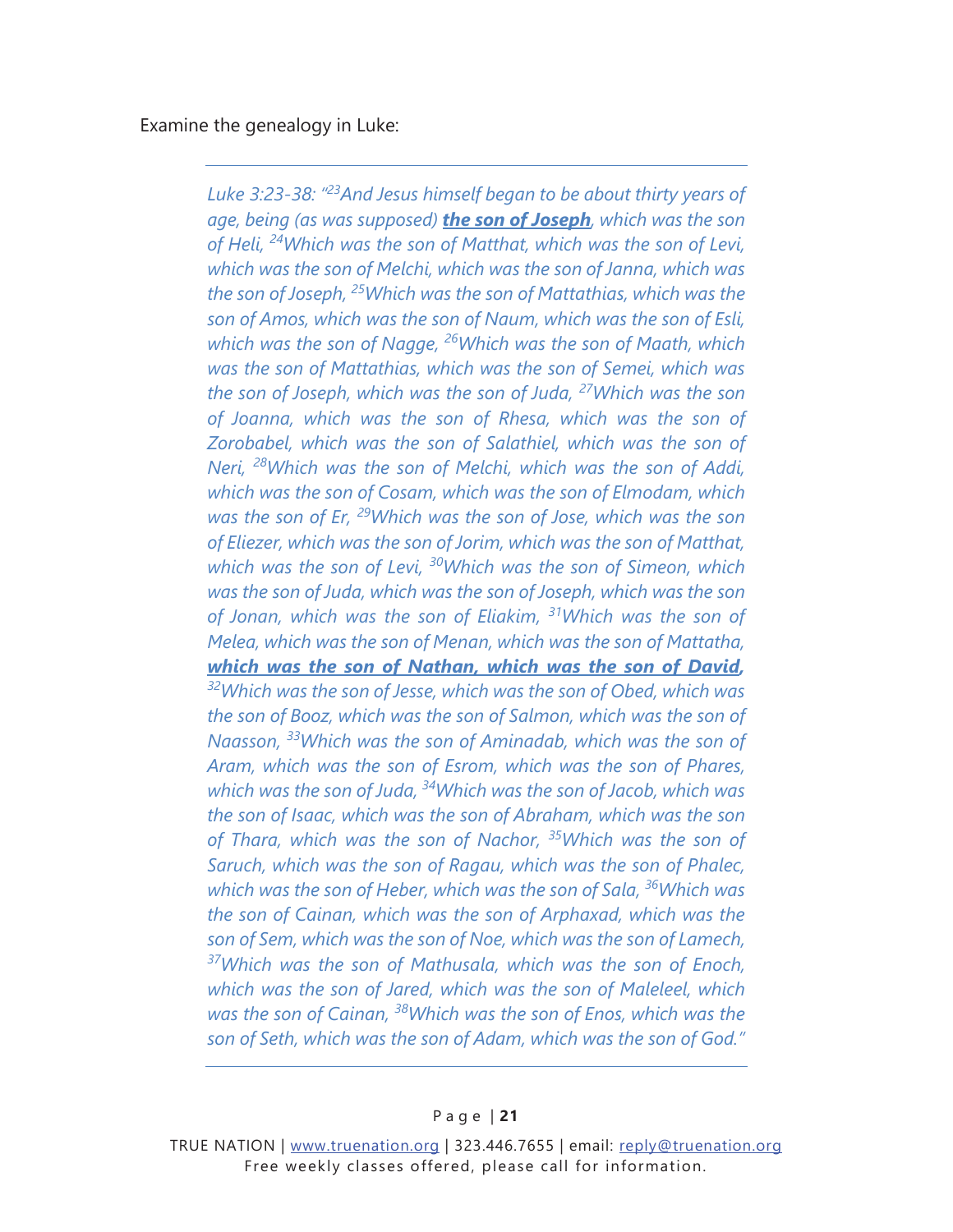The above is the record of Mary's forefathers. Virgin birth believers don't realize this, but Luke alone destroys the virgin birth doctrine. Let's examine it:

*Luke 3:23: "And Jesus himself began to be about thirty years of age, being (as was supposed) the son of Joseph, which was the son of Heli,"* 

Virgin birth believers fall victim to this verse because they only focus on the words "as was supposed." They erroneously speculate that Joseph was Christ's biological father. Luke tells us that Jesus is the son of Joseph:

*Matthew 1:16: "And Jacob begat Joseph the husband of Mary, of whom was born Jesus, who is called Christ."* 

According to Matthew, Jacob is Joseph's father and not Heli as it is in Luke. Heli is Joseph's father-in-law. Let's examine the definition of the word "supposed" in the Greek to prove it:

**3543**. **nomi÷zw nomizo,** *nom-id<sup>'</sup>-zo;* from 3551; **properly, to do by law** (usage), i.e. to **accustom (passively, be usual)**; by extension, to deem or regard: — suppose, thing, be wont.

The word "supposed" has several meanings, but in particular, it means "properly, to do by law." Let's read the scripture again with the definitions inserted.

*Luke 3:23: "And Jesus himself began to be about thirty years of age, being (properly) the son of Joseph, which was the son of Heli,"* 

According to the Hebrew law of genealogy and the prophecies, Luke writes that Joseph is Christ's father. Another aspect to consider is the use of parenthesis () in the English language. Seeing we're reading the scriptures in English, it is important to understand the RULE of the use of parenthesis.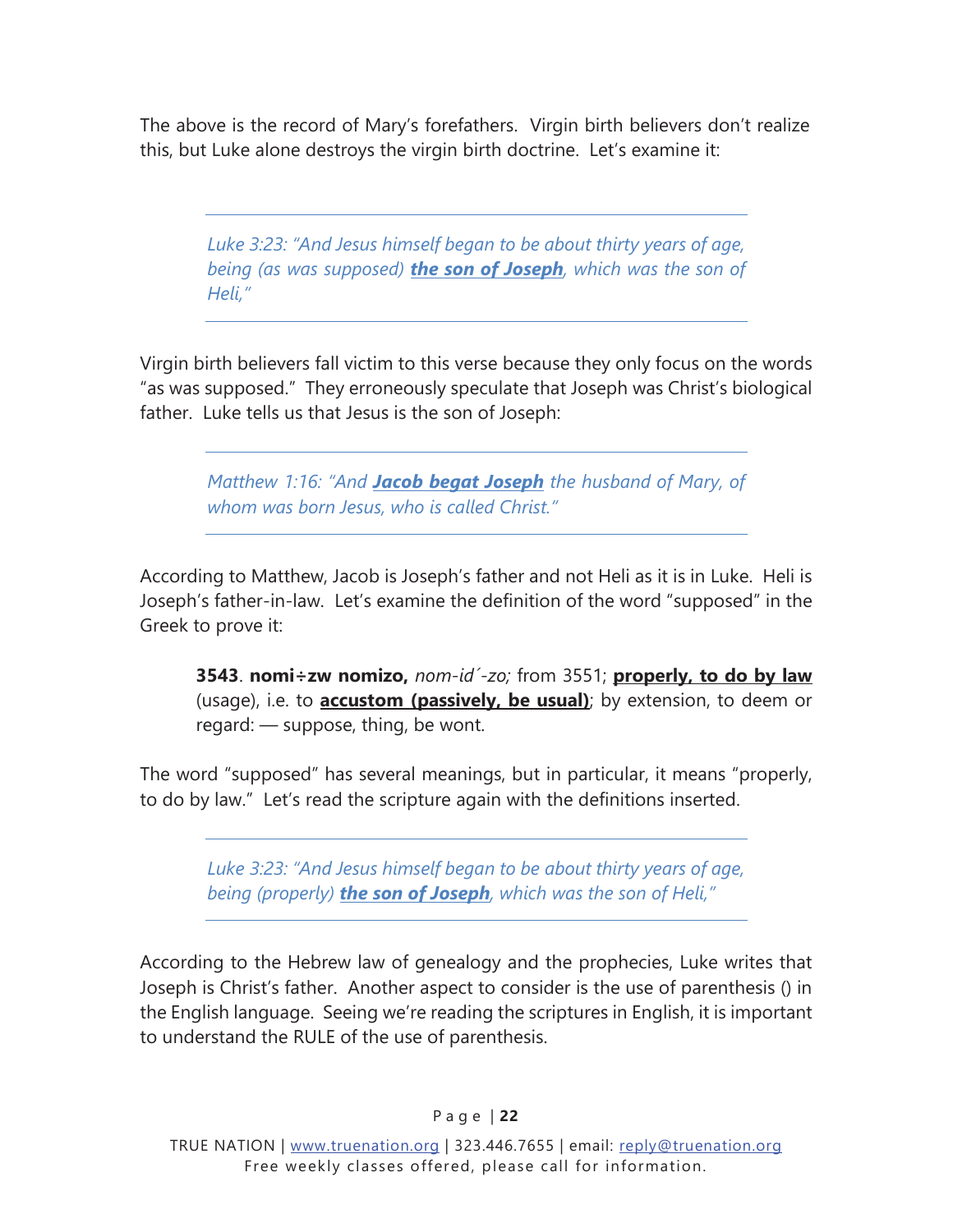#### **parenthesis |pəˈrenTHəsis| noun ( pl. parentheses |- sēz|)**

a word, clause, or sentence inserted as an explanation or afterthought into a passage **that is grammatically complete without it**, in writing usually marked off by curved brackets, dashes, or commas.

The rule of parenthesis says that the sentence is grammatically correct without the statement inside the parenthesis. Let's see:

#### **With parenthesis**

Luke 3:23: "And Jesus himself began to be about thirty years of age, being (as was supposed) **the son of Joseph**, which was *the son* of Heli,"

#### **Without parenthesis**

Luke 3:23: "And Jesus himself began to be about thirty years of age, being **the son of Joseph**, which was *the son* of Heli,"

The understanding is perfectly clear and follows the rest of the scriptures regarding Christ's genealogy.

Why is Joseph listed in his father-in-law's genealogy? It is because when a man marries a woman he becomes a part of her family and she becomes a part of his in a legal sense. This is why the term "IN LAW" is used when referring to the parents of one's spouse. One point that CANNOT be overlooked is the fact that in both Matthew and Luke's genealogical table, Joseph is listed as the FATHER of Jesus while his mother Mary is not listed at all. Why isn't Mary listed in her own genealogy in Luke chapter 3? It is because the woman CANNOT be a progenitor or pass down seed. The genealogies in Luke and Matthew destroy any possibility of a virgin birth. When one attempts to use the genealogy in Luke to say that Mary descends from David thereby fulfilling the prophecy of Christ being of the lineage of David is ridiculous as there are many errors with this way of thinking:

- a. The ancestry in Luke descends from David's son Nathan and NOT SOLOMON.
- b. Mary cannot produce seed/sperm to yield offspring without her husband Joseph. That's why she is not mentioned in the genealogy in Luke.
- c. Luke tells us that Christ is the son of Joseph and not of the direct lineage of his legal grandfathers that he acquired from Joseph's marriage to his mother Mary. This is important to know and understand because many virgin birth believers attempt to use the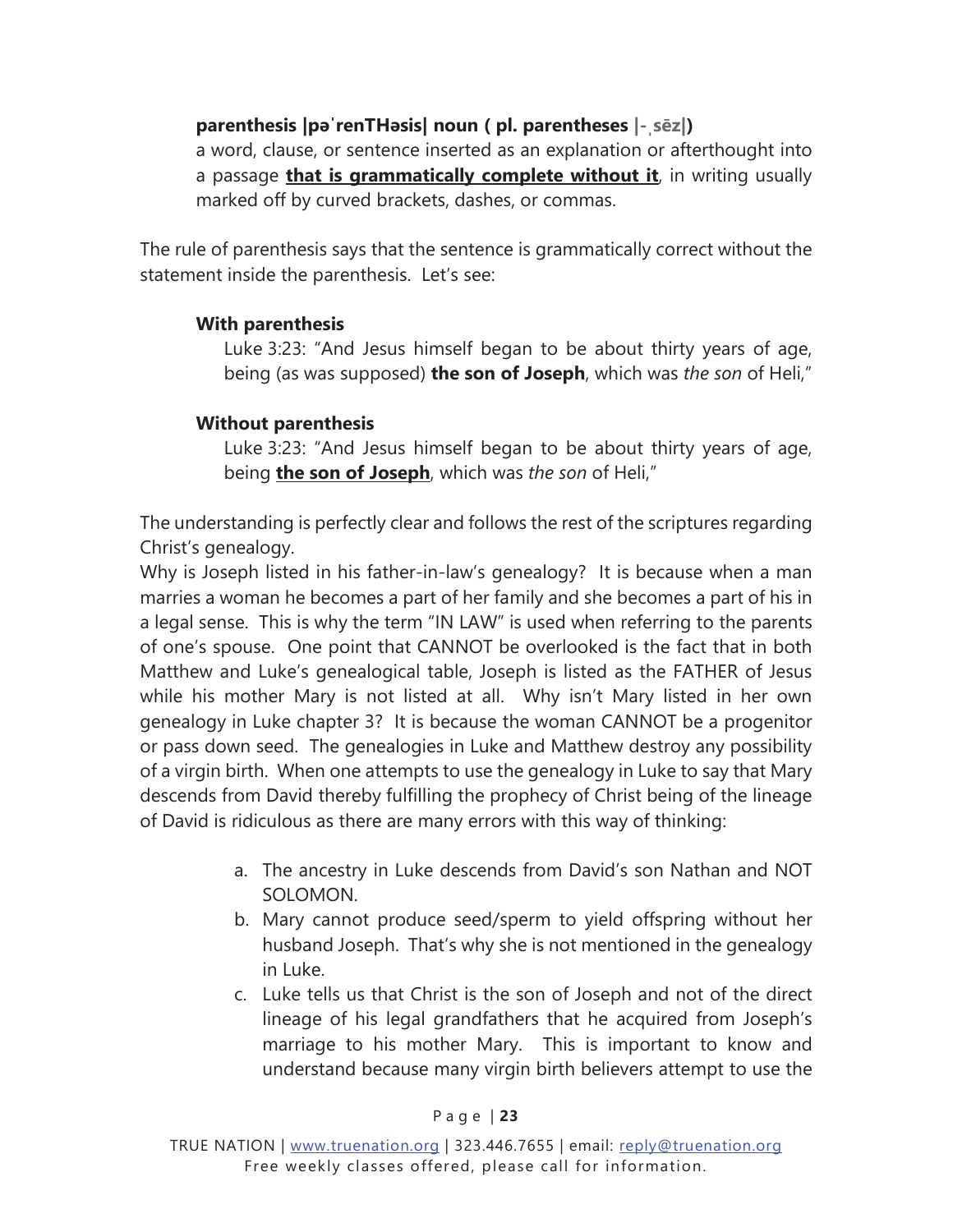curse of Jeconiah (also called Coniah) mentioned in Jeremiah 22:30 to sabotage the genealogy listed in Matthew. I will discuss this shortly.

Why does the genealogy in Luke chapter 3 trace back to Adam being the son of God? Actually both genealogies go back to Adam the son of God. Matthew just begins the genealogy with Abraham. Abraham's forefathers still trace back to Adam. The genealogy in Luke is important for the simple fact that since it traces back to David's son Nathan and not Solomon, there is no way anyone from that genealogy could be heir to the throne of David, neither by blood nor adoption, marriage nor inheritance. Accordingly, Luke makes it clear that none other than Joseph could be Christ's father thus making Christ a direct offspring of David's kingly bloodline and heir to the perpetual throne.

| <b>David</b><br>(Matthew)                                                                                                                                                                                                                                                                                                                               | (Luke)                                                                                                                                                                                                                                                                                                                                                                                                                                                   |
|---------------------------------------------------------------------------------------------------------------------------------------------------------------------------------------------------------------------------------------------------------------------------------------------------------------------------------------------------------|----------------------------------------------------------------------------------------------------------------------------------------------------------------------------------------------------------------------------------------------------------------------------------------------------------------------------------------------------------------------------------------------------------------------------------------------------------|
| <b>Solomon</b><br>Rehoboam<br>Abijah<br>Asa<br>Jehoshaphat<br>lehoram<br>Ahaziah<br><b>Joash</b><br><b>Jeholachin</b><br>Amaziah<br><b>Salathiel</b><br>Uzziah<br>Zerubbabel<br><b>Jotham</b><br><b>Abiud</b><br>Ahaz<br>Eliakim<br>Hezekiah<br>Azor<br>Manasseh<br>Sadoc<br>Amon<br><b>Achim</b><br>losiah<br>Eliud<br>Jehoiakim<br>Eleazer<br>Matthan | <b>Nathan</b><br><b>Salathiel</b><br>Mettatha<br>Serubbabel<br>Menan<br><b>Thesa</b><br><b>Melea</b><br>loanna<br><b>Aliakim</b><br>luda<br>lonan<br>Joseph<br>loseph<br>Semei<br>luda<br><b>Mattathias</b><br><b>Simeon</b><br>Maath<br>Levi<br><b>Nagge</b><br>Matthat<br>Esli<br><b>Jorim</b><br><b>Naum</b><br><b>Eliezer</b><br>Amos<br>lose<br>Mattathias<br>Er:<br><b>Joseph</b><br>Elmodam<br>lanna<br>Cosam<br>Melchi<br>Addi<br>Levi<br>Melchi |

When you examine the chart of both lineages, you will see that Luke tells us that that the Messiah did not descend from Mary nor any other man of her family, as some may believe, because all the men listed descend from David's son Nathan and NOT Solomon.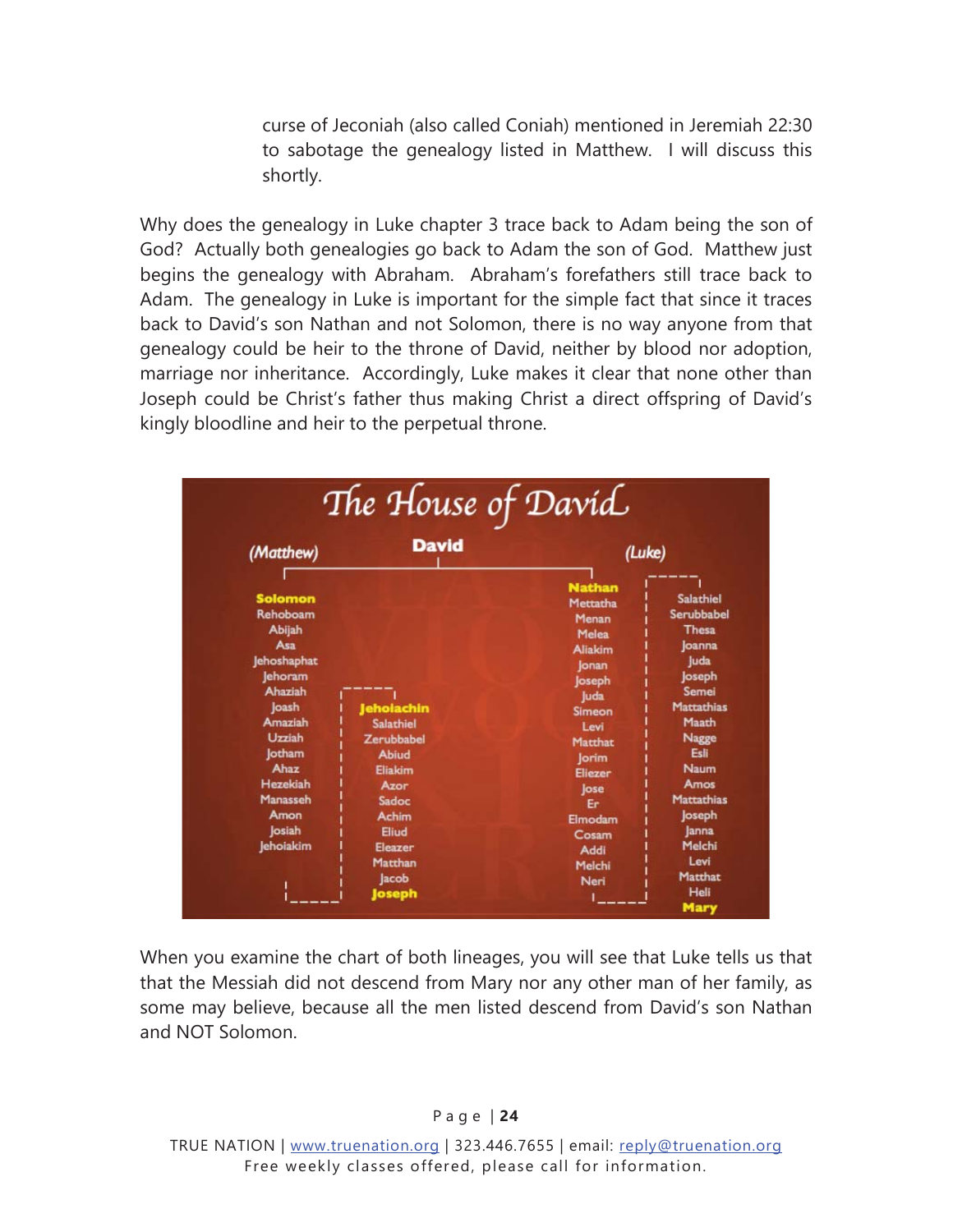There is still no trace of a virgin birth. So far there is only one reference to a virgin that is in Isaiah 7:14 and the meaning of the word "virgin" does not pertain to a woman that has not had sex (discussed earlier). Let's continue with the New Testament scriptures.

*Acts 13:22-23: "22And when he had removed him, he raised up unto them David to be their king; to whom also he gave testimony, and said, I have found David the son of Jesse, a man after mine own heart, which shall fulfil all my will. <sup>23</sup>Of THIS MAN'S SEED hath God according to his promise raised unto Israel a Saviour, Jesus:"* 

*Romans 15:12: "And again, Esaias saith, There shall be a root of Jesse, and he that shall rise to reign over the Gentiles; in him shall the Gentiles trust."* 

*Acts 2:30: "Therefore being a prophet, and knowing that God had sworn with an oath to him, that OF THE FRUIT OF HIS LOINS, according to the flesh, he would raise up Christ to sit on his throne;"* 

*Luke 1:32: "He shall be great, and shall be called the Son of the Highest: and the Lord God shall give unto him the throne of HIS FATHER DAVID:"* 

*Revelation 22:16: "I Jesus have sent mine angel to testify unto you these things in the churches. I AM THE ROOT AND THE OFFSPRING OF DAVID and the bright and morning star."* 

*Hebrews 2:16-17: "16For verily he took not on him the nature of angels; BUT HE TOOK ON HIM THE SEED OF ABRAHAM. 17Wherefore IN ALL THINGS it behoved him to BE MADE LIKE UNTO HIS BRETHREN, that he might be a merciful and faithful high priest in things pertaining to God, to make reconciliation for the sins of the people."* 

The scripture says that in ALL THINGS Christ was made like his fellow Israelites. This means he was made like them in EVERY WAY. How many Israelites were born

P a g e | **25**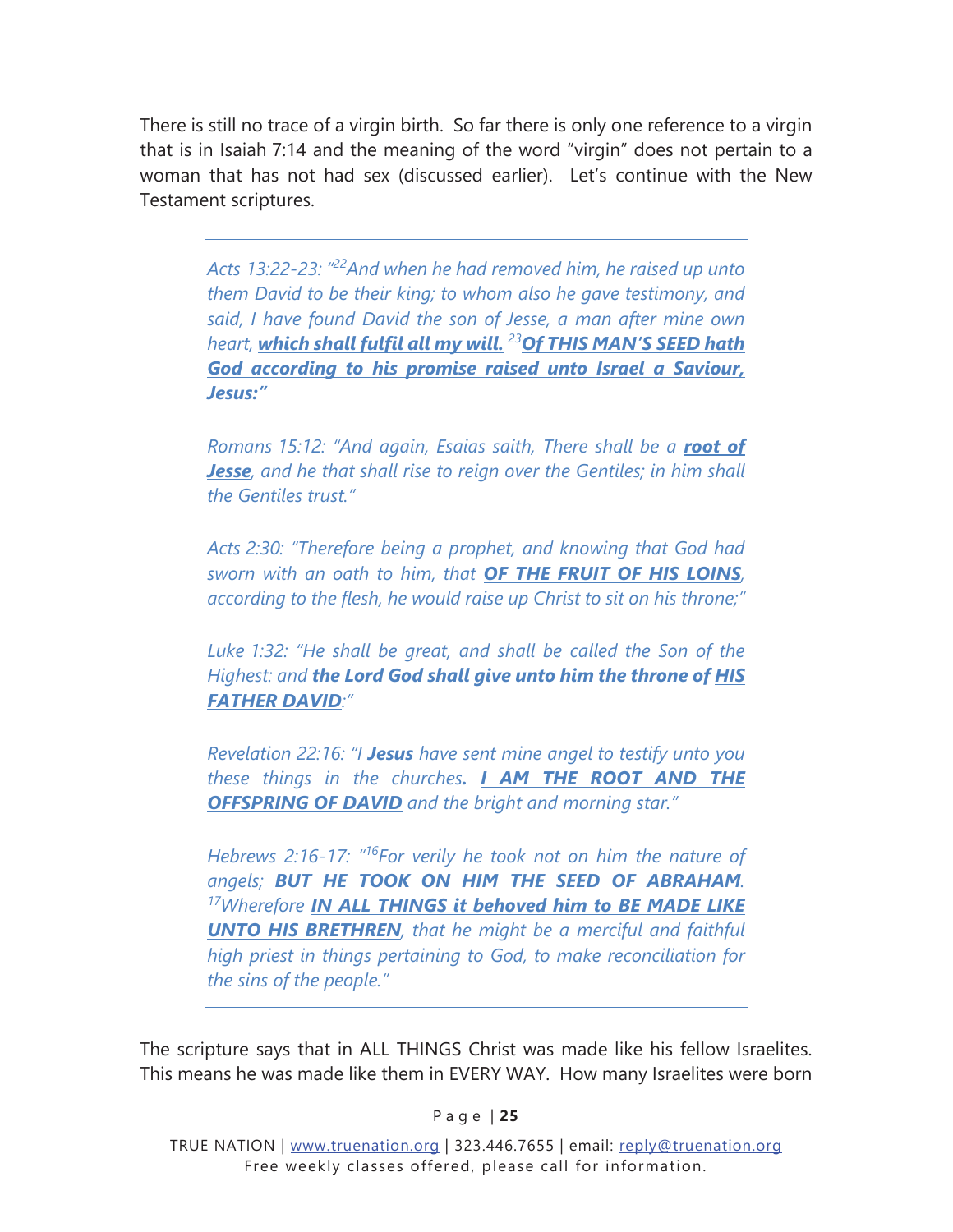of a virgin birth? NONE. Christ was made from the fruit of David's loins by physical conception.

*Galatians 4:4-5: "4 But when the fulness of the time was come, God sent forth his Son, MADE OF A WOMAN, MADE UNDER THE LAW, <sup>5</sup> To redeem them that were under the law, that we might receive the adoption of sons."* 

Notice that this verse doesn't use the word virgin to describe Mary. Does this mean that Christ was made of a woman all by herself? No, not at all. It was already mentioned earlier that the LAW states that the man carries the seed and is the progenitor. The woman (Mary) conceived and gave birth to Christ.

*Genesis 1:21: "And God created great whales, and every living creature that moveth, which the waters brought forth abundantly, after their kind, and every winged fowl after his kind: and God saw that it was good."* 

*Numbers 1:18: "And they assembled all the congregation together on the first day of the second month, and they declared their pedigrees after their families, by the house of their fathers, according to the number of the names, from twenty years old and upward, by their polls."* 

Still the seed of man is used to describe Christ and gives us no indication of a virgin birth.

*Matthew 22:41-45: "41While the Pharisees were gathered together, Jesus asked them, 42Saying, What think ye of Christ? whose son is he? They say unto him, The Son of David. 43He saith unto them, How then doth David in spirit call him Lord, saying, 44The LORD said unto my Lord, Sit thou on my right hand, till I make thine enemies thy footstool? 45If David then call him Lord, how is he his son?"*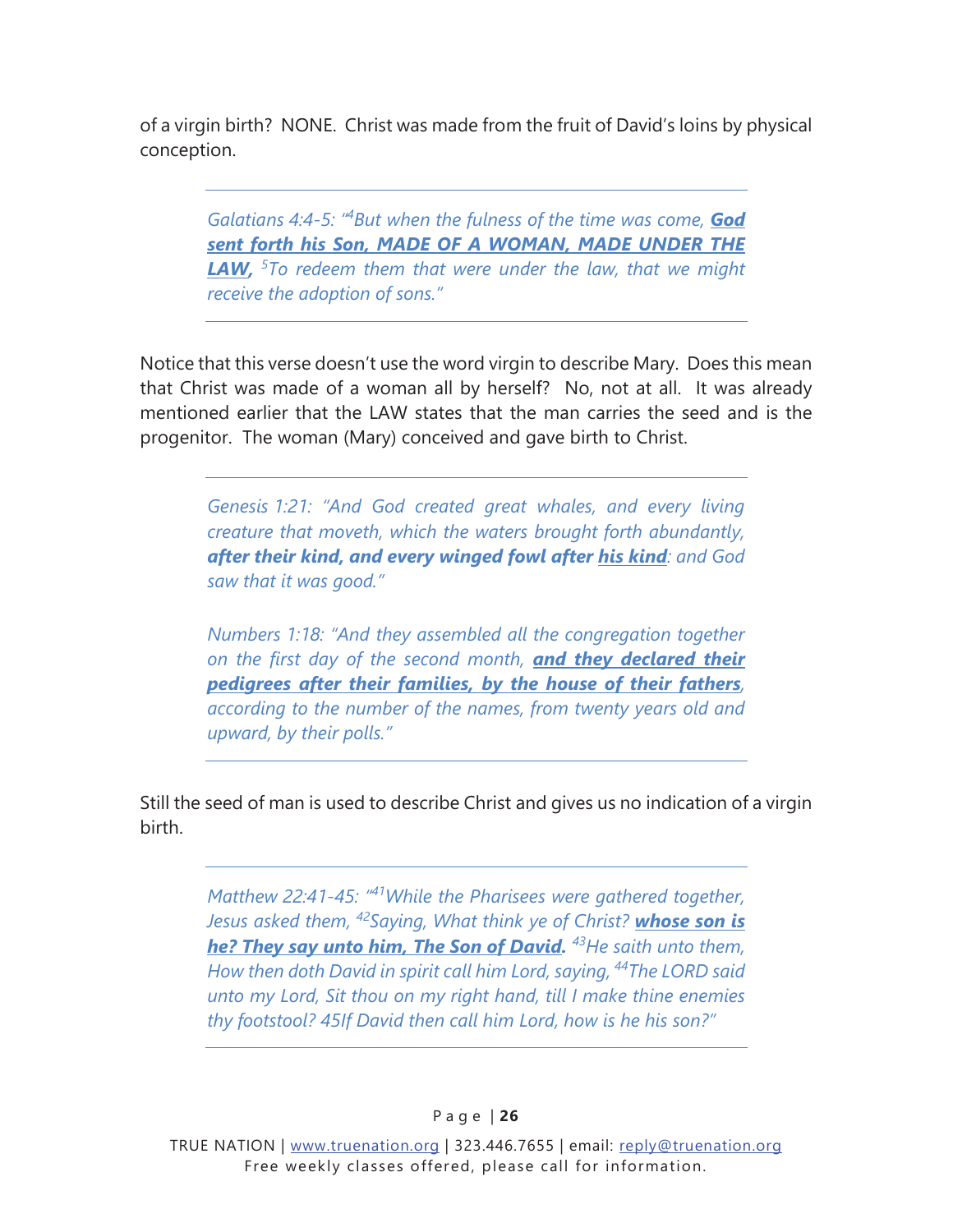When Christ asked the Pharisees whose son he was, they replied, "the son of David." Even the Pharisees who hated Christ knew his ancestry. Christ then teaches them that he is Lord of David because, in the spirit, Christ existed before David. (John 1:1-5) That is why Christ was able to say this:

*Revelation 22:16: "I Jesus have sent mine angel to testify unto you these things in the churches. I am the root and the offspring of David, and the bright and morning star."* 

*Romans 1:3: "Concerning his Son Jesus Christ our Lord, WHICH WAS MADE OF THE SEED OF DAVID according to the flesh;* 

Christ was conceived by the seed of David, "according to the flesh." Meaning, Christ was conceived by the seed of copulation (sex). It is imperative that I stress that Christ could ONLY be a physical blood descendant of David to fulfill this prophecy. The notion that Joseph adopted Christ would NOT fulfill this prophecy. Needless to say, there is no mention in the scriptures that Joseph was not the father of Christ nor that any adoption took place.

*John 7:38-43: "38He that believeth on me, as the scripture hath said, out of his belly shall flow rivers of living water. 39(But this spake he of the Spirit, which they that believe on him should receive: for the Holy Ghost was not yet given; because that Jesus was not yet glorified.) 40Many of the people therefore, when they heard this saying, said, Of a truth this is the Prophet. 41Others said, this is the Christ. But some said, shall Christ come out of Galilee? 42Hath not the scripture said, That Christ cometh of THE SEED OF DAVID, and out of the town of Bethlehem, where David was? <sup>43</sup>So there was a division among the people because of him.* 

Here is a dispute about the authenticity of Christ. We see that they reference the Old Testament to know that he would be of the lineage of David and would be born in the city of Bethlehem. However, there is no mention of a virgin birth in this debate. Why isn't Isaiah 7:14 quoted? If a virgin becoming pregnant without having had sexual intercourse (which goes against nature and scriptural law) was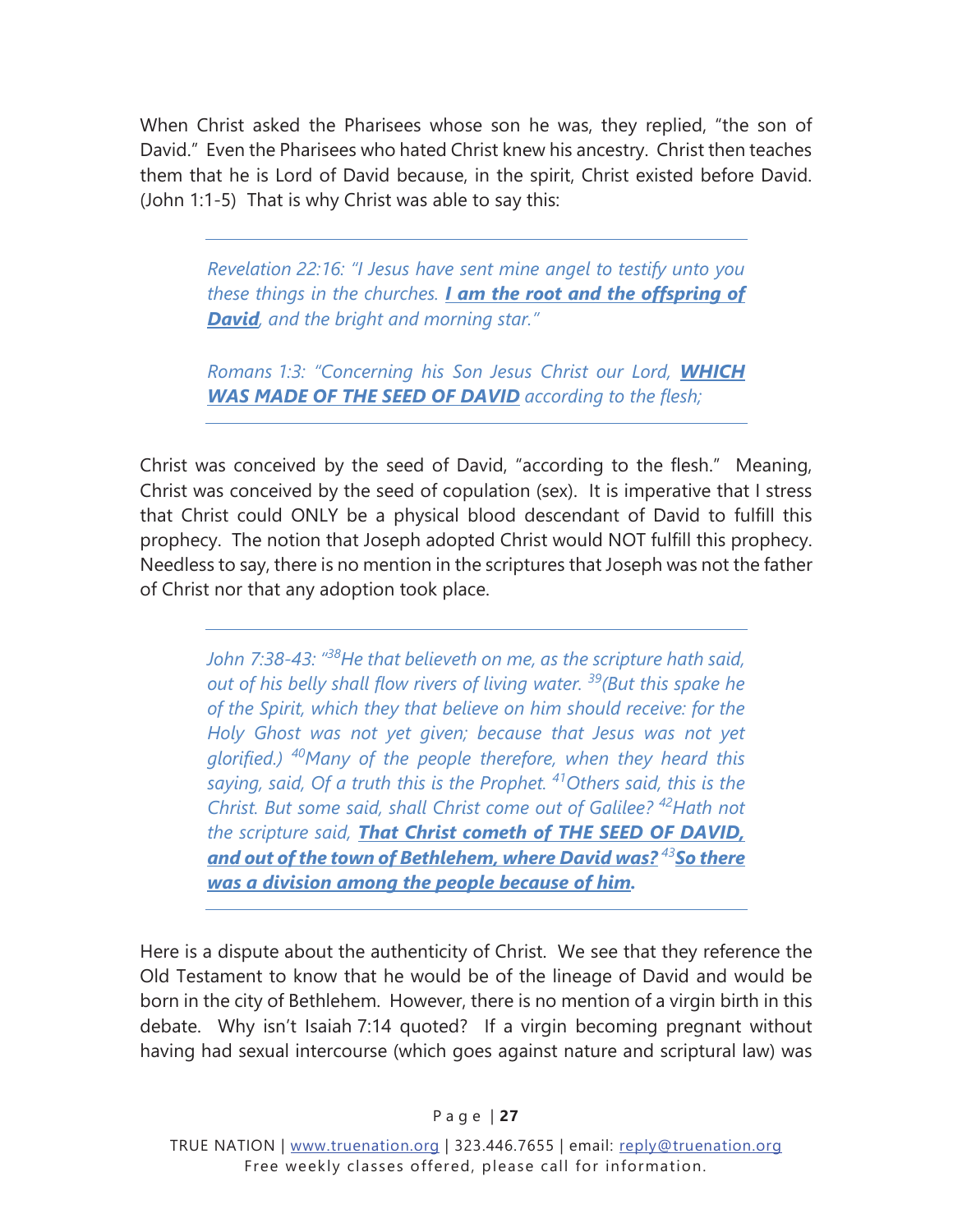supposed to be a sure sign of the true Christ, why is there no mention of this special event by anyone, not even by Christ?

*John 6:41-42: "41The Jews then murmured at him, because he said, I am the bread which came down from heaven. 42And they said, Is not this Jesus, THE SON OF JOSEPH, whose father and mother we know? how is it then that he saith, I came down from heaven?"* 

Christ says, "he came from heaven," but not a single person refers to him being born of a virgin to support his claim. Instead, the people use common sense to know that Joseph was his father and Mary was his mother so how could he come from heaven? It is evident that during the time of Christ the people had no knowledge of a virgin birth doctrine for two reasons:

- 1. When Christ said that, "he came down from heaven," the people would have understood that he was born of God directly through Mary.
- 2. A virgin birth was not a qualifying factor in determining who the Messiah was. If so, this would have been heavily debated and surely the Jews would have required some sort of proof to support such a claim.

*Matthew 13:54-56: "54And when he was come into his own country, he taught them in their synagogue, insomuch that they were astonished, and said, Whence hath this man this wisdom, and these mighty works? <sup>55</sup>Is not this THE CARPENTERS SON? is not his mother called Mary? and his brethren, James, and Joses, and Simon, and Judas? 56And his sisters, are they not all with us? Whence then hath this man all these things?"* 

Again, what the Jews were wondering about was how Christ received his great wisdom and how he performed the miracles they witnessed, not about a virgin birth. They knew he had ordinary parents and an ordinary family like everyone else. No one stopped to say "aha he has this power because he was born of the holy spirit by a virgin birth!" In the aforementioned scriptures, notice how the people always considered Joseph as Christ's father. How could Joseph and Mary prove to the Jews that Christ was born without them having sex? Neither in the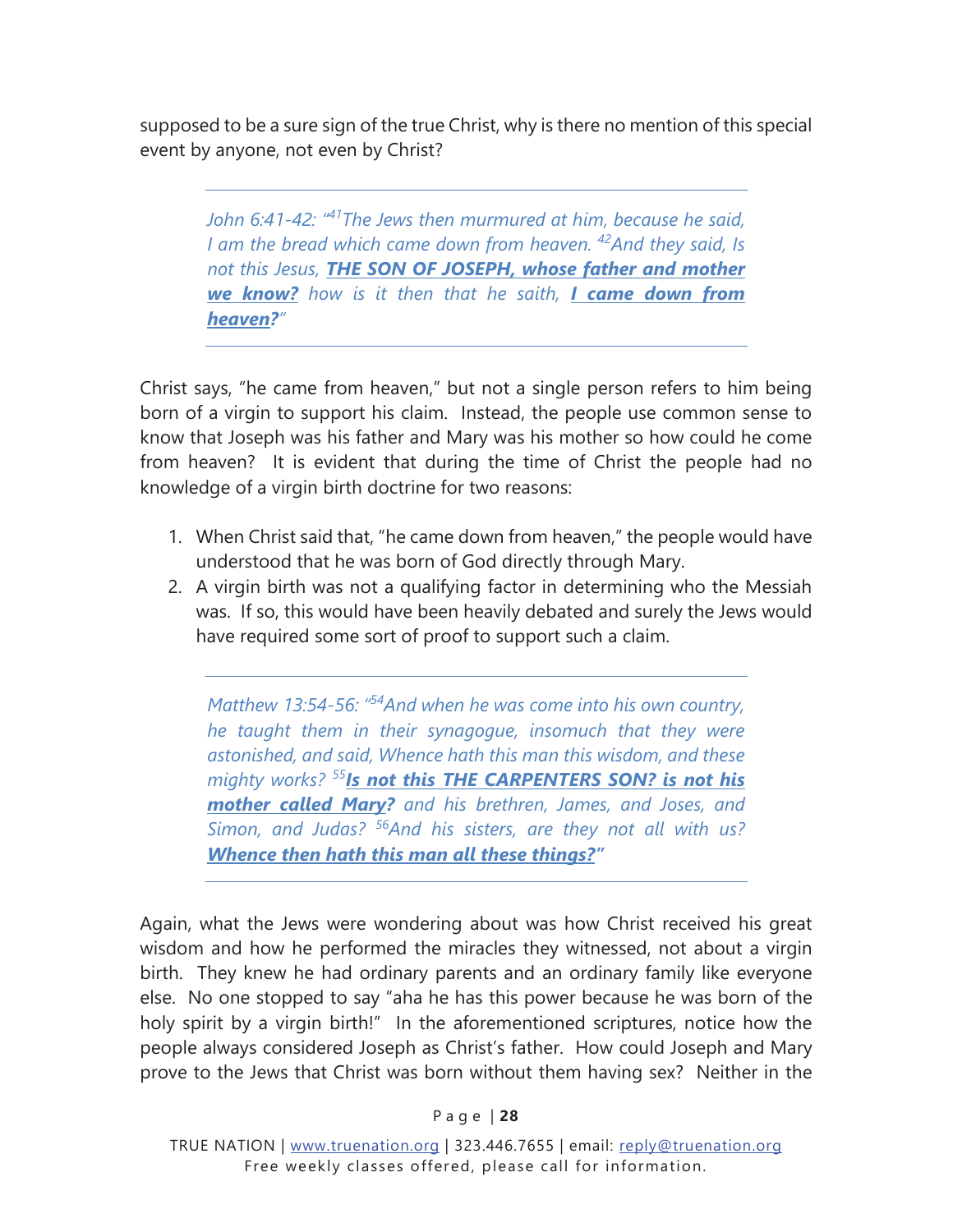Old Testament nor in the New Testament are there any scriptures that clearly indicate that a virgin birth took place. However, I listed over two dozen scriptures that say Christ will come of the seed of David, through his son Solomon, who clearly Joseph and Christ both descend from according to biblical prophecies and genealogical records.

*Luke 4:21-22: "21And he began to say unto them, This day is this scripture fulfilled in your ears. 22And all bare him witness, and wondered at the gracious words which proceeded out of his mouth. And they said, Is not this Joseph's son?"* 

Once again, Joseph is the father and there is still no mention or proof of a virgin birth. Christ is frequently linked to David and Joseph, and rarely linked to Mary.

*John 1:45: Philip findeth Nathanael, and saith unto him, We have found him, of whom Moses in the law, and the prophets, did write, JESUS OF NAZARETH THE SON OF JOSEPH.* 

Phillip knew the prophecies of Christ and does not say "the son of Mary," but does, however, declare Joseph as his father.

*Revelation 1:13: "And in the midst of the seven candlesticks one like unto the Son of man, clothed with a garment down to the foot, and girt about the paps with a golden girdle."* 

Now, Christ is called the "son of man." Not the "son of woman" or the "son of the virgin." He is called the son of man because he is the descendant of men named Joseph and David. The prophecy and genealogy should now be very clear to understand, thus proving that Joseph is the biological father of Christ according to scriptures. So in short, Christ's spirit came from God and Christ's body came from the seed of Joseph.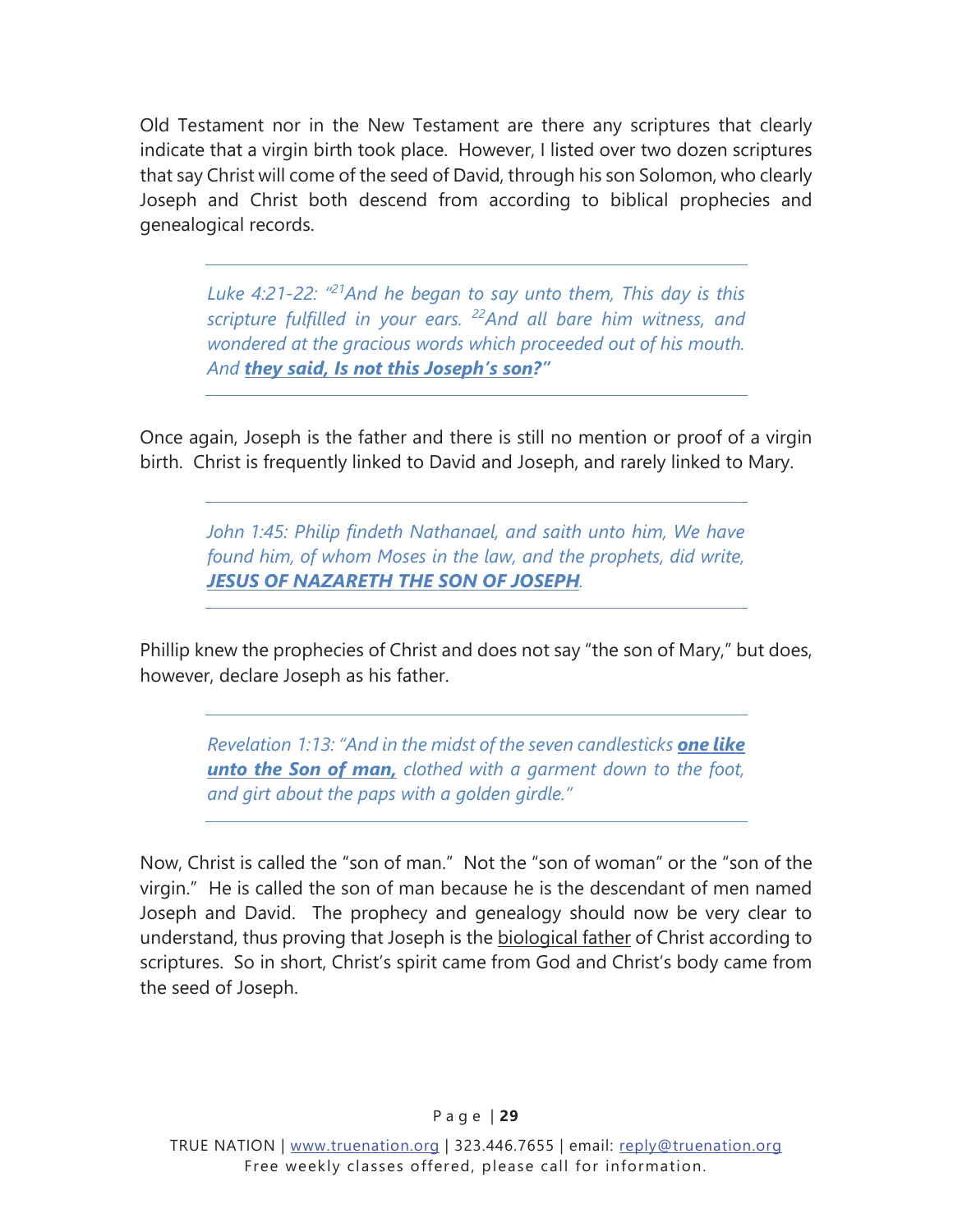# <span id="page-33-0"></span>**VI. THE ACCOUNTS OF JOSEPH AND MARY**

*Luke 1:26-27: "26And in the sixth month the angel Gabriel was sent from God unto a city of Galilee, named Nazareth, <sup>27</sup>To a virgin espoused to a man whose name was Joseph, OF THE HOUSE OF DAVID; and the virgin's name was Mary. "* 

In Luke 1:27, we see the use of the word "virgin." Again, keep in mind that the word "virgin" has more than one meaning. In this scripture, the word "virgin" denotes Mary was a virgin woman that had NOT YET had sex and was engaged to Joseph. This scripture also drives home the fact that Joseph was in fact a descendant of David.

*Luke 1:28-30: "28And the angel came in unto her, and said, Hail, thou that art highly favoured, the Lord is with thee: blessed art thou among women. 29And when she saw him, she was troubled at his saying, and cast in her mind what manner of salutation this should be. 30And the angel said unto her, Fear not, Mary: for thou hast found favour with God."* 

Mary was chosen among women to be the mother of the Messiah. Since a mother is first to nourish a child and is the child's first teacher, the Angel is revealing to Mary the motherly task of raising such a special child.

*Luke 1:31-33: "31And, behold, thou shalt conceive in thy womb, and bring forth a son, and shalt call his name JESUS. 32He shall be great, and shall be called the Son of the Highest: and the Lord God shall give unto him the throne OF HIS FATHER DAVID: 33And he shall reign over the house of Jacob for ever; and of his kingdom there shall be no end."* 

Notice the Angel says "THOU **SHALT (will)** CONCEIVE IN THY WOMB," letting us know that Mary WAS NOT pregnant while the Angel was speaking with her. AGAIN, the angel tells Mary about the child that WILL BE conceived in her and how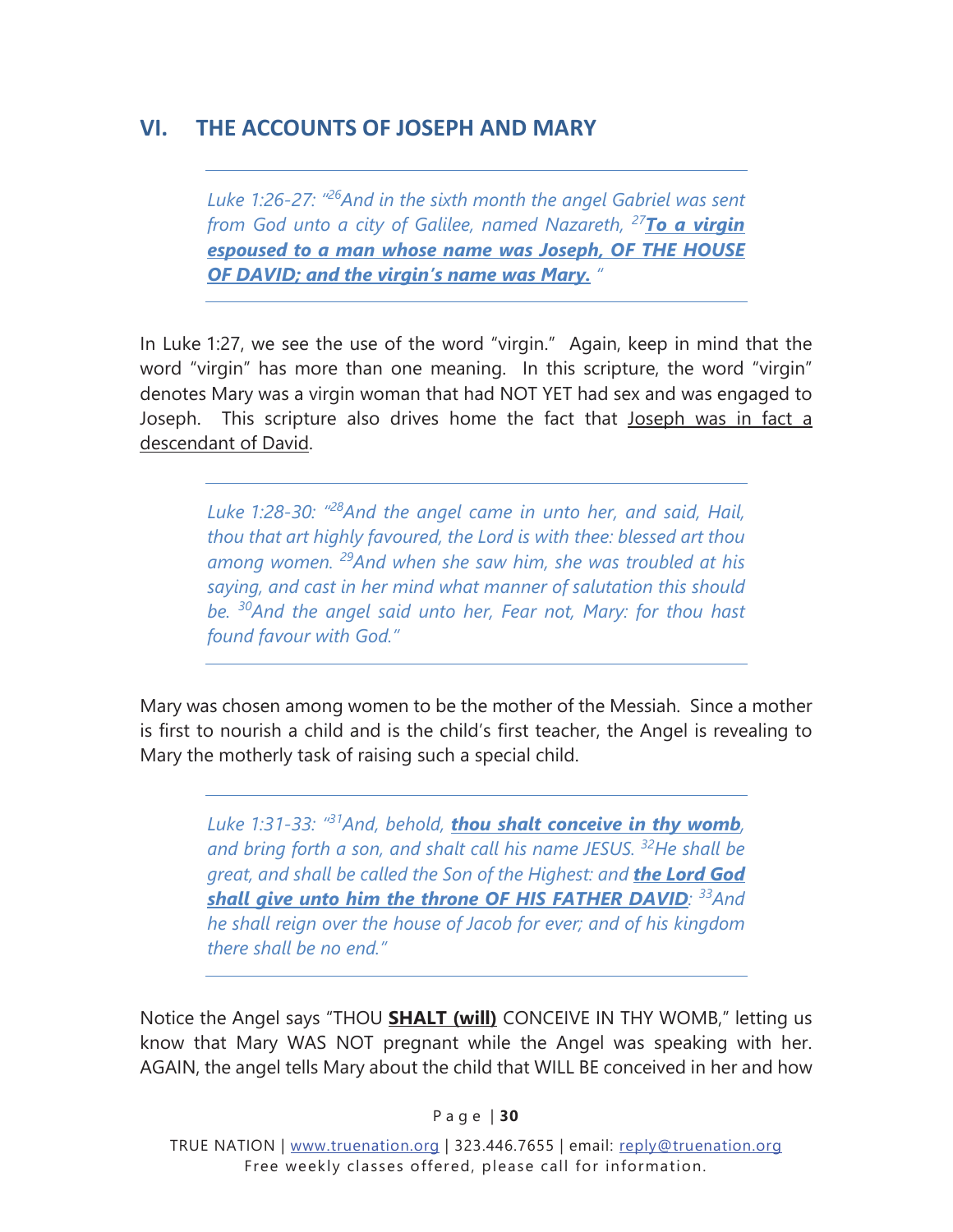the child will be a descendent of King DAVID and will rule forever according to the prophecies that were listed earlier.

*Luke 1:34: "Then said Mary unto the angel, How shall this be, seeing I know not a man?"* 

Clearly, Mary knows that sex is necessary to conceive and raise up the seed which comes from a man. She acknowledges that she has not had sex with any man at this point.

*Luke 1:35 "And the angel answered and said unto her, The Holy Ghost shall come upon thee, and the power of the Highest shall overshadow thee: therefore also that holy thing which shall be born of thee shall be called the Son of God."* 

Spirits don't have sex, so the spirit cannot impregnate Mary. What this means is that the spirit of the Lord will be upon her to do the will of God. Examine:

*Judges 14:19: "And the Spirit of the LORD came upon him, and he went down to Ashkelon, and slew thirty men of them, and took their spoil, and gave change of garments unto them which expounded the riddle. And his anger was kindled, and he went up to his father's house."* 

When the spirit of the Lord comes upon someone, they are made to fulfill the will of God. Christ is called the Son of God because he was with God in the spirit since the beginning.

*John 17:5: "And now, O Father, glorify thou me with thine own self with the glory which I had with thee before the world was."* 

However, mortal men are also called the Sons of God.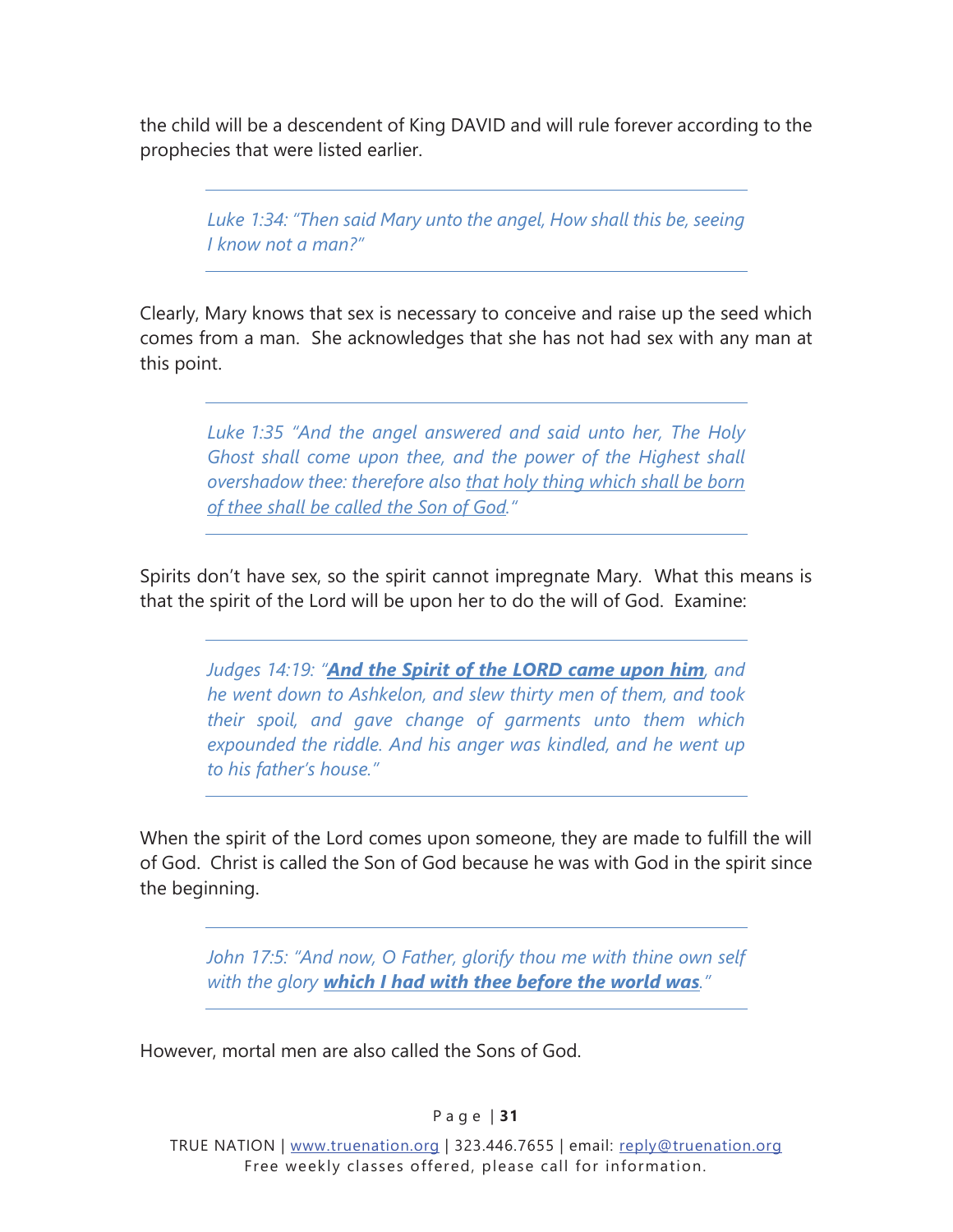*1 John 3:1: "Behold, what manner of love the Father hath bestowed upon us, that WE should be called the sons of God: therefore the world knoweth us not, because it knew him not."* 

*Luke 1:36-38: "36And, behold, thy cousin Elisabeth, she hath also conceived a son in her old age: and this is the sixth month with her, who was called barren. 37For with God nothing shall be impossible. 38And Mary said, Behold the handmaid of the Lord; be it unto me according to thy word. And the angel departed from her.* 

Mary tells the Angel that she is willing to comply with all of the instructions of God. After the Angel departed from Mary, Mary was still not pregnant yet. How do we know this?

*Luke 2:21: "And when eight days were accomplished for the circumcising of the child, his name was called JESUS, which was so named of the angel before he was conceived in the womb."* 

The scripture says all of the words of the angel was spoken to Mary BEFORE CHRIST WAS CONCEIVED IN HER WOMB.

When we get to Matthew 1:18, we see that Mary is NOW pregnant. What happened from the time the angel spoke to Mary up to this point? All of the Old Testament genealogy prophecies and New Testament scriptures fit perfectly with Joseph being the biological father and do not support Mary conceiving a child without having sex.

*Matthew 1:18: "Now the birth of Jesus Christ was on this wise: When as his mother Mary was espoused to Joseph, before they came together, she was found with child of the Holy Ghost."* 

We see that Joseph and Mary were engaged and before they came together Mary was already pregnant. Many think that the phrase "before they came together" means "before they had sex," which then causes them to erroneously believe that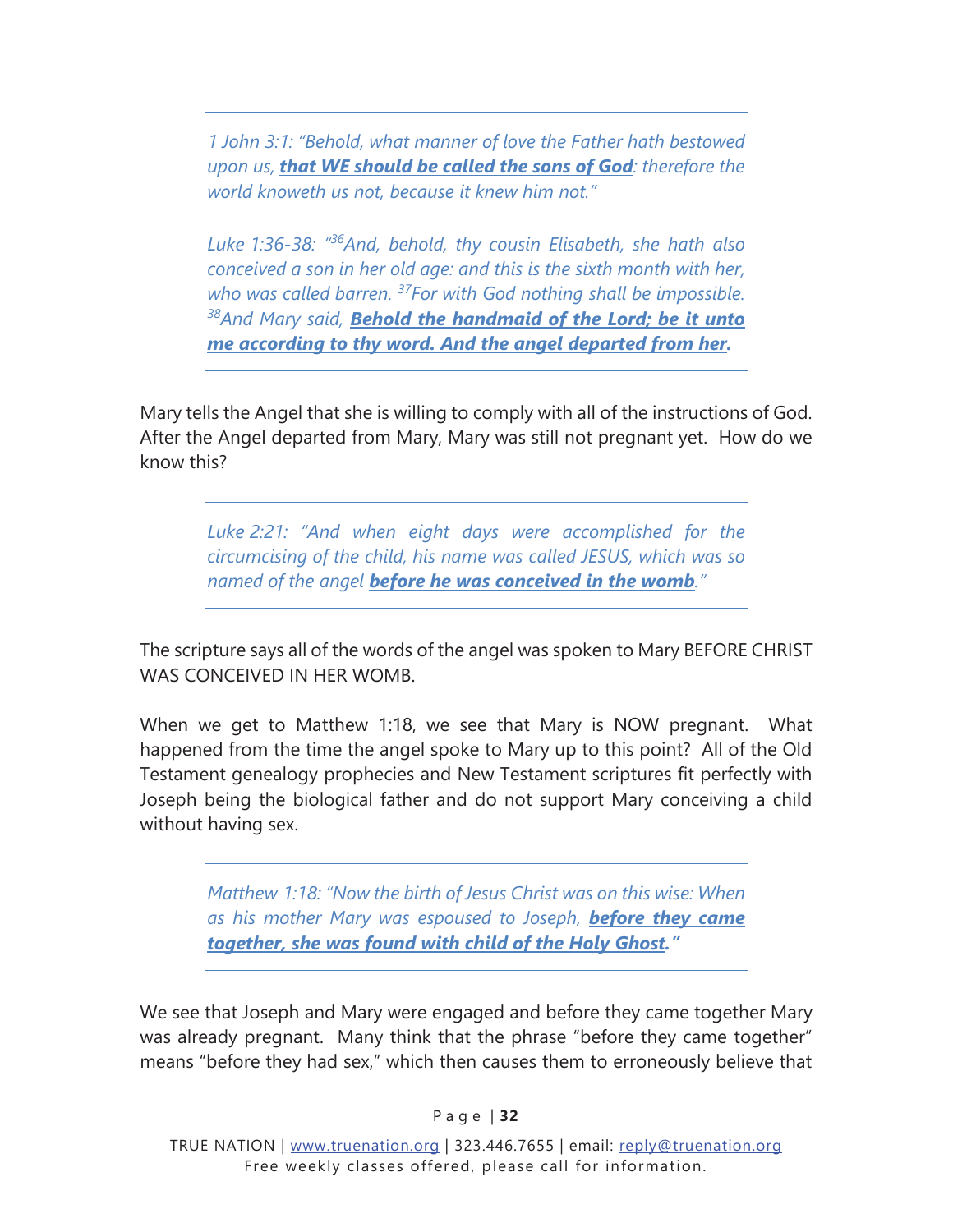when Mary was found with child, that it was "by the holy spirit." Meaning, that the "spirit" got Mary pregnant or she conceived by some supernatural means. This is not the case. The phrase "came together" is found many times in the scriptures and not once does it refer to having sexual relations. Here are a few examples:

*Luke 22:66: "And as soon as it was day, the elders of the people and the chief priests and the scribes came together, and led him into their council, saying,"* 

*Luke 5:15: "But so much the more went there a fame abroad of him: and great multitudes came together to hear, and to be healed by him of their infirmities."* 

*Acts 15:6: "And the apostles and elders came together for to consider of this matter."* 

It is clear to see that the phrase "came together" means to assemble or gather together for some occasion.

In Hebrew custom, when the betrothal (engagement) time is fulfilled for a man and woman that are to be married, the husband, wife, family and friends will "come together" for a feast or wedding. At this feast the bride and groom go into a chamber or tent to consummate their marriage by having sexual intercourse. Examine:

*Genesis 29:19-22: "19And Laban said, It is better that I give her to thee, than that I should give her to another man: abide with me. <sup>20</sup>And Jacob served seven years for Rachel; and they seemed unto him but a few days, for the love he had to her. 21And Jacob said unto Laban, Give me my wife, for my days are fulfilled, that I may go in unto her. 22And Laban gathered together all the men of the place, and made a feast."* 

Sometimes marriages were consummated without a wedding.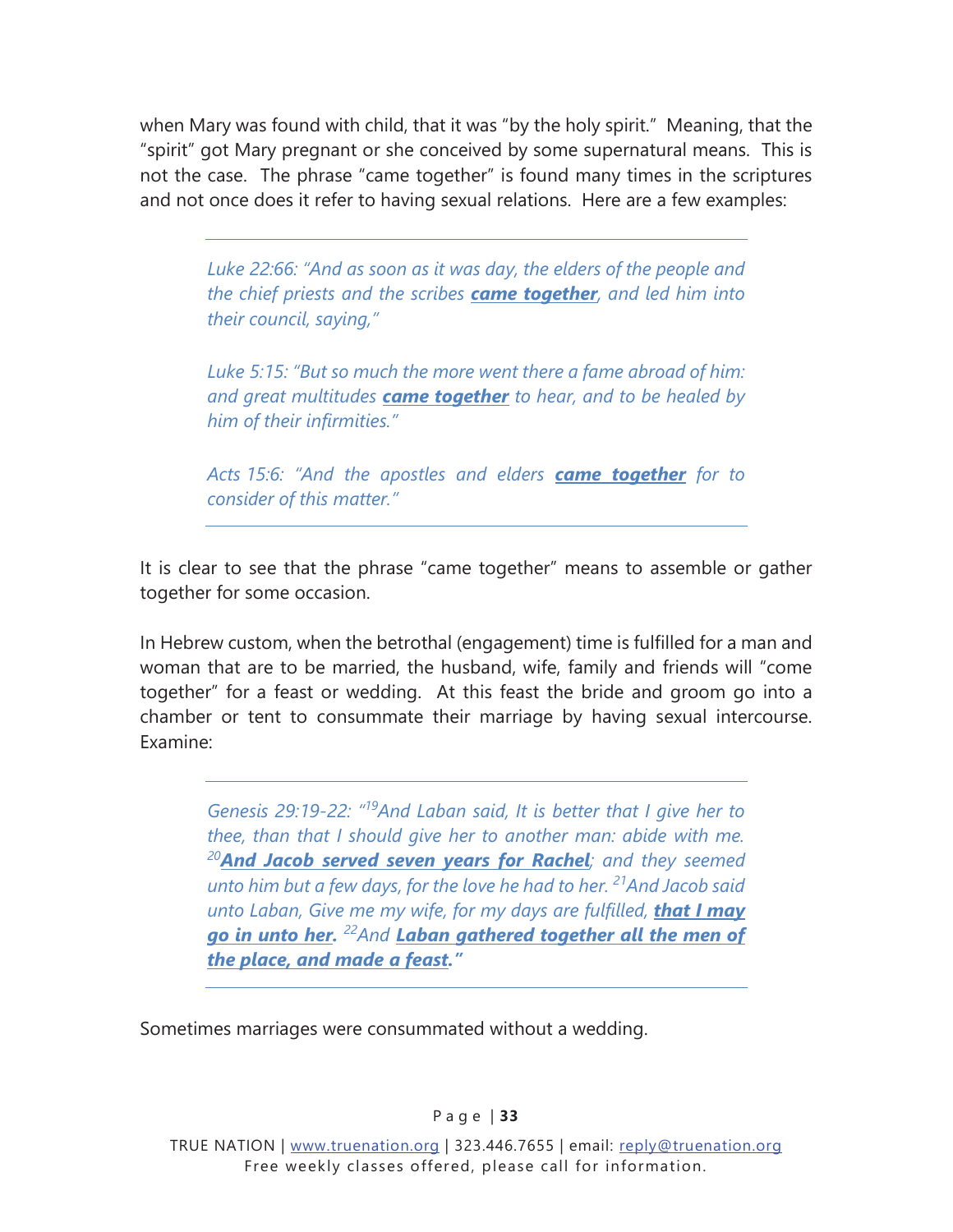*Genesis. 24:67: "And Isaac brought her into his mother Sarah's tent, and took Rebekah, and she became his wife; and he loved her: and Isaac was comforted after his mother's death."* 

The orderly way of a marriage is for the husband to go to the woman's father for permission. Sometimes this was not always done in Israel. If not, the man and woman would suffer the consequences of dealing with the woman's father.

*Exodus 22:16-17: "16And if a man entice a maid that is not betrothed, and lie with her, he shall surely endow her to be his wife. 17If her father utterly refuse to give her unto him, he shall pay money according to the dowry of virgins."* 

The scripture above shows an instance when there was no wedding or permission from the woman's father. However, since they already had consensual sex, the law commands that the man must go to the woman's father and pay whatever dowry the father requires and the woman MUST be his wife. Failure to take the woman as his wife would then become fornication. Sex consummates a marriage, so there is no premarital sex.

*Matthew 1:19: "Then Joseph her husband, being a just man, and not willing to make her a publick example, was minded to put her away privily."* 

Joseph was a just (righteous) man. If Joseph did not have sex with Mary, he would know for a fact that Mary was an adulterous woman, who was pregnant by another man. So what on earth would Joseph be contemplating about? Whether or not he was going to keep his adulterous "wife to be" who is pregnant by someone else? Let's read the law:

*Numbers 5:13: "And a man lie with her carnally, and it be hid from the eyes of her husband, and be kept close, and she be defiled, and*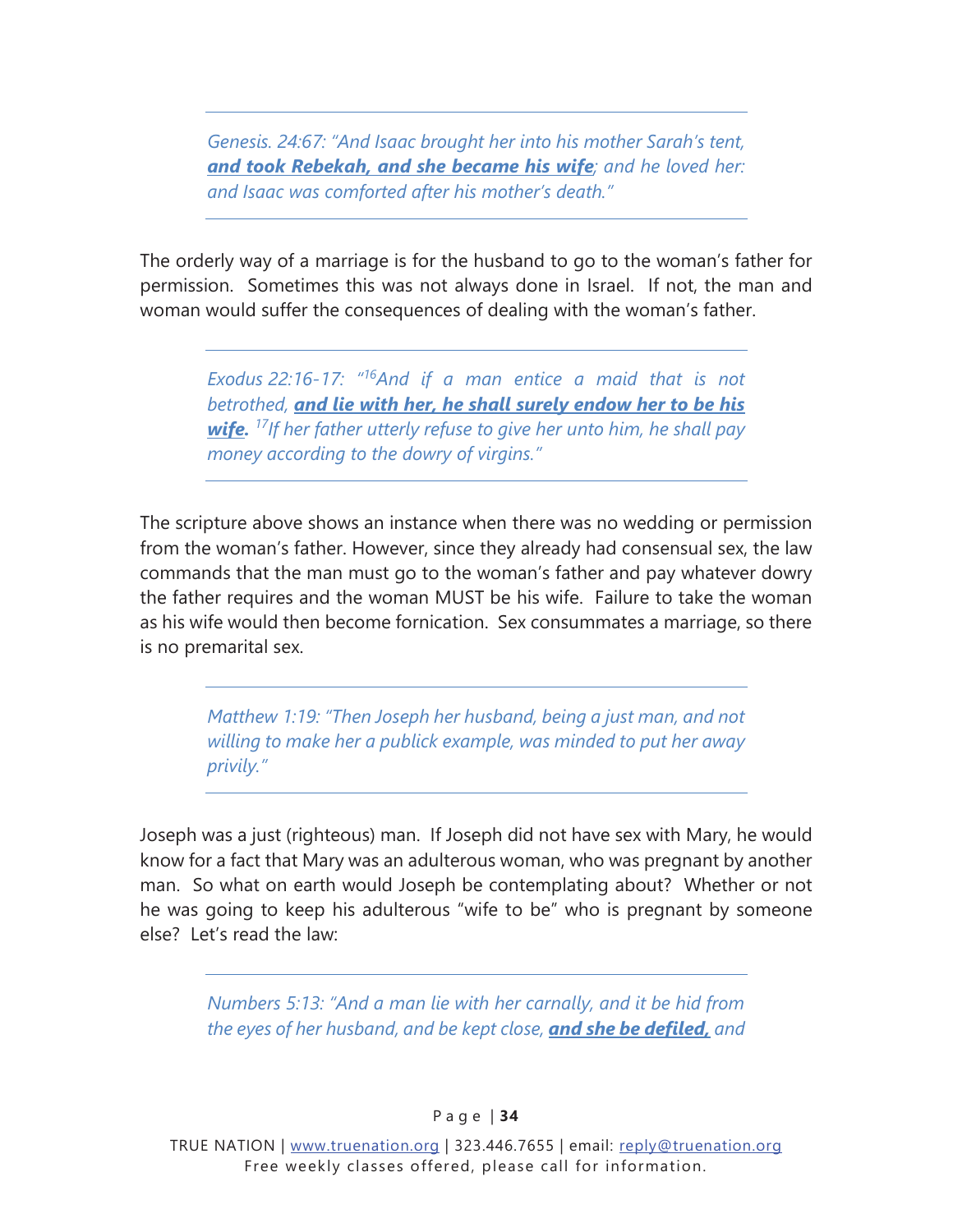*there be no witness against her, neither she be taken with the manner…"* 

A woman that has had sex with a man other than her own husband is considered DEFILED and the husband should not take her. And if there are no witnesses against her, the spirit of jealousy would come upon the man and he would take his wife to the priest to perform a thorough investigation.

*Matthew 1:19: "Then Joseph her husband, being a just man, and not willing to make her a publick example, was minded to put her away privily."* 

Some think that the phrase "put her away" means Joseph wanted to divorce Mary. This is NOT true when you read it in the correct context. If Joseph never had sex with Mary and he discovered that she was pregnant, how would divorcing her privately save her from being a public example? Mary would eventually grow more pregnant and, without a husband, would definitely prove her to be an adulteress or make appear Joseph to be an absentee father. How could Joseph divorce her privately when everyone knew they were engaged? Wouldn't people question why the marriage wasn't going forward? Anyway, how could Joseph divorce Mary if they hadn't even been married yet? It makes absolutely no sense. The truth is, according to the prophecies and genealogy, Joseph had sex with Mary before their wedding feast date. Joseph was nervous about what had happened knowing he had to explain this to Mary's family which would undoubtedly cause the family to be embarrassed and make Mary a public example. This happened because God said that "the spirit will overshadow" them. Examine another account of how the spirit of God will overshadow someone to fulfill his will.

*Judges 14:1-4: "1 And Samson went down to Timnath, and saw a*  woman in Timnath of the daughters of the Philistines. <sup>2</sup>And he came *up, and told his father and his mother, and said, I have seen a woman in Timnath of the daughters of the Philistines: now therefore get her for me to wife. <sup>3</sup> Then his father and his mother said unto him, Is there never a woman among the daughters of thy brethren, or among all my people, that thou goest to take a wife of the uncircumcised Philistines? And Samson said unto his father, Get her* 

#### P a g e | **35**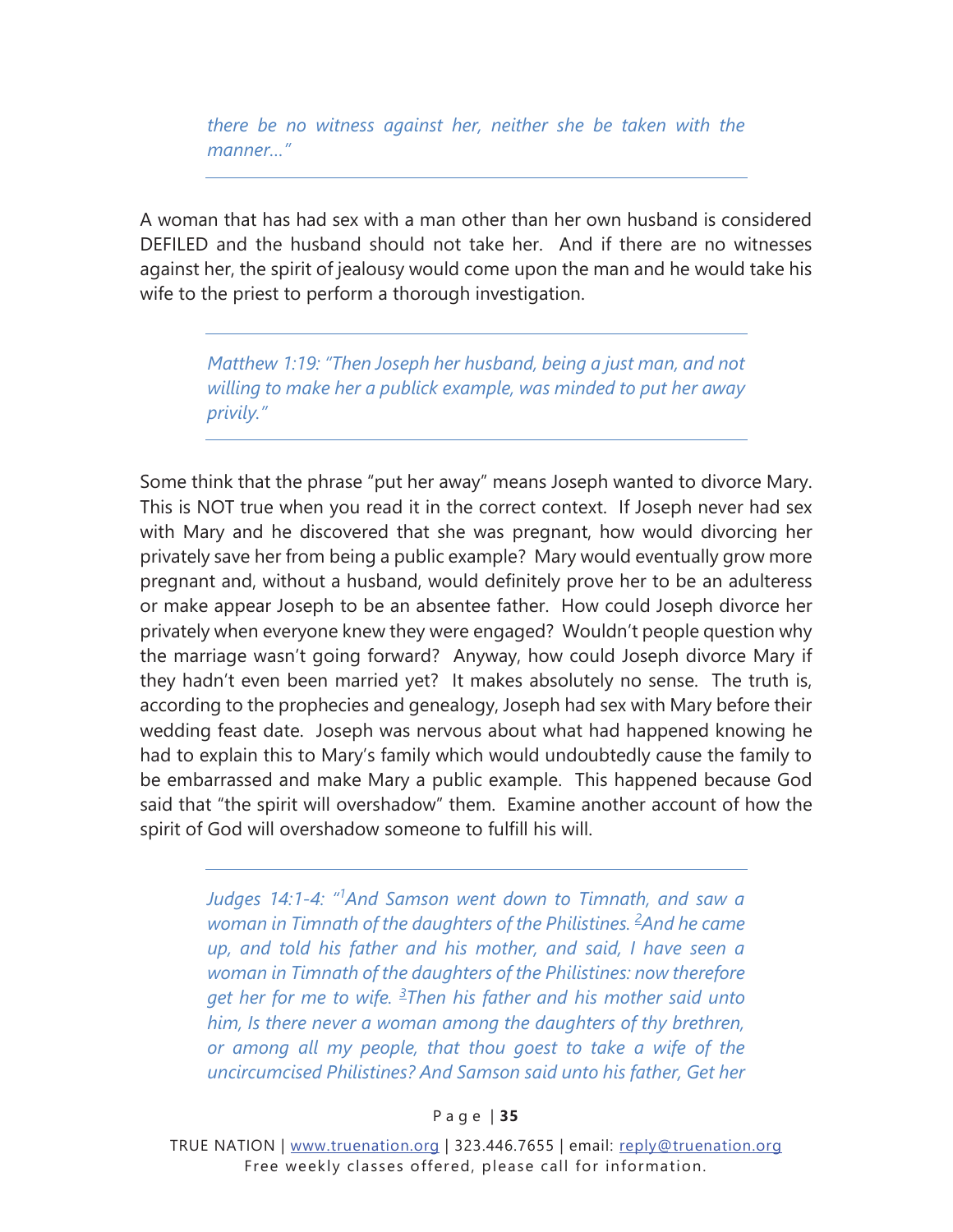*for me; for she pleaseth me well. <sup>4</sup> But his father and his mother knew not that it was of the LORD, that he sought an occasion against the Philistines: for at that time the Philistines had dominion over Israel."* 

Judges 14:1-4 is a prime example of how the spirit overshadows a situation. Samson asked his parents to get him a wife from among the Philistines who had dominion over Israel at that time. Samson's parents were strongly against his request and pled that he find an Israelite woman to marry as was in accordance with Israelite Law. However, God placed this thought strongly upon Samson so he would marry a Philistine woman and infiltrate the Philistines to deliver Israel from their dominion. Samson's parents did not know it was God who was overshadowing their instructions and causing Samson to marry the woman, thereby fulfilling God's will to save Israel from the Philistines.

The same situation happened with Joseph and Mary where the spirit overshadowed them and caused them to be intimate despite their betrothal arrangement. This is why Joseph was worried. Joseph thought that if he "put her away privately" meaning, they moved somewhere else and had the child, he could save Mary from any possible ridicule in that city.

I find it interesting that there is a text called "The Gospel of the Holy Twelve." This text was originally written in Aramaic (a language the Jews also spoke) during the early stages of the Christian Church. Please note that I am not in any way endorsing this text as scripture. I am merely using it as a historical reference to prove that this text and others similar to it existed in the  $2<sup>nd</sup>$  and  $3<sup>rd</sup>$  century AD that corroborate with the scriptures about Joseph being the biological father of Jesus Christ. "The Gospel of the Holy Twelve" translates the account written in Luke chapter 1:27-37 to be the following:

#### Gospel of the Holy Twelve As translated by Rev G.J.R Ouseley **Chapter 2**

"And in the sixth month the angel Gabriel was sent from God, unto a city of Galilee, named Nazareth, to a virgin espoused to a man whose name was Ioseph, of the house of David; and the virgin's name was Mary…And the angel came in unto her and said, Hail, Mary, thou that art highly favoured, for the Motherhood of God is with thee: blessed art thou

#### P a g e | **36**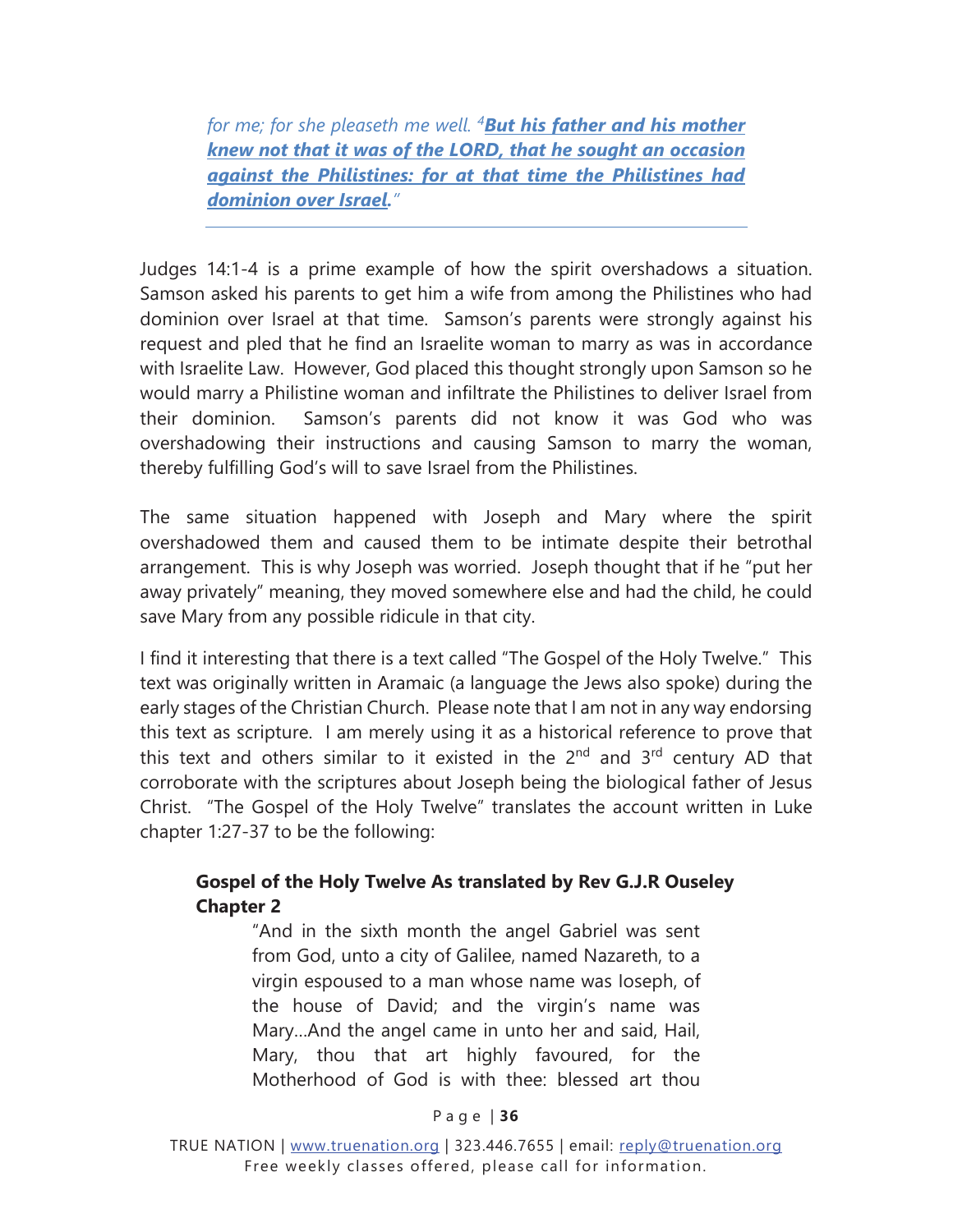among women and blessed be the fruit of thy womb…And the angel said unto her, Fear not, Mary, for thou has found favour with God and, behold, thou shalt conceive in thy womb and bring forth a child, and He shall be great and shalt be called a Son of the Highest…Then said Mary unto the angel, How shall this be, seeing I know not a man? And the angel answered and said unto her, The Holy Spirit shall come upon Ioseph thy Spouse, and the power of the Highest shall overshadow thee, O Mary, therefore also that holy thing which shall be born of thee shall be called Iesu-Maria, for he shall save the people from their sins, whosoever shall repent and obey his Law. Therefore ye shall eat no flesh, nor drink strong drink, for the child shall be consecrated unto God from its mother's womb, and neither flesh nor strong drink shall he take, nor shall razor touch his head…And in the same day the angel Gabriel appeared unto Ioseph in a dream and said unto him, Hail, Ioseph, thou that art highly favoured, for the Fatherhood of God is with thee. Blessed art thou among men and blessed be the fruit of thy loins…Now all this was done that it might be fulfilled which was written in the prophets saying, Behold a Maiden shall conceive and be with child and shall bring forth a son, and shall call his name Emmanuel, which being interpreted is, God within us. Then Ioseph being raised from sleep did as the angel had bidden him, and went in unto Mary, his espoused bride, and she conceived in her womb the holy One"

This document clearly demonstrates how the spirit came over Joseph to lay with his wife causing her to conceive.

*Matthew 1:20: "But while he thought on these things, behold, the angel of the Lord appeared unto him in a dream, saying, Joseph, thou son of David, fear not to take unto thee Mary thy wife: for that which is conceived in her is of the Holy Ghost."*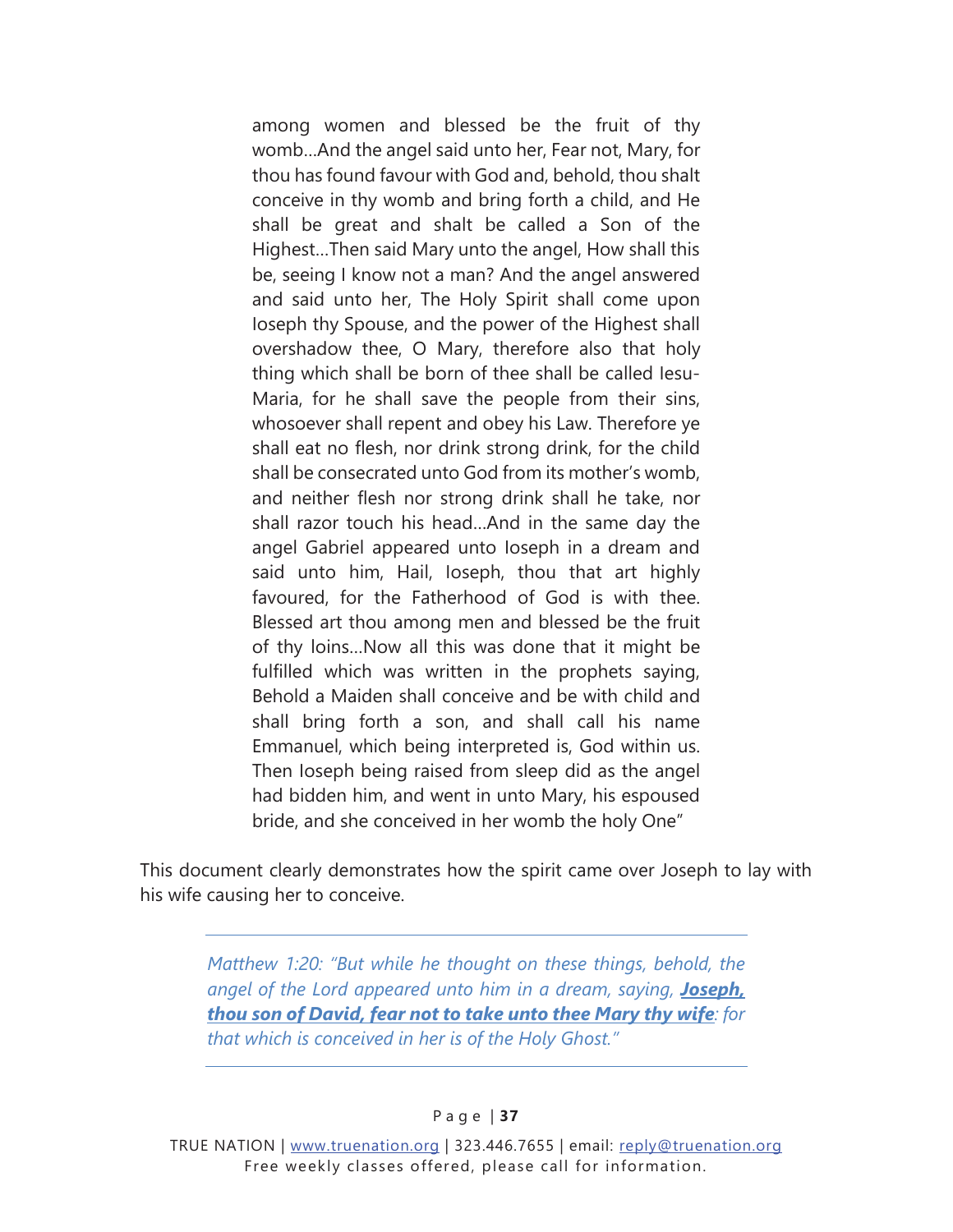As Joseph meditated, the Angel told him to take his WIFE and not to fear anything. This act of Joseph and Mary was not sin because they were already engaged. It is Israelite custom to have a wedding feast, but it is not LAW as I stated earlier. Again, the Angel reminds us that Joseph is the descendant of David, so we know for a fact that Joseph is the father of the child. Some may ask, "what does it mean to say, that which is conceived in her is of the Holy Ghost?"

*Isaiah 11:2: "And the spirit of the LORD shall rest upon him, the spirit of wisdom and understanding, the spirit of counsel and might, the spirit of knowledge and of the fear of the LORD;"* 

It simply means that Christ will be filled with the Holy Ghost (spirit) that was given to him by God.

*Matthew 1:21-23: "21And she shall bring forth a son, and thou shalt call his name JESUS: for he shall save his people from their sins. 22Now all this was done, that it might be fulfilled which was spoken of the Lord by the prophet, saying, 23Behold, a virgin shall be with child, and shall bring forth a son, and they shall call his name Emmanuel, which being interpreted is, God with us."* 

Remember, I talked about this prophecy in Isaiah 7:14 earlier and gave the understanding of the word "virgin" from various sources. But for argument sake, I will also show you that the word "virgin" still cannot be used to establish a virgin birth doctrine. Look at it from this perspective. The scripture says a virgin shall conceive. Was Mary a virgin? Yes. Do virgins have sex? Yes…ONCE. Examine these statements:

"My wife was a virgin when we consummated our marriage and she conceived."

"Joseph had sex with **Mary the virgin** and she conceived!"

According to Isaiah 7:14, a virgin did conceive and had a son whose name was Christ. The word "virgin" will never negate the full understanding of this scenario nor will it prove that a virgin birth took place.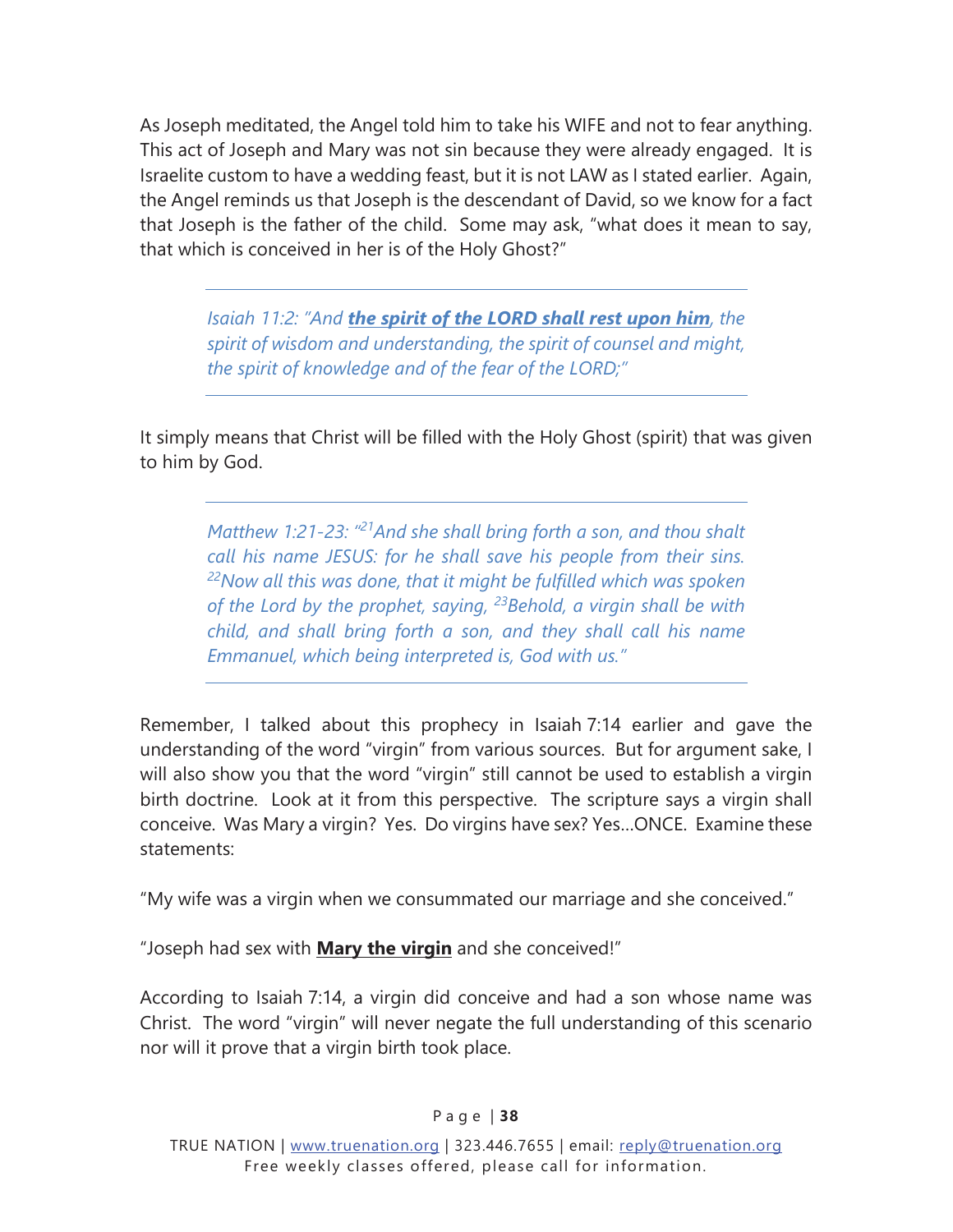*Matthew 1:24-25: "24Then Joseph being raised from sleep did as the angel of the Lord had bidden him, and took unto him his wife: 25And knew her not till she had brought forth her firstborn son: and he called his name JESUS."* 

This scripture also confuses many because based on what I have covered, virgin birth believers would think the scripture should say "and he knew her not again." There's no need for the word "again" because with all of the other scriptures already used, it is easy to see that Joseph and Mary had sex and conceived Christ. Afterwards Joseph and Mary did not have sex again until after Christ was born. In my own careful examination of Matthew 1:25, it appears that Joseph did not have sex with Mary during her pregnancy to show that he had no necessity to fulfill his sexual desires and that his intimacy with Mary was of the Holy Spirit to bring forth Christ at the set prophesied time and not because of a lustful act to satisfy the flesh. This is not a strange thing on Joseph's part because there were other Jews which were called Essenes that would not have sex with their wives during the entire duration of the pregnancy. Below is a reference taken from the book, "The Works of Flavius Josephus:"

#### War of the Jews Book 2, Chapter 8, Paragraph 13:

"However, they try their spouses for three years; and if they find that they have their natural purgation thrice, as trials that they are likely to be fruitful, they then actually marry them. But they do not use to accompany (have sex) with their wives when they are with child, as a demonstration that they do not marry out of regard to pleasure, but for the sake of **posterity**. Now the women go into the baths with some of their garments on, as the men do with somewhat girded about them. And these are the customs of this order of **Essenes**."

Essene was the name given to Jews that lived in the first century AD that were highly devout in the laws of God. They maintained righteousness and had a good report of character among the people. Joseph's behavior would fall in line with that of the Essenes for the fact that he was a just man and that he would not have sex with Mary during her pregnancy, even after the Angel told Joseph to not be afraid and take her. A man having sex with his wife while she is pregnant is not a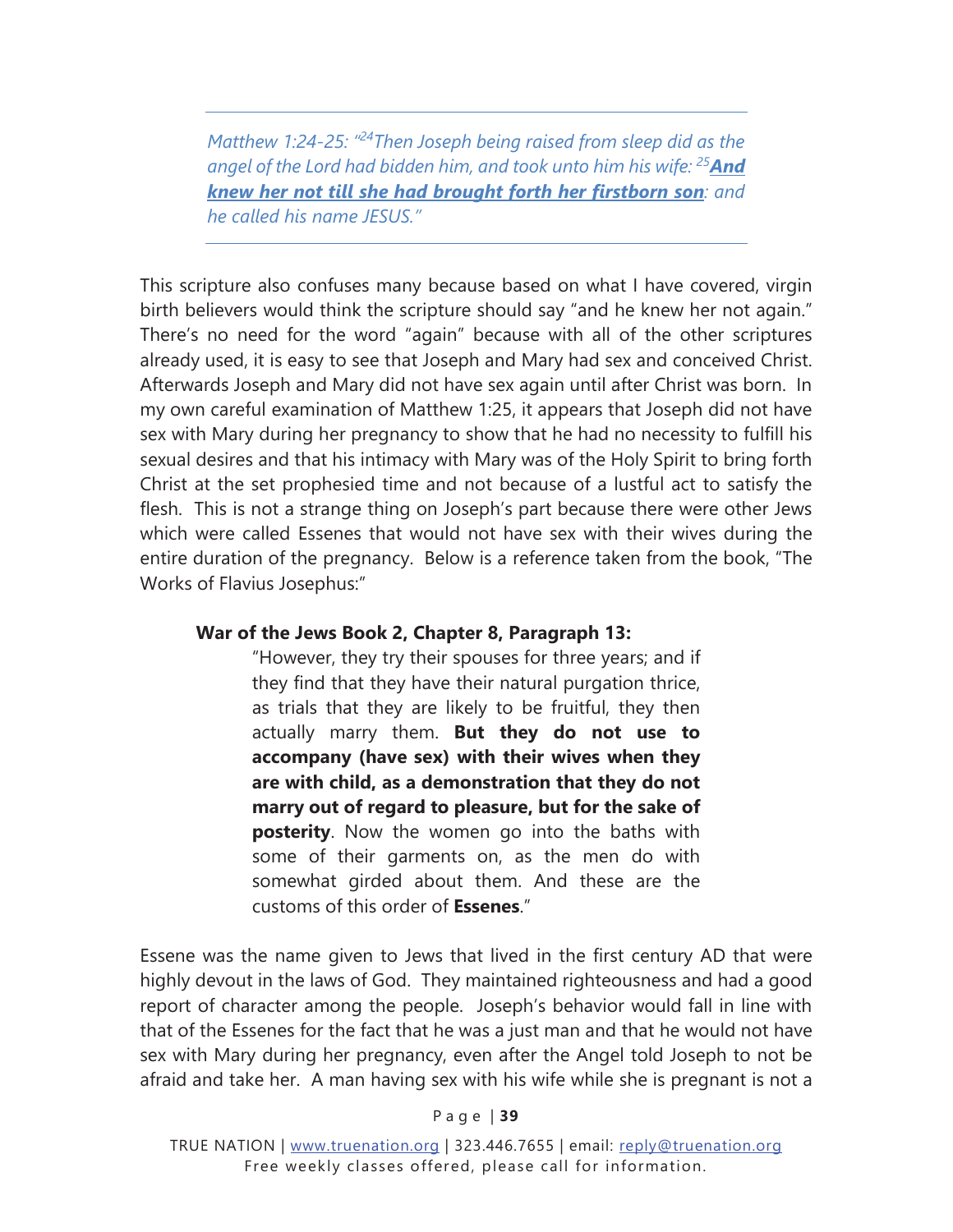<span id="page-43-0"></span>sin. However, since the Essenes viewed sex as solely a means to reproduce and not for sexual fulfillment, Joseph and Mary did not have sex again until after Jesus was born. Afterwards, they would be intimate again to bring forth their other children seeing Christ was called Mary's FIRSTBORN son. Why is there no mention of Joseph and Mary consummating their marriage? It was already consummated when they conceived Christ. I must also mention that the Essenes along with the Ebionites and Nazerenes were among the first of many groups to be persecuted for their belief in God and Christ. All three groups recognize Joseph as the biological father of Jesus Christ and refused and refuted the virgin birth heresy in the 2<sup>nd</sup> and 3<sup>rd</sup> century AD.

# **VII. THE CURSE OF JECONIAH**

Because the scriptures say that the Messiah will descend from David through Solomon, some virgin birth believers attempt to use the curse of Jeconiah to terminate the genealogy of Christ listed in Matthew Chapter 1.

*Jeremiah 22:28-30: "28Is this man Coniah a despised broken idol? is he a vessel wherein is no pleasure? wherefore are they cast out, he and his seed, and are cast into a land which they know not? 29O earth, earth, earth, hear the word of the LORD. 30Thus saith the LORD, Write ye this man childless, a man that shall not prosper in his days: for no man of his seed shall prosper, sitting upon the throne of David, and ruling any more in Judah."* 

As a punishment for Jeconiah's (Coniah is of the lineage of David through King Solomon) wickedness, it was said that none of his seed shall sit upon the throne or rule in Israel anymore. This meant that Jeconiah would be the last king to rule over Israel as a kingdom because the kings of Judah ceased from ruling when they were taken into captivity in Babylon. Virgin birth believers say, "if Christ was of this lineage, he couldn't have been a king because of the curse." This is why a virgin birth seems more suitable to this dilemma. In Jeremiah 22:30, where it says, "write ye this man childless…" some assume Jeconiah did not have any more children to sit on the throne after him. The genealogy of David makes it clear that Jeconiah had several generations of sons after him.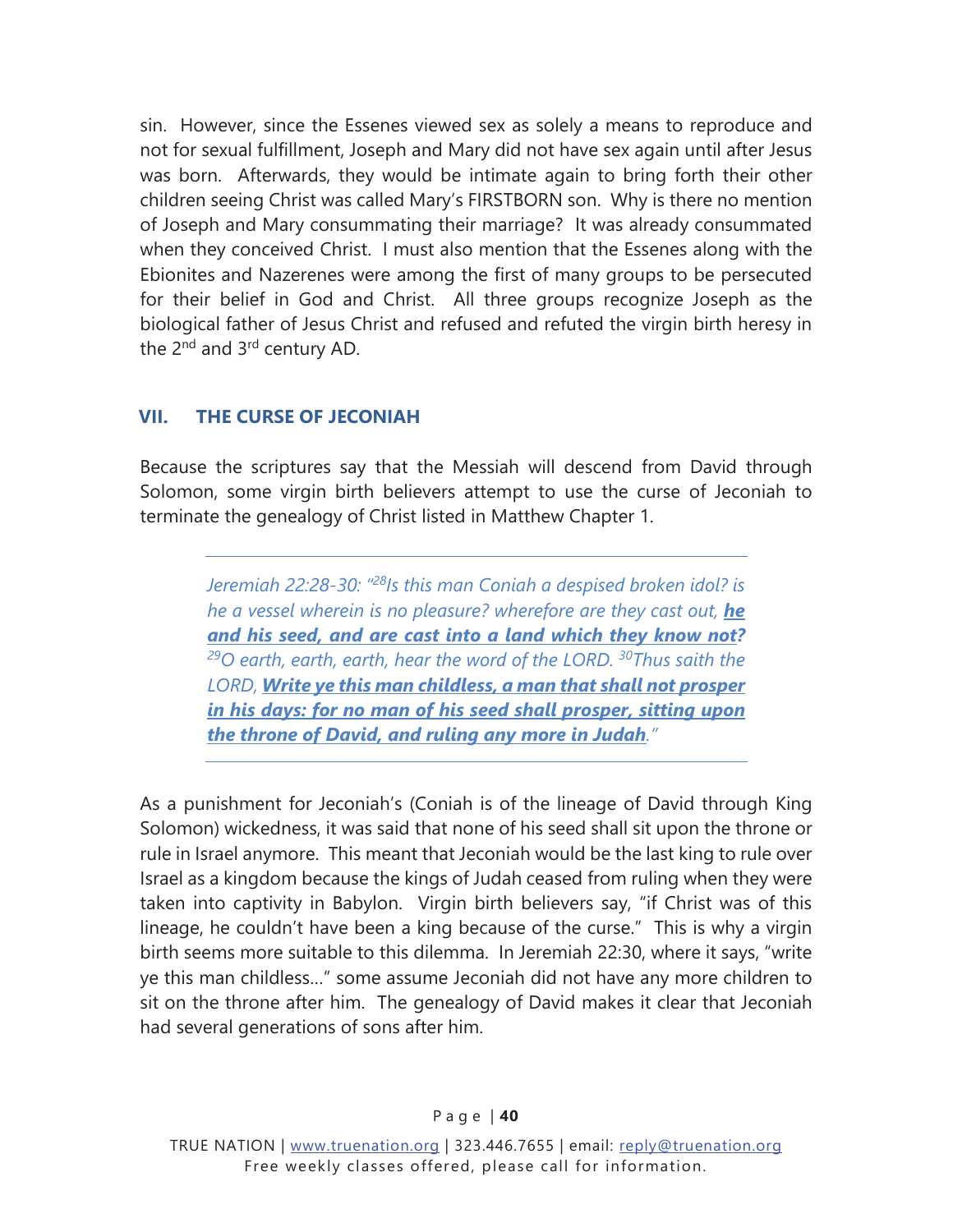*1 Chronicles 3:17-18: "17And the sons of Jeconiah; Assir, Salathiel his son, 18Malchiram also, and Pedaiah, and Shenazar, Jecamiah, Hoshama, and Nedabiah."* 

However, as it was prophesied, only Christ will be the next king of this lineage. They also attempt to use the genealogy in Luke Chapter 3 (Mary's lineage) as a solution to the curse. But the scriptures say that the Most High "will not change or alter the promise" made to David and Solomon, so even that understanding is erroneous. The curse of Jeconiah does nothing to alter the fact that Christ will be king of Israel through the seed of David and Solomon. The following prophecy gives the understanding of how the curse of Jeconiah would be repaired and of how the throne would be restored back to the SEED of David.

*Hosea 3:4-5: "4 For the children of Israel shall abide many days without a king, and without a prince, and without a sacrifice, and without an image, and without an ephod, and without teraphim: <sup>5</sup> Afterward shall the children of Israel return, and seek the LORD their God, and David their king; and shall fear the LORD and his goodness in the latter days."* 

*John 18:36: "Jesus answered, My kingdom is not of this world: if my kingdom were of this world, then would my servants fight, that I should not be delivered to the Jews: but now is my kingdom not from hence."*

*Isaiah 16:5: "And in mercy shall the throne be established: and he shall sit upon it in truth in the tabernacle of David, judging, and seeking judgment, and hasting righteousness."* 

*Amos 9:11: "In that day will I raise up the tabernacle of David that is fallen, and close up the breaches thereof; and I will raise up his ruins, and I will build it as in the days of old:"* 

Hosea prophesied that Israel would be without a king for a period of time. The kings of Judah and the Northern Kingdom of Israel lost their thrones. Meaning, the prophecy of Jeconiah was only temporary until the restoration of the kingdom

P a g e | **41**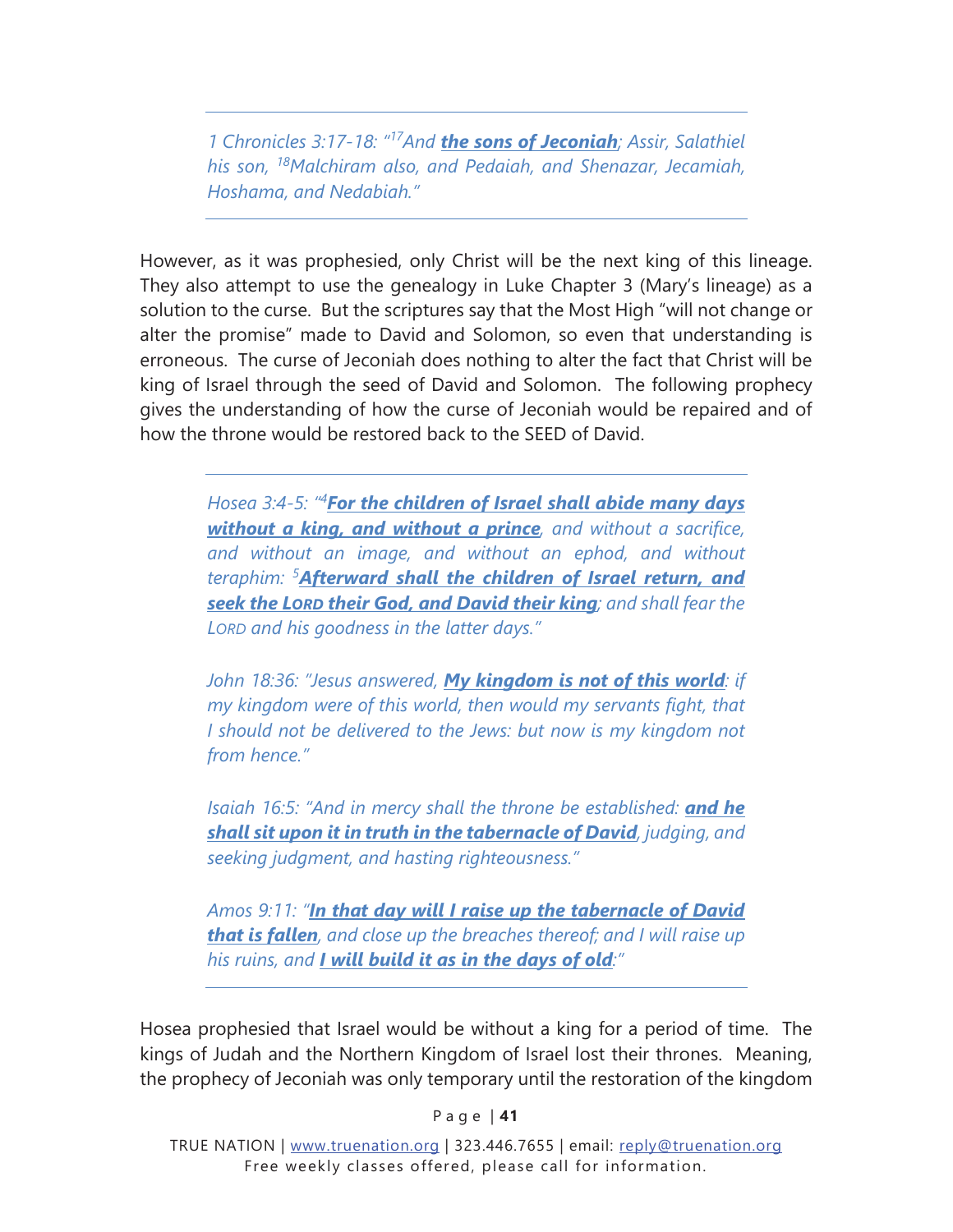of Israel under Christ. In John 18:36, Christ said, *"My kingdom is not of this world…"* to show us that he did not yet take his position as king while he was on earth. We also see that the throne of David will be restored and Christ will sit on the throne at his second coming. In Amos 9:11, we see that all the breeches of rulership of the seed of David will be repaired. A restoration will not be needed if the kingly inheritance was simply transferred to David's son Nathan and his descendants. Since there is not a scripture that verifies that the kingly lineage was changed, it obviously did not happen.

If Solomon's seed was cursed to the point that his seed would no longer rule, then this would make God a liar. God promised that Solomon would rule and that the KING OF ALL KINGS (Christ) would come through his lineage.

*Numbers 23:19: "God is not a man, that he should lie; neither the son of man, that he should repent: hath he said, and shall he not do it? or hath he spoken, and shall he not make it good?"* 

*1 Kings 2:24: "Now therefore, as the LORD liveth, which hath established me, and set me on the throne of David my father, and who hath made me an house, as he promised, Adonijah shall be put to death this day."* 

Adonijah was also a son of David that thought he would be heir to the throne at the time of David's death. He was sadly mistaken as it cost him his life. It has been already established that DAVID'S seed through his son Solomon will FOREVER inherit the throne of rulership. This promise and bloodline of rulership was never transferred to Nathan nor any other son of David.

*1 Kings 2:45: "And king Solomon shall be blessed, and the throne of David shall be established before the LORD for ever."* 

It is prophesied that Solomon will be blessed and his throne would be established forever. Apparently, the judgment of Jeconiah did not affect the prophecies.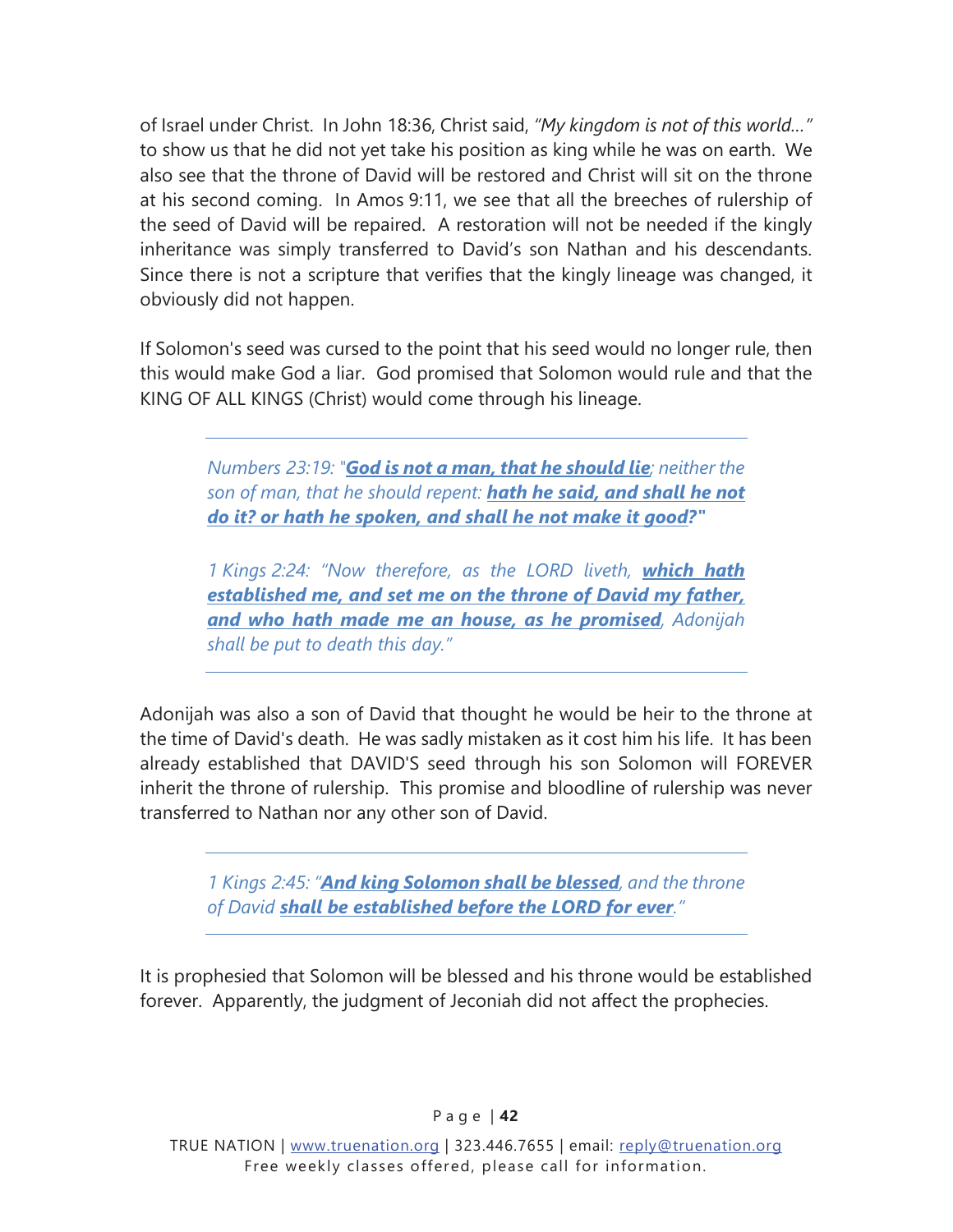Some also erroneously use Zechariah 12:12 to justify that David's royal line through Solomon will be cut off and David's son Nathan will be the new predecessor of the Kings of Israel.

*Zechariah 12:12: "And the land shall mourn, every family apart; the family of the house of David apart, and their wives apart; the family of the house of Nathan apart, and their wives apart;"* 

Virgin birth believers say "why is Nathan mentioned in the verse and not Solomon?" as a means to erroneously establish that Nathan's lineage is now recognized as the ROYAL lineage. Wrong again! Let's examine the following scripture in its correct context:

*Zechariah 12:11-14: "11In that day shall there be a great mourning in Jerusalem, as the mourning of Hadadrimmon in the valley of Megiddon. 12And the land shall mourn, every family apart; the family of the house of David apart, and their wives apart; the family of the house of Nathan apart, and their wives apart; 13The family of the house of Levi apart, and their wives apart; the family of Shimei apart, and their wives apart; <sup>14</sup>All the families that remain, every family apart, and their wives apart.* 

Zechariah refers to the destruction of Jerusalem in which all families will suffer. All of the house of David, from his royal lineage even unto the families of the rest of his children like Nathan, would suffer and mourn because of the affliction. We must look at verse 13 because the same is said of the house of Levi. Shimei is not a son of Kohath, who is a father of Aaron, from which descend ALL of the HIGH PRIESTS. Does this mean that the chosen lineage of high priests has been changed to the lineage of Shimei since his name is mentioned in the exact context as Nathan's? NO. It simply shows that all of the house of Levi from the high priest's lineage to the rest of his children will mourn. Verse 14 lets us know that ALL Israel will mourn for the destruction that will come from their enemies. There is no scriptural indication that the kingly line was transferred to Nathan neither was the high priest's office transferred to Shimei.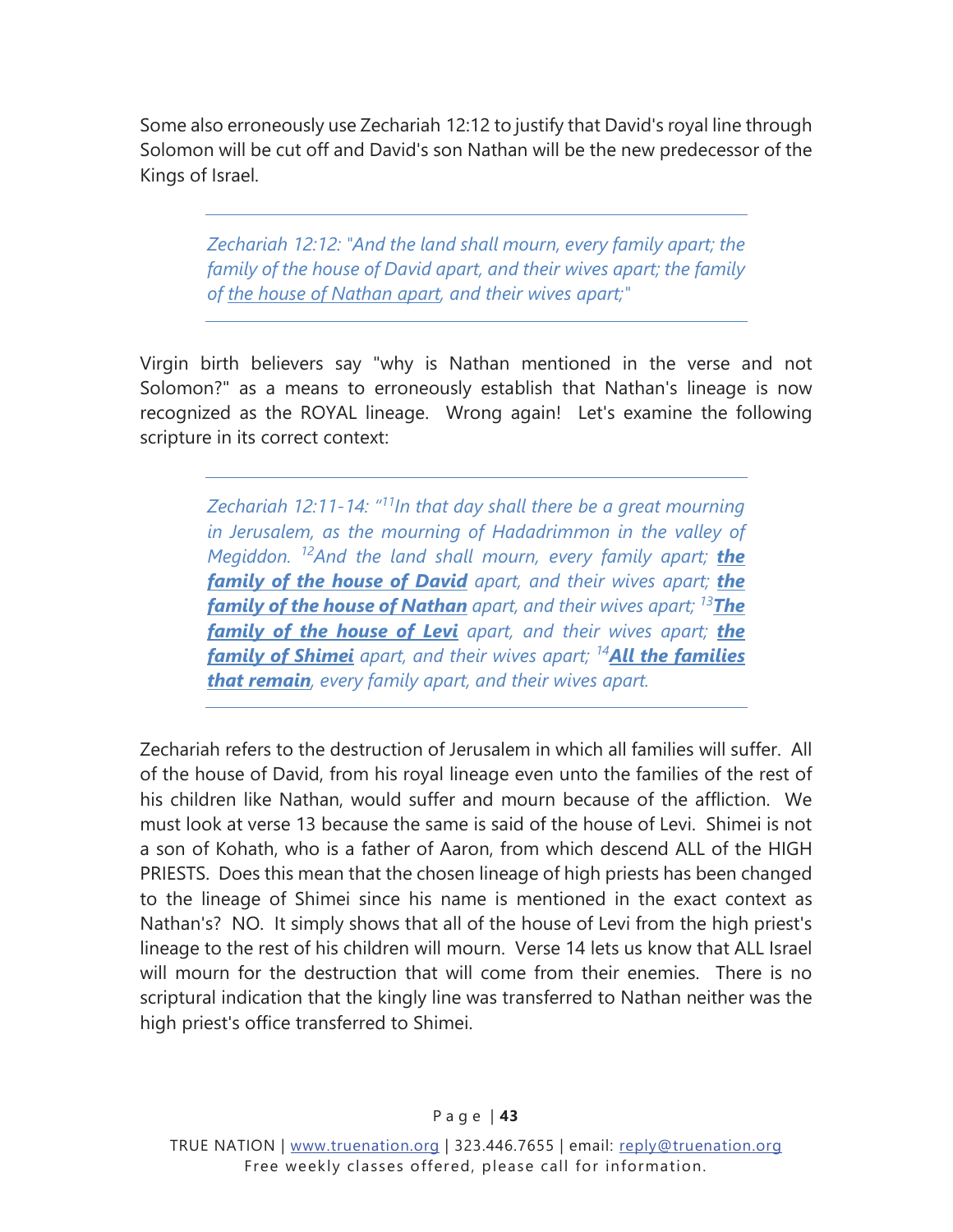# <span id="page-47-0"></span>**VIII. CHRIST HAD TO BE BORN OF A VIRGIN BECAUSE HE DID NOT SIN**

Another false statement said by virgin birth believers. They do not consider the fact that Christ was the only man that was without sin. Mary was considered a righteous woman, but according to the scriptures she was not sinless.

> *Romans 3:23: "For all have sinned, and come short of the glory of God;"*

> *1 John 1:10: "If we say that we have not sinned, we make him a liar, and his word is not in us."*

> *Romans 8:3: "For what the law could not do, in that it was weak through the flesh, God sending his own Son in the likeness of sinful flesh, and for sin, condemned sin in the flesh:"*

Aside from Christ, everyone has committed sin of some sort. Mary was a virtuous and an upright woman, but, like all others, she was not sinless. Mary was chosen to be the mother of a great man of God just like the righteous women before her such as Sarah, the mother of Isaac, Jochebed, the mother of Moses, Hannah, the mother of Samuel, and Elizabeth, the mother of John the Baptist to name a few. The exalting of Mary came later by way of the Catholic Church.

Virgin birth doctrine teaches that Christ had to be born of a woman that was a virgin (had not had sex) because her virginity would make her pure and keep her child pure from sin. This is absolutely erroneous because abstaining from sex does not make one abstain from sin. If the seed of an imperfect man would corrupt Christ's perfect and holy nature, how would this holy and perfect nature not be corrupted being born of an imperfect woman? We must understand that all children are sinless to begin with. Sin and obedience is learned from his parents as the child grows. Examine:

*Ezekiel 18:19-20: "19Yet say ye, Why? doth not the son bear the iniquity of the father? When the son hath done that which is lawful and right, and hath kept all my statutes, and hath done them, he* 

P a g e | **44**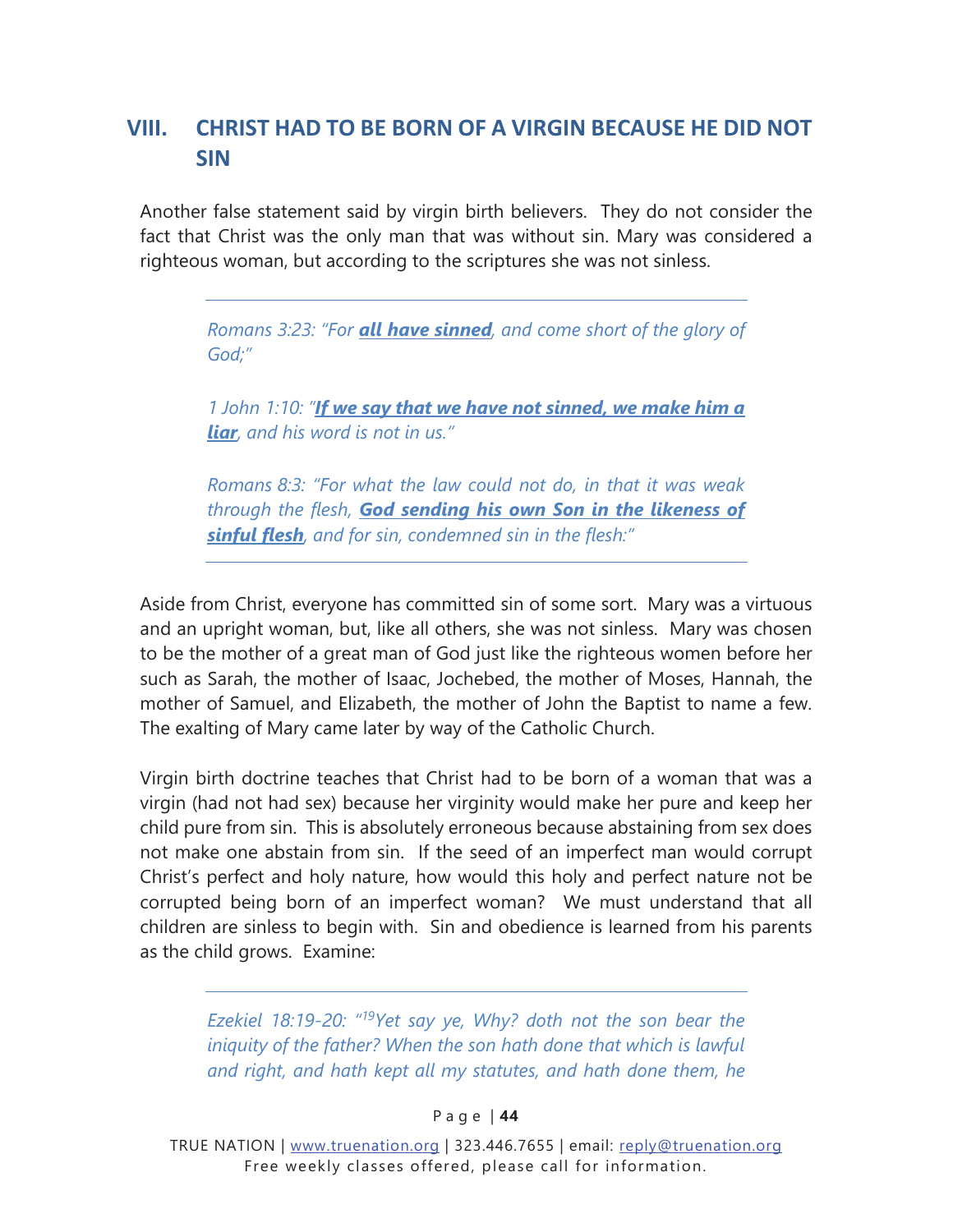*shall surely live. 20The soul that sinneth, it shall die. The son shall not bear the iniquity of the father, neither shall the father bear the iniquity of the son: the righteousness of the righteous shall be upon him, and the wickedness of the wicked shall be upon him."* 

Ezekiel plainly shows us that a child will not naturally inherit the sinful nature of his biological parents. Every living man or woman is given the choice from birth to be righteousness or to be sinful. Even if Joseph and Mary were sinful people, this would not blemish Christ if he desired to be righteous and love God. So a virgin birth is not at all necessary for Christ to possess a divine and righteous nature.

Even today we were commanded by Christ to strive for perfection:

*Matthew 5:48: "Be ye therefore perfect, even as your Father which is in heaven is perfect."* 

*Genesis 6:9: "These are the generations of Noah: Noah was a just man and perfect in his generations, and Noah walked with God."* 

*Job 1:1: "There was a man in the land of Uz, whose name was Job; and that man was perfect and upright, and one that feared God, and eschewed evil."*

If Christ being born of a virgin is instrumental to him being perfect, the above scriptures would be meaningless as it would be impossible to live in righteousness as he did.

*Luke 2:40: "And the child grew, and waxed strong in spirit, filled with wisdom: and the grace of God was upon him."* 

Like all of us, Christ grew and became stronger in spirit and in his relationship with God. He faced temptations and felt afflictions just as we do. His strength and nature was not automatically installed, but developed in a process of time.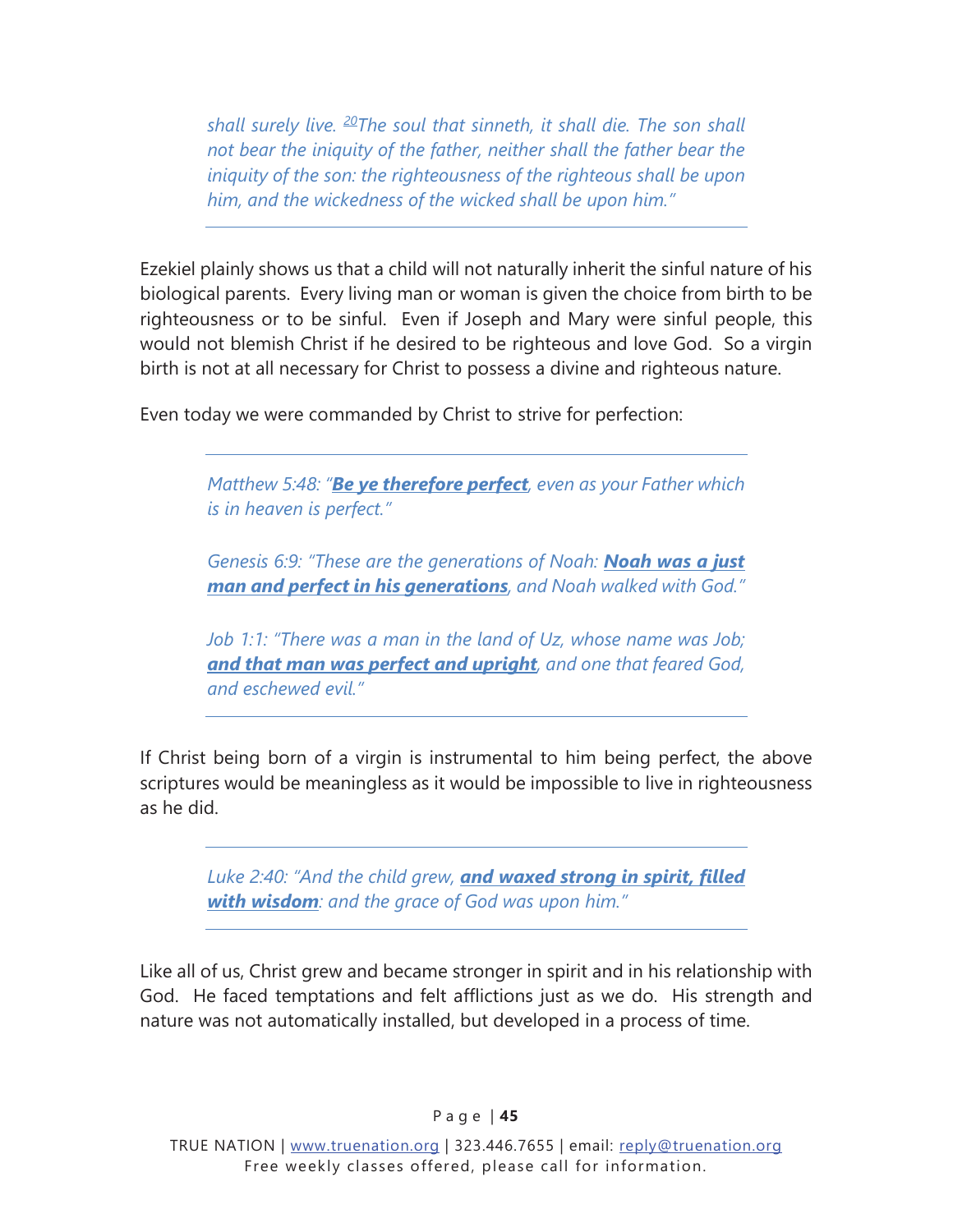# <span id="page-49-0"></span>**IX. NO VIRGIN BIRTH PROOF**

If the virgin birth was such a spectacular event, that proves that Christ was the Son of God, why is there not one single scripture that plainly says Christ was born of a woman that had never had sex leaving no assumptions to be made? Why don't the chief apostles Peter and Paul ever make mention of a virgin birth? I find it odd that there are many scriptures that speak CLEARLY of Christ's spectacular resurrection from the dead, but not one of an unordinary birth.

*Acts 1:22: "Beginning from the baptism of John, unto that same day that he was taken up from us, must one be ordained to be a witness with us of his resurrection."* 

*Romans 10:9: "That if thou shalt confess with thy mouth the Lord Jesus, and shalt believe in thine heart that God hath raised him from the dead, thou shalt be saved."* 

Why is there no mention of witnesses to Christ's virgin birth among his believers? Why is there no scripture that states that we must believe in a virgin birth to be saved? Examine:

*Matthew 27:64: "Command therefore that the sepulchre be made sure until the third day, lest his disciples come by night, and steal him away, and say unto the people, He is risen from the dead: so the last error shall be worse than the first."* 

*Matthew 28:5-6: "5 And the angel answered and said unto the women, Fear not ye: for I know that ye seek Jesus, which was crucified. <sup>6</sup> He is not here: for he is risen, as he said. Come, see the place where the Lord lay."* 

*John 20:25: "The other disciples therefore said unto him, We have seen the Lord. But he said unto them, Except I shall see in his hands the print of the nails, and put my finger into the print of the nails, and thrust my hand into his side, I will not believe."*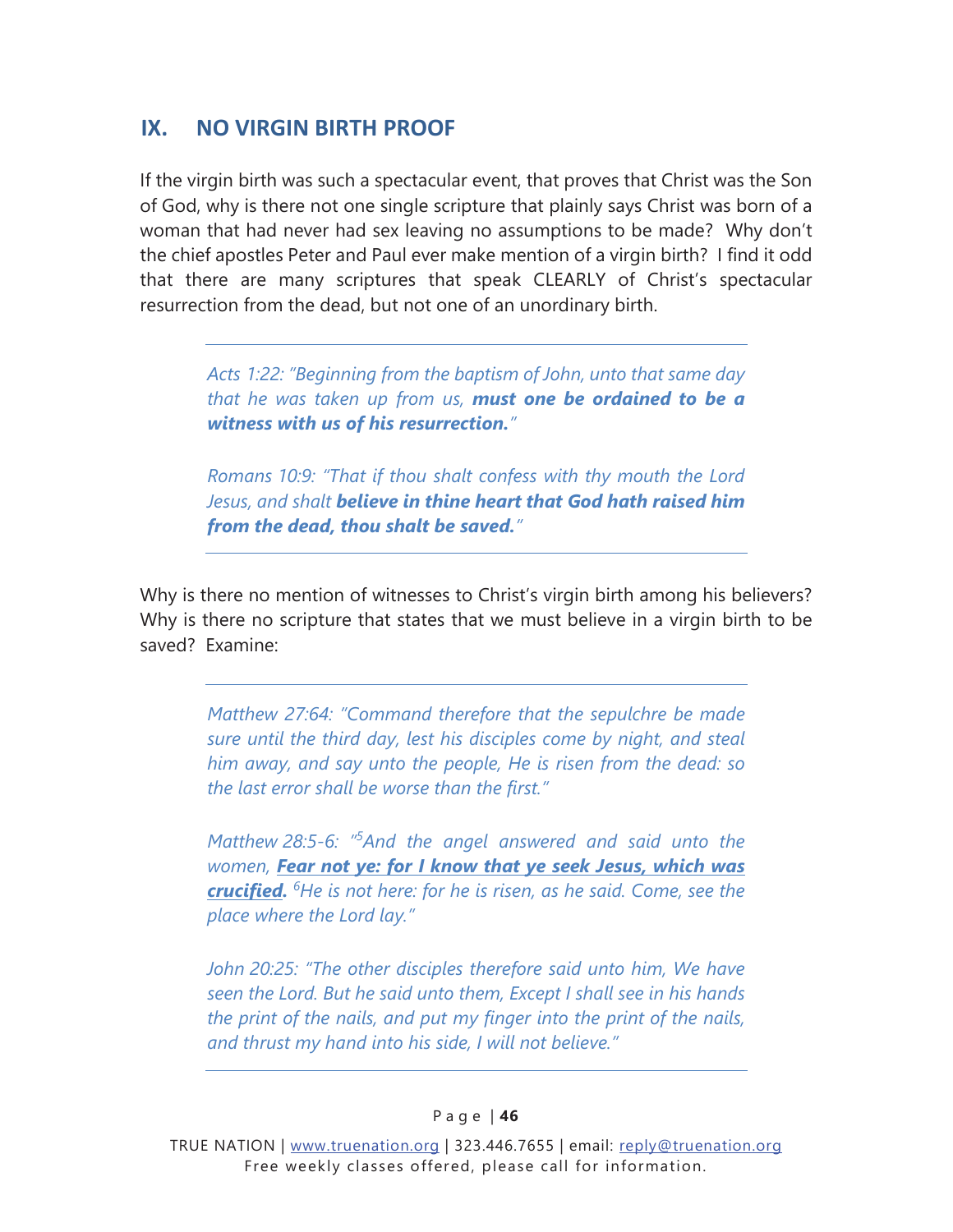The above scriptures are just a few examples of how the people DEMANDED proof that Christ did in fact rise from the dead. Even his Apostles wanted proof when they saw him three days after they witnessed his death with their own eyes. Because one rising from the dead was impossible, it was hard to believe without some type of proof. On the other hand, it must have been considered normal in Jerusalem for virgin women, who never had sex, to give birth, since there was not one single demand of proof or inquisition made by the people to verify Christ's authenticity as the Messiah born by a virgin birth. The only argument presented against Christ's authenticity is the city he was to be born in (John 7:40-43). The truth is, there was no virgin birth, so there was no questioning of the event. The Pharisees would have definitely sought proof of a virgin birth. However, they did not believe that Christ was the Messiah until they saw the miracles that he performed when he was grown.

*John 3:1-2: "1 There was a man of the Pharisees, named Nicodemus, a ruler of the Jews: 2 The same came to Jesus by night, and said unto him, Rabbi, we know that thou art a teacher come from God: for no man can do these miracles that thou doest, except God be with him."* 

How could Mary and Joseph prove that their child was conceived without them having sex? They could not. Examine:

*Luke 2:46-50: "46And it came to pass, that after three days they found him in the temple, sitting in the midst of the doctors, both hearing them, and asking them questions. 47And all that heard him were astonished at his understanding and answers. <sup>48</sup>And when they saw him, they were amazed: and his mother said unto him, Son, why hast thou thus dealt with us? behold, thy father and I have sought thee sorrowing. 49And he said unto them, How is it that ye sought me? wist ye not that I must be about my Father's business? 50And they understood not the saying which he spake unto them."* 

Why would Mary and Joseph be so amazed by Christ's intellectual ability if they knew that he was conceived by God by way of a supernatural virgin birth? Why

P a g e | **47**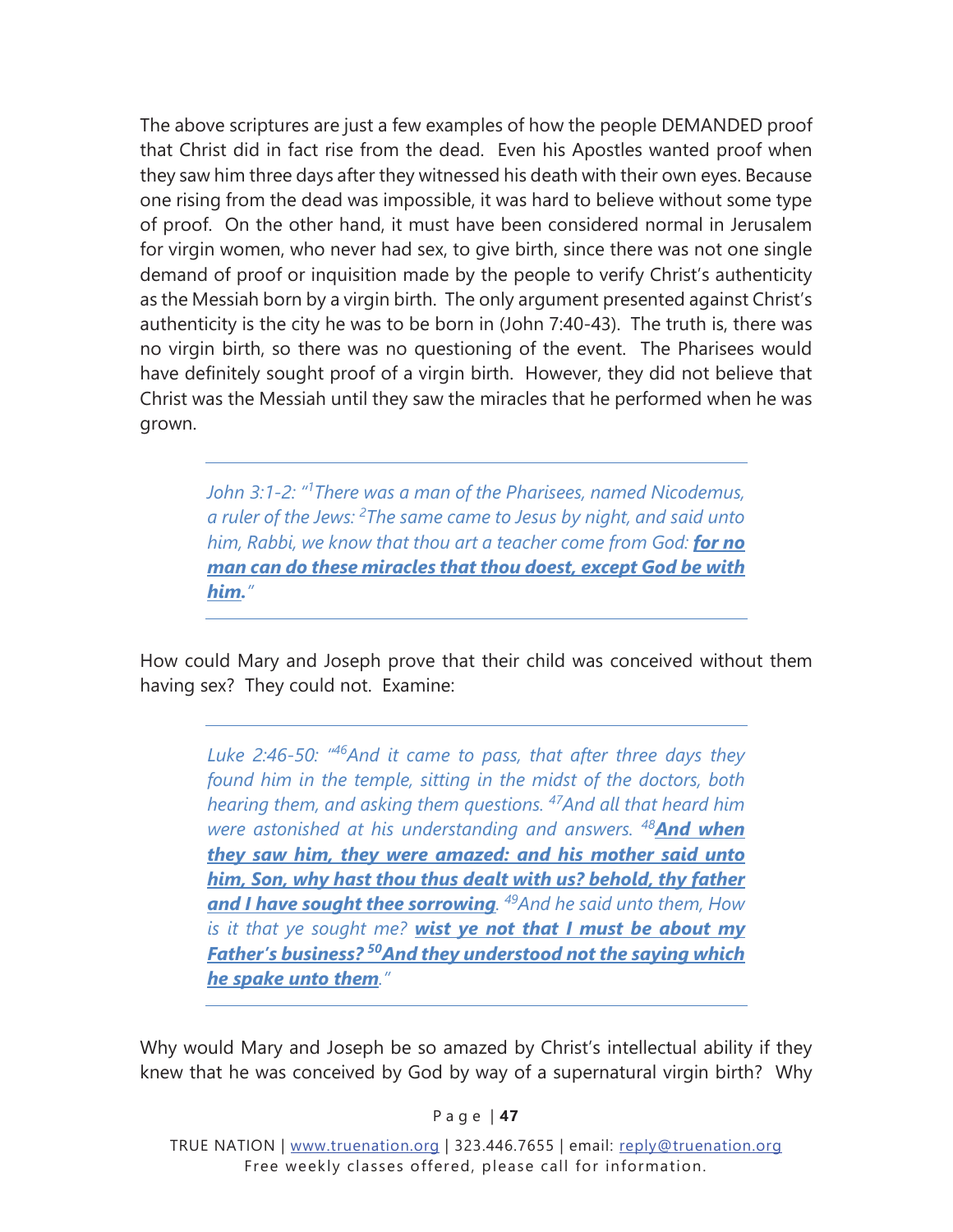didn't they understand what he meant by his "father's business?" If Joseph was not his father, they both should have known that Christ was referring to God. But yet again, there is no mention of a virgin birth anywhere. The Jewish historian Flavius Josephus had access to the records of the events of the Jews during the 1<sup>st</sup> century AD and this is what he records:

#### **Works of Flavius Josephus Antiquities of the Jews, Book 18, Chapter 3, Paragraph 3:**

"Now, there was about this time Jesus, a wise man, if it be lawful to call him a man, for he was a doer of wonderful works—a teacher of such men as receive the truth with pleasure. He drew over to him both many of the Jews, and many of the Gentiles. He was [the] Christ…"

#### Works of Flavius Josephus Antiquities of the Jews, Book 20, **Chapter 9, Paragraph 1:**

"When, therefore, Ananus was of this disposition, he thought he had now a proper opportunity [to exercise his authority]. Festus was now dead, and Albinus was but upon the road; so he assembled the Sanhedrin of judges, and brought before them the brother of Jesus, who was called Christ, whose name was James, and some others, [or, some of his companions]; and when he had formed an accusation against them as breakers of the law, he delivered them to be stoned;"

Notice that in the reference, Josephus said, "if it be lawful to call him a man…" it is because of the level of righteousness and compassion that Christ had for his people. He did many great wonders that the Bible documents. Out of all the great wonders and miracles that Christ performed, his being born of a virgin was never once listed among those wonders, not even in the writings of Josephus.

The power that Christ had to perform miracles was not due to a virgin birth, but rather was due to the spirit of God. The same power was given to his Apostles: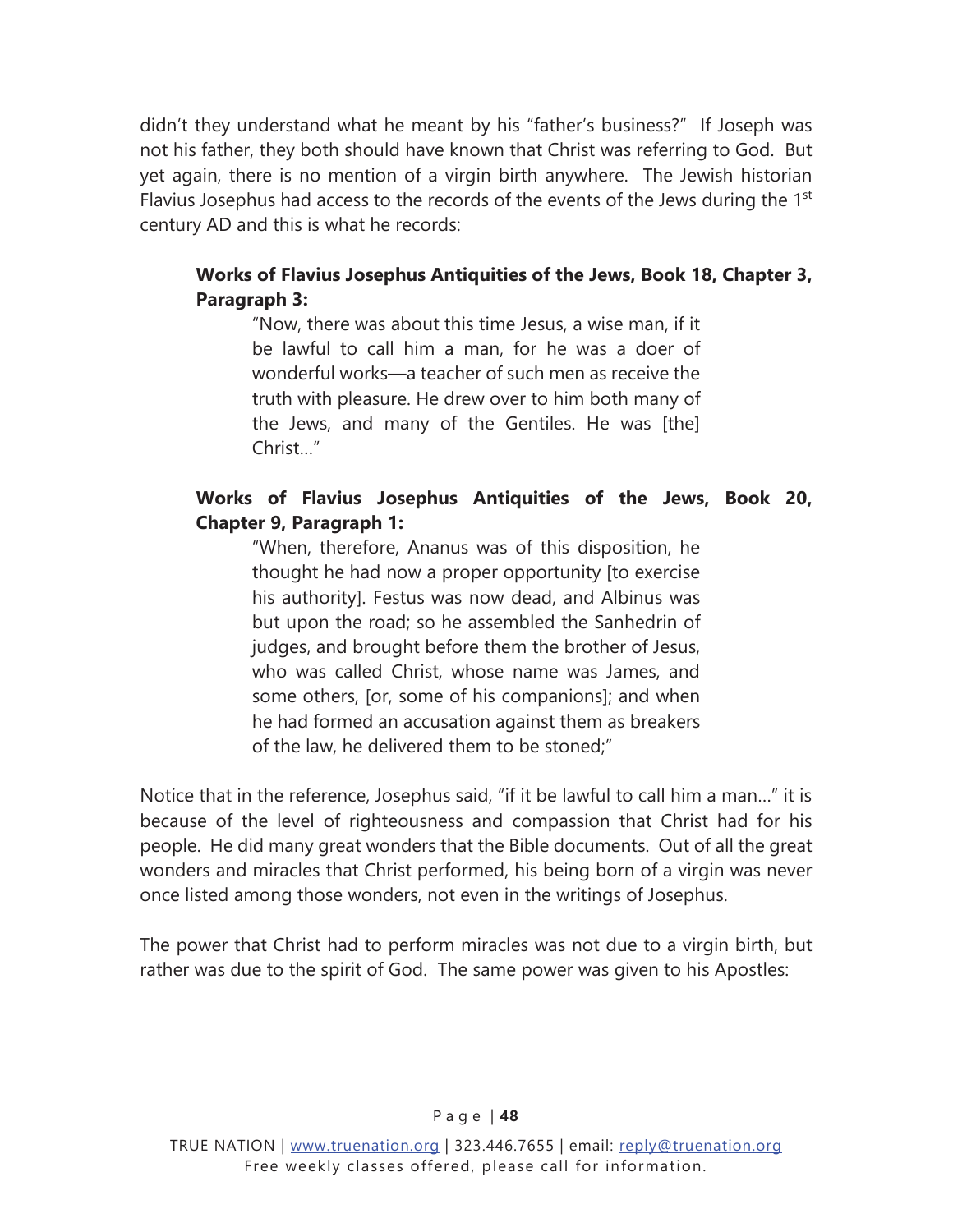<span id="page-52-0"></span>*Mark 6:7: "And he called unto him the twelve, and began to send them forth by two and two; and gave them power over unclean spirits;"* 

*Mark 16:17-18: "17And these signs shall follow them that believe; In my name shall cast out devils; they shall speak with new tongues; 18They they shall take up serpents; and if they drink any deadly thing, it shall not hurt them; they shall lay hands on the sick, and they shall recover."* 

# **X. THE ONLY BEGOTTEN SON OF GOD**

*John 3:16: "For God so loved the world, that he gave his only begotten Son, that whosoever believeth in him should not perish, but have everlasting life."* 

Virgin birth believers will say, "Christ is called 'the only begotten son of God' because the spirit of God himself caused Mary to conceive and become pregnant." This theory is yet another lie.

*1 Samuel 2:6: "The LORD killeth, and maketh alive: he bringeth down to the grave, and bringeth up."* 

Clearly, the spirit of every living thing is given and taken by God. As I said earlier, the Holy Spirit that was upon Christ was given by God, but the physical body came from the seed of David by Joseph.

Since all men are spiritually begotten of God how can Christ be "the Only Begotten Son"? Examine: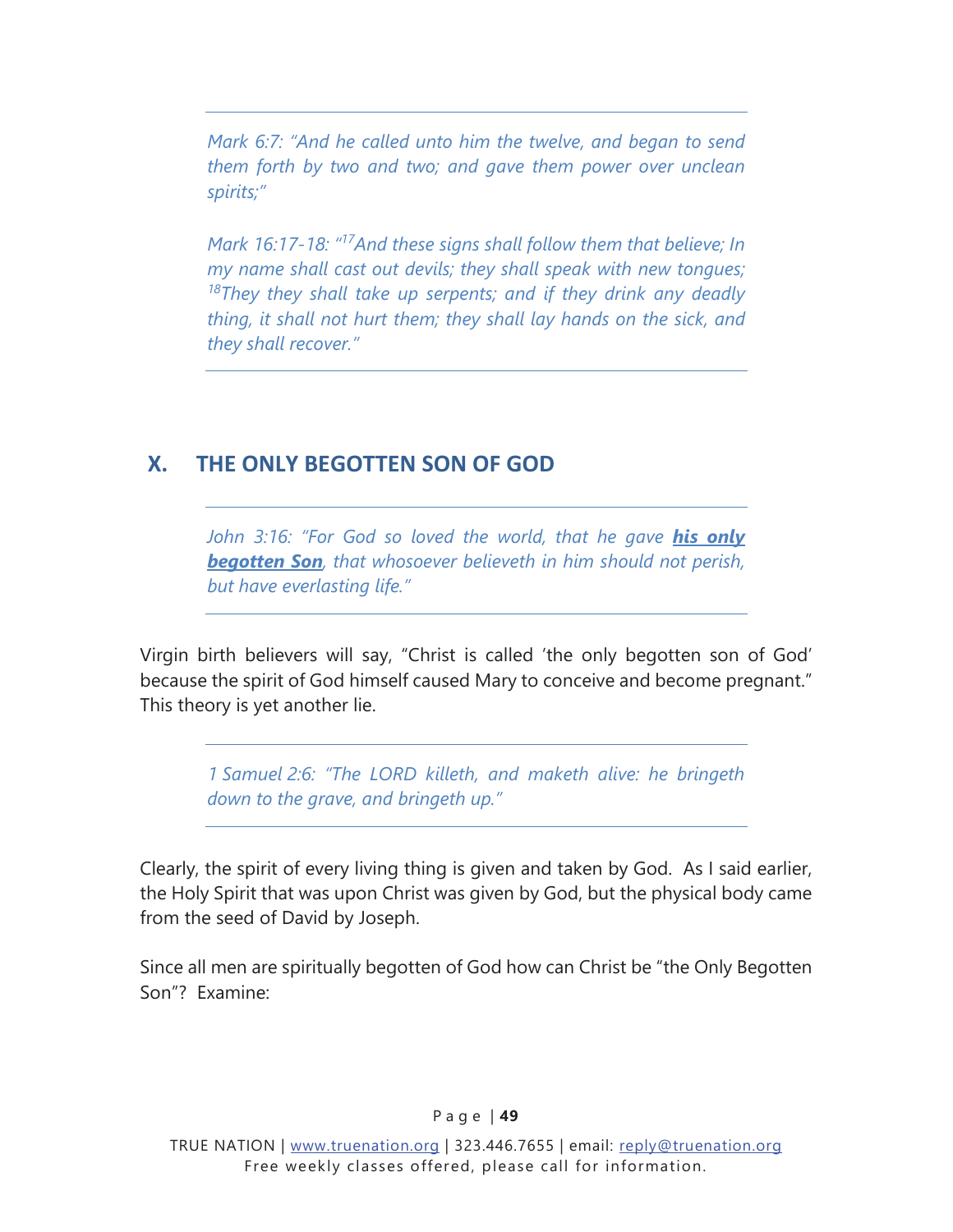*Hebrews 1:5: "For unto which of the angels said he at any time, Thou art my Son, this day have I begotten thee? And again, I will be to him a Father, and he shall be to me a Son?"* 

In the above verse, Paul is referencing Psalms 2:7. Seeing this was said about Christ centuries before he was born to Joseph and Mary, what could the phrase "the only begotten" mean when referring to Christ? Let's examine again:

*1 Peter 1:3: "Blessed be the God and Father of our Lord Jesus Christ, which according to his abundant mercy hath begotten us again unto a lively hope by the resurrection of Jesus Christ from the dead…"* 

We as believers are also "begotten" of God. Therefore Christ cannot be the ONLY begotten of the Father. Let's get more understanding:

*1 Chronicles 1:28: "The sons of Abraham; Isaac, and Ishmael."* 

*Genesis 22:2: "And he said, Take now thy son, thine only son Isaac, whom thou lovest, and get thee into the land of Moriah; and offer him there for a burnt offering upon one of the mountains which I will tell thee of."* 

Abraham was told by God to sacrifice Isaac upon the altar as a demonstration of his faithfulness. Notice that 1 Chronicles 1:28 states that Abraham had two sons, Isaac and Ishmael. Genesis 22:2 states that Isaac is Abraham's only son. This is important to consider because Ishmael was Abraham's firstborn son and was alive during the life of Isaac. Why is Isaac called Abraham's only son when it is a fact that Abraham had another son? It is because, in this context, the term "only begotten" does not mean "the only one" it is more of a TITLE to mean the "only one CHOSEN" for a specific purpose.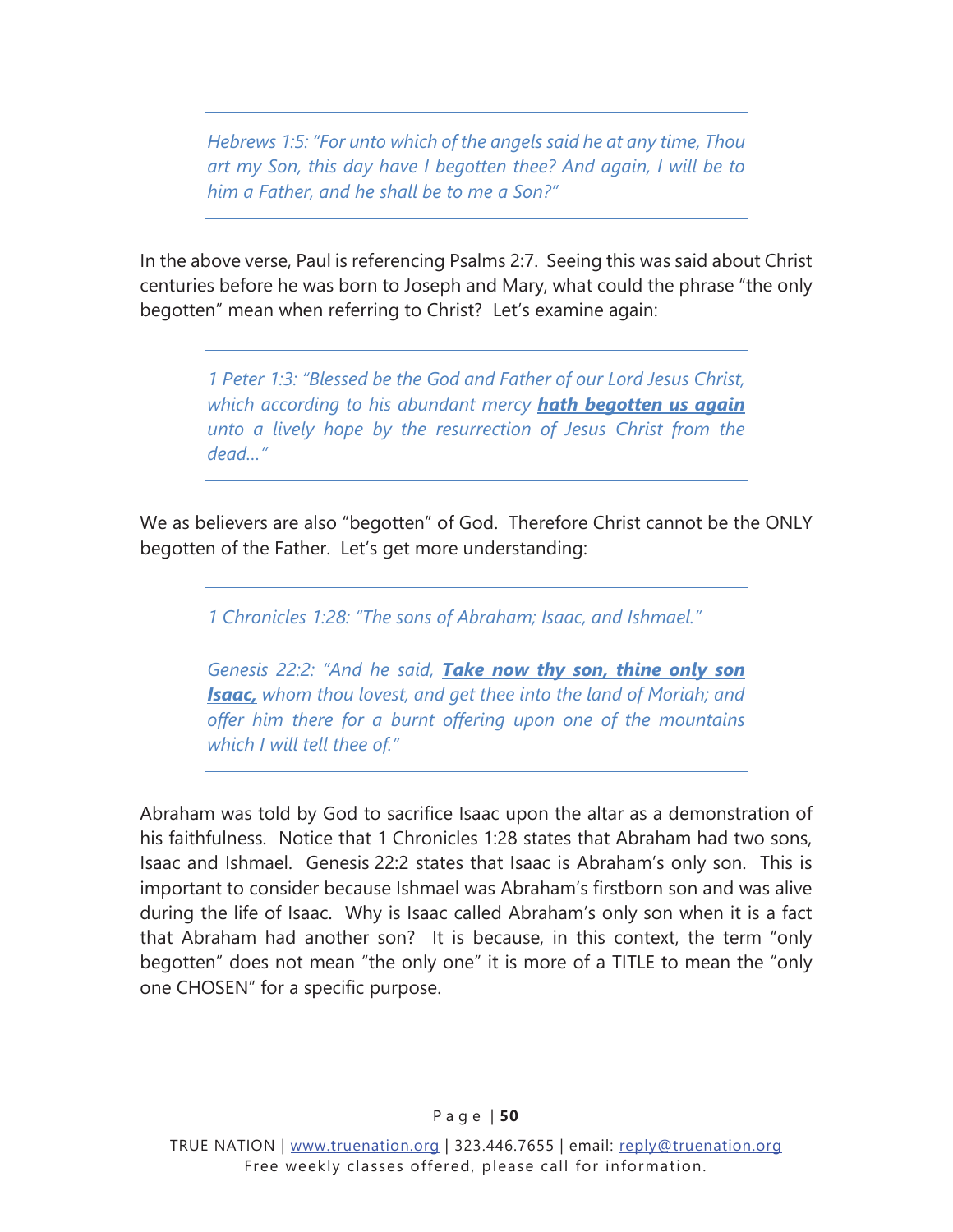*Hebrews 11:17: "By faith Abraham, when he was tried, offered up Isaac: and he that had received the promises offered up his only begotten son…."* 

*Genesis 25:1-2: "1 Then again Abraham took a wife, and her name was Keturah. <sup>2</sup> And she bare him Zimran, and Jokshan, and Medan, and Midian, and Ishbak, and Shuah."* 

These scriptures show that the phrase "only begotten son" is used by God when referring to Isaac. However, we see that Abraham had many other children. The phrase "only begotten son" is applied to Isaac because he is the ONLY BEGOTTEN SON of Abraham that was CHOSEN to carry out a special purpose from God. Isaac would be the ONLY son of Abraham's children to receive the promise of God.

*Genesis 17:21: "But my covenant will I establish with Isaac, which Sarah shall bear unto thee at this set time in the next year."* 

*Romans 9:8: "That is, they which are the children of the flesh, these are not the children of God: but the children of the promise are counted for the seed."* 

Isaac was set apart from Abraham's other children because he was the chosen of God. Abraham's other offspring are considered children of Abraham's flesh. But Isaac is the child of the spirit (promise) just as Christ is the "only begotten son" to die and restore repentance and salvation to Israel.

*Acts 5:30: "30The God of our fathers raised up Jesus, whom ye slew and hanged on a tree. 31Him hath God exalted with his right hand to be a Prince and a Saviour, for to give repentance to Israel, and forgiveness of sins."*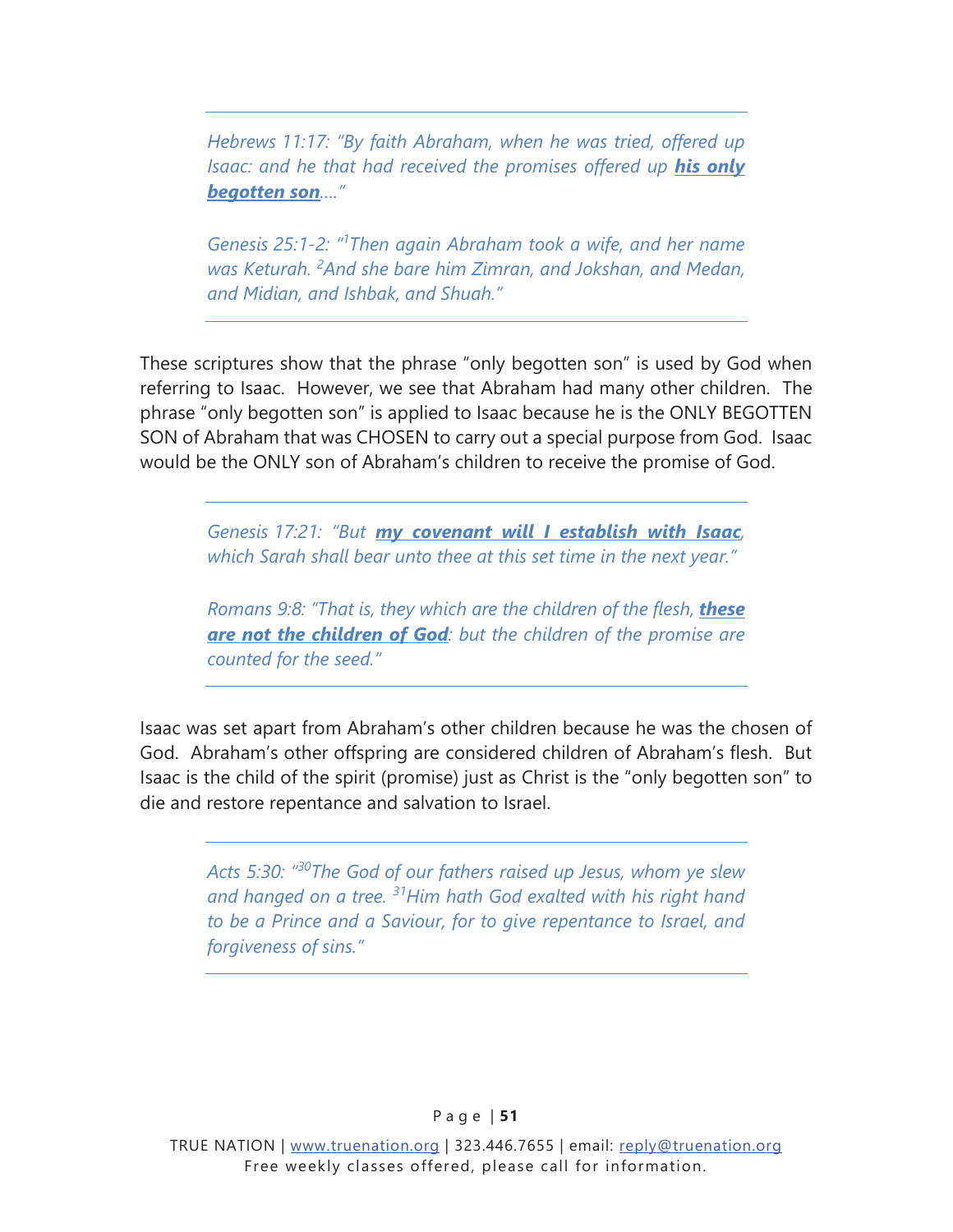<span id="page-55-0"></span>*Acts 4:10-12: :"10Be it known unto you all, and to all the people of Israel, that by the name of Jesus Christ of Nazareth, whom ye crucified, whom God raised from the dead, even by him doth this man stand here before you whole. 11This is the stone which was set at nought of you builders, which is become the head of the corner. <sup>12</sup>Neither is there salvation in any other: for there is none other name under heaven given among men, whereby we must be saved."* 

*1 John 4:9: "In this was manifested the love of God toward us, because that God sent his only begotten Son into the world, that we might live through him."* 

By God's choice, Christ is the only son that can restore us back to the Heavenly Father. The phrase "only begotten son" has nothing whatsoever to do with a virgin birth doctrine. It simply implies that Christ is the only son begotten of God to fulfill the scriptural prophecies of redemption written of him. Christ is also the only king that will rule forever.

# **XI. ORIGIN OF THE VIRGIN MARY DOCTRINE**

Throughout the scriptures, we never see Mary, the mother of Christ, being venerated. The virgin birth doctrine comes attached to the worshipping of female deities. In the  $1<sup>st</sup>$  century AD, the Roman's most popular deity was Diana, also called Artemis by the Greeks.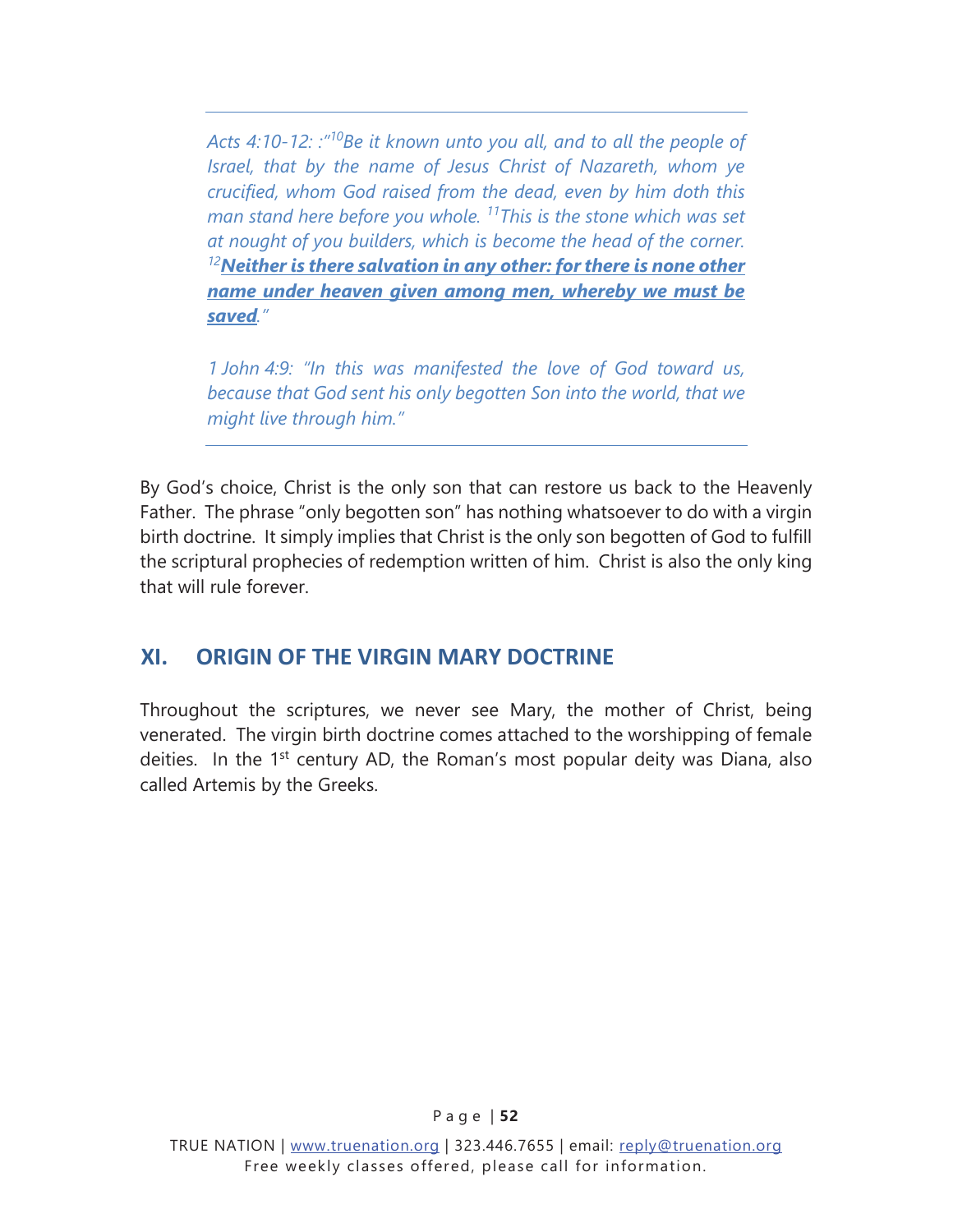

*Diana, a Roman deity* 

*Acts 19:27: "So that not only this our craft is in danger to be set at nought; but also that the temple of the great goddess Diana should be despised, and her magnificence should be destroyed, whom all Asia and the world worshippeth."* 

Towards the end of the  $1<sup>st</sup>$  century AD, the true Christian church, established by Christ and afterwards continued by the apostles, was being persecuted and weakened by the influence of Rome. False teachings began to enter into the church, particularly the worshipping of Diana (idolatry). Diana (Artemis) was a Greek goddess that represented virginity. She was made to be the virgin of Zeus, the greatest of Greek gods.

The Greeks borrowed this myth from the Egyptians and the Babylonians.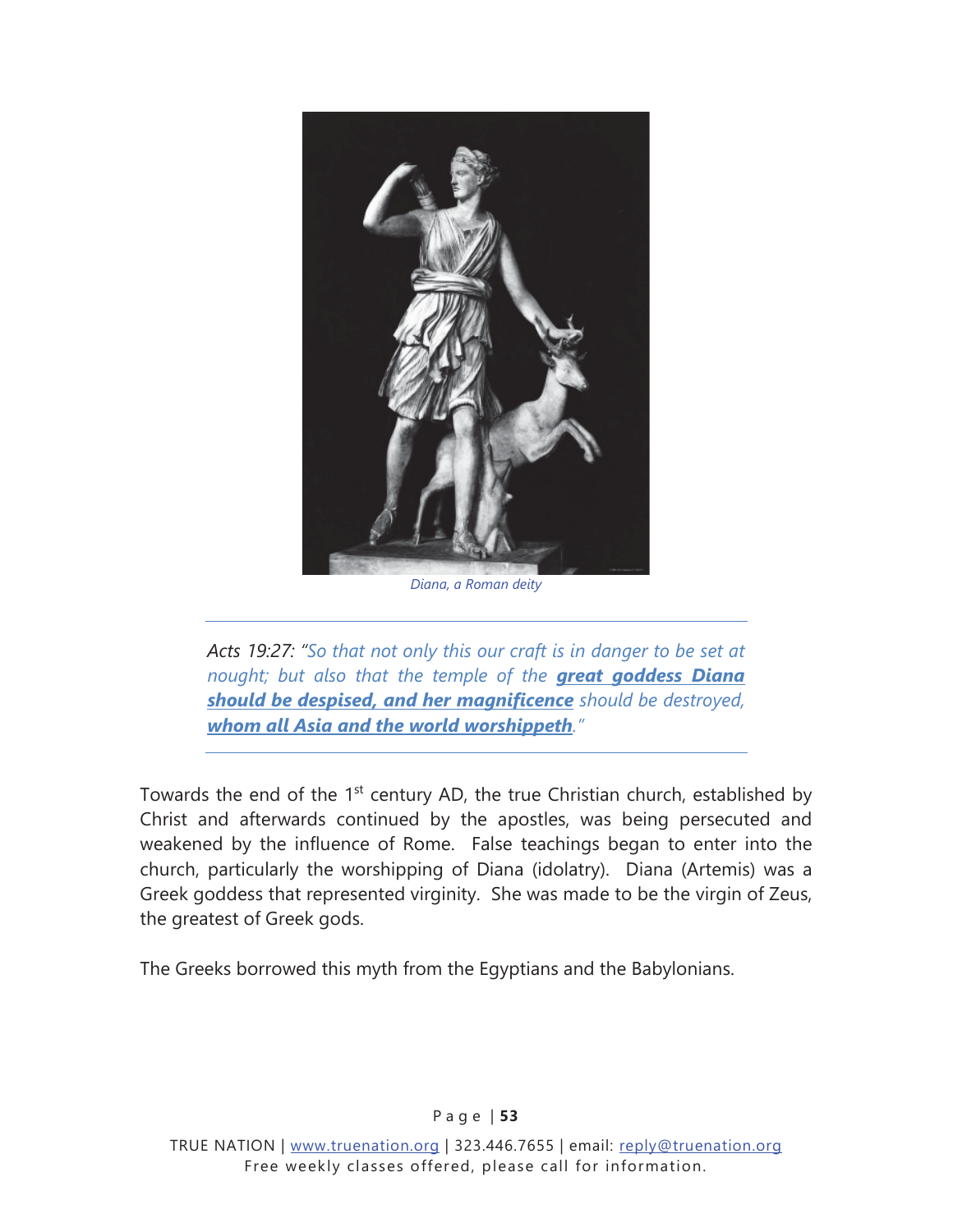

The Egyptian goddess Isis was also a<br>virgin and made pregnant by the god Osiris and bare him Horus. Horus was acknowledged by the Egyptians as the son of God.



The same myth was then edited and recycled by the Babylonians whereas they believed Semiramis' son Tammuz was conceived by a god.



Greek mythology also documents the Greek<br>god Zeus impregnating the virgin Theia Eu-<br>ryphaessa and bearing him Helios.



Perseus, the son of Zeus was also brought forth by the virgin Danae.

P a g e | **54**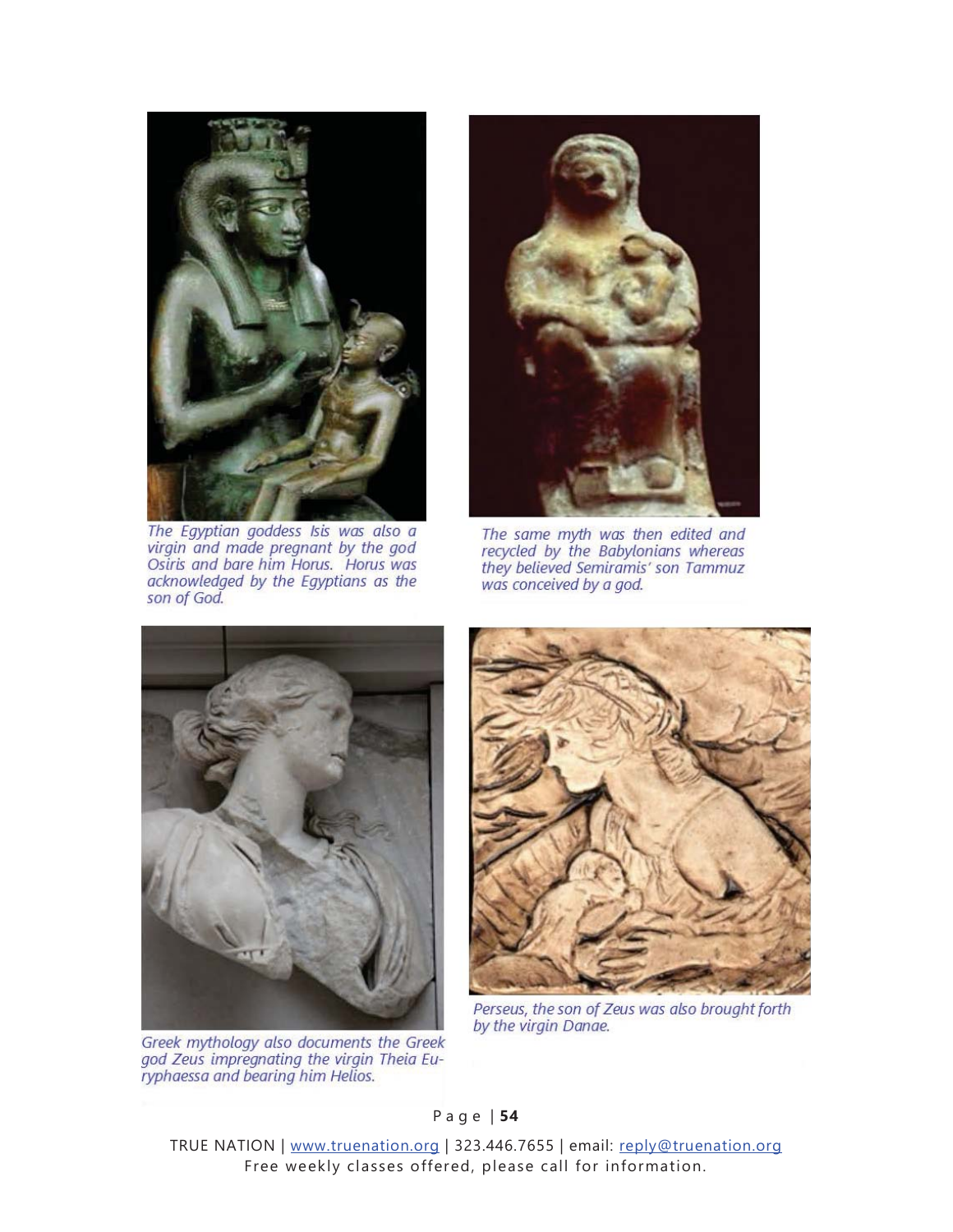We must understand that at this time, the scriptures were only taught in the churches by the church leaders. The public had very little access to the scriptures. Many doctrines began to form around these myths and entered into the now universal Christian church known as the Catholic Church.

In the 2<sup>nd</sup> century AD, Justin Martyr in particular embraced and publicly taught the virgin birth heresy (among others) in the regions of Asia Minor. He received resistance from the Jews but still persuaded many. At this point, Mary was beginning to be exalted as the Christian replica of the Roman goddess Diana. The story of Christ's birth was blatantly misconstrued by the Catholic Church in order to magnify and promote Mary as the female Christian version of Diana, Semiramis, and Isis. The virgin birth lie gave way for many other lies and biblical misconstructions to be taught like Jesus Christ was God in the flesh. The lie also made it easy to introduce and accept the Roman pagan festival Saturnalia. This festival was infused into the Church to accompany the virgin birth lie. This winter festival possessed rites of idolatry in which evergreen trees were taken and decorated with silver and gold to acknowledge their gods. Gifts, food and drink offerings were placed under these trees as offerings to these gods. To allure the Christians, this festival was later called "Christmas" and was believed to commemorate Christ's birth. This caused many to partake of this pagan festival. However, the Bible does not support this winter festival, and even condemns it (Jeremiah 10:1-5). Easter was another pagan festival installed around the virgin birth lie. The virgin birth heresy was emphatically taught so that the Romans and Greeks would accept the new version of Christianity now called Catholicism. The truth of the birth of Christ found within the scriptures was taught in such an ill fashion that it was made to sound like the pagan myths that were before it. This continued until the story of Christ's birth was the same as their Roman and Greek pagan myths. Mary was later called "Madonna" by the Catholic Church. She was glorified and worshipped by her followers, just as she is unto this day.

During the 3<sup>rd</sup> century AD, the Essenes, Nazerenes and the Ebionites, names given to the original followers of God and Jesus Christ, battled continuously against the heresies taught by the Catholic Church. Although these three groups may differ slightly in their customs, they all believed that Joseph was the biological father of Christ. They also believed that Christ was a natural human being and was not of an angelic nature until he was resurrected.

> "They [Ebionites] denied the Virgin Birth and held that Christ's divinity depended on His union with the Holy

#### P a g e | **55**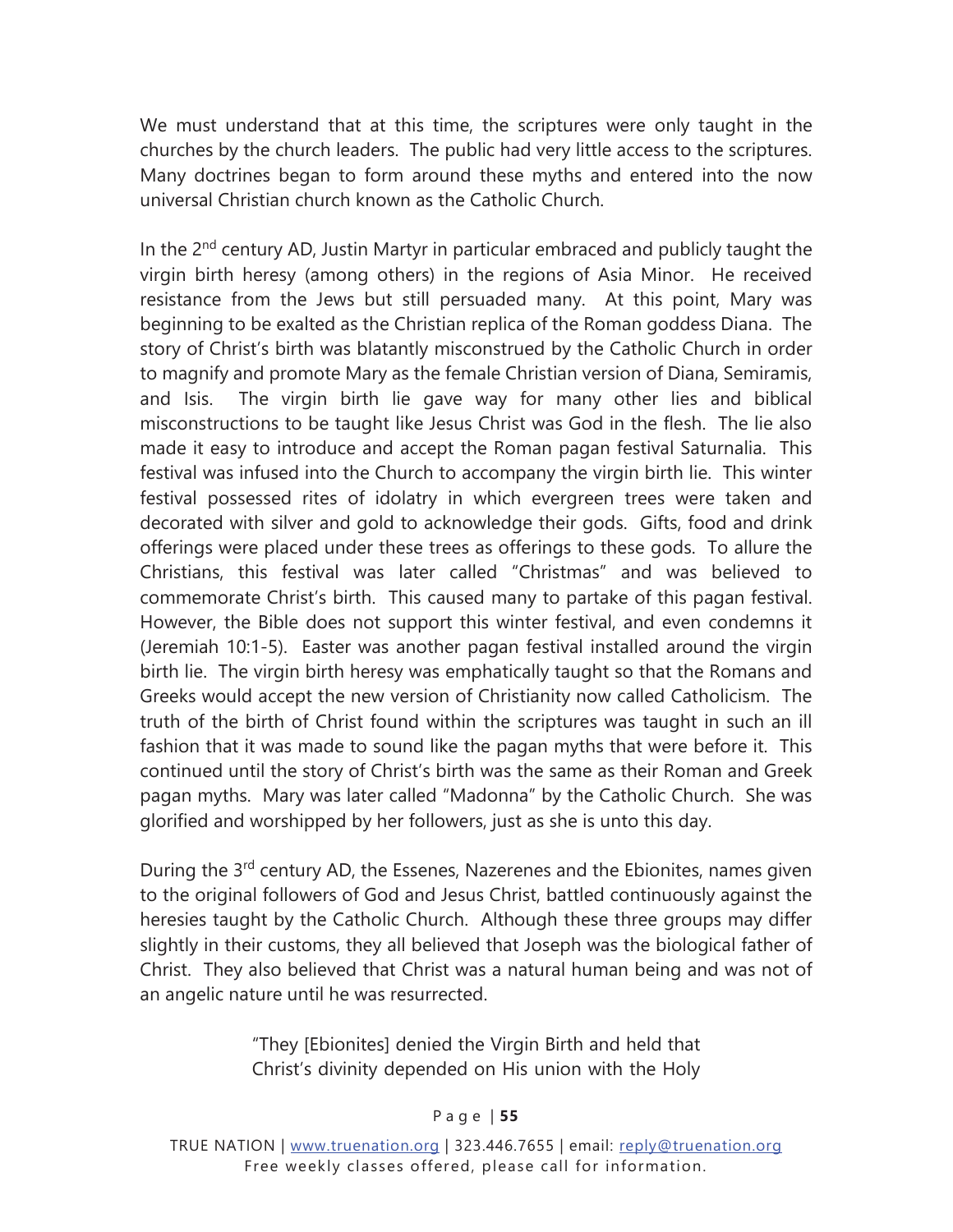Spirit at the time of His baptism" [The International Standard Bible Encyclopedia, p. 184].

"They [Ebionites] say that Jesus was begotten of human seed, and chosen, and thus called by election Son of God, Christ having come upon him from on high in the form of a dove." [Epiphanius, Panarion XXX, 16].

#### The Encyclopedia of Religion, Vol. 4, on p. 576, states:

"They [Ebionites] saw Jesus as a prophet, an exceptional man in the line of Jewish prophets [as described in Deuteronomy 18:15] and denied the virgin birth."

#### **Early church historian Eusebius wrote in the 4<sup>th</sup> CE:**

*"The heresy of the Ebionites as it is called, asserts that Christ was born of Joseph and Mary, and supposes him to be a mere man."* 

As the true teachings of God became corrupted by the Catholic Church, any form of truth that remained that did not agree with Catholic doctrine was called heresy.

The Ebionites and Nazerenes disputed the Virgin Mary concept that the Catholic Church conjured up. These arguments led to the Catholic Church creating more heresies. They began to teach that Mary was a perpetual virgin even after giving birth to Christ. In the  $3^{rd}$  CE, Father Ambrose wrote a whole treatise defending the perpetual virginity of Mary. In 392 CE, Pope Siricius declared that Mary was forever a virgin. Clearly, this is a lie because Christ was Mary's first born son and because Christ had brothers and sisters (Mark 6:3).

In 325 AD, the emperor Constantine organized the first Council of Nicaea. This council was held to discuss various topics regarding the scriptures. In particular, the divinity of Christ and his relation to God (also called Arianism). These councils endorsed such heresies as the virgin birth, the Trinity, Easter and the changing of the Sabbath day from Saturday to Sunday and made it mandatory that all Christians be taught these heresies. Idol worship became prominent in the church also.

Because of the virgin birth heresy, many regard the bible as a plagiarism of Egyptian, Babylonian and Greek mythology when in fact no such virgin birth or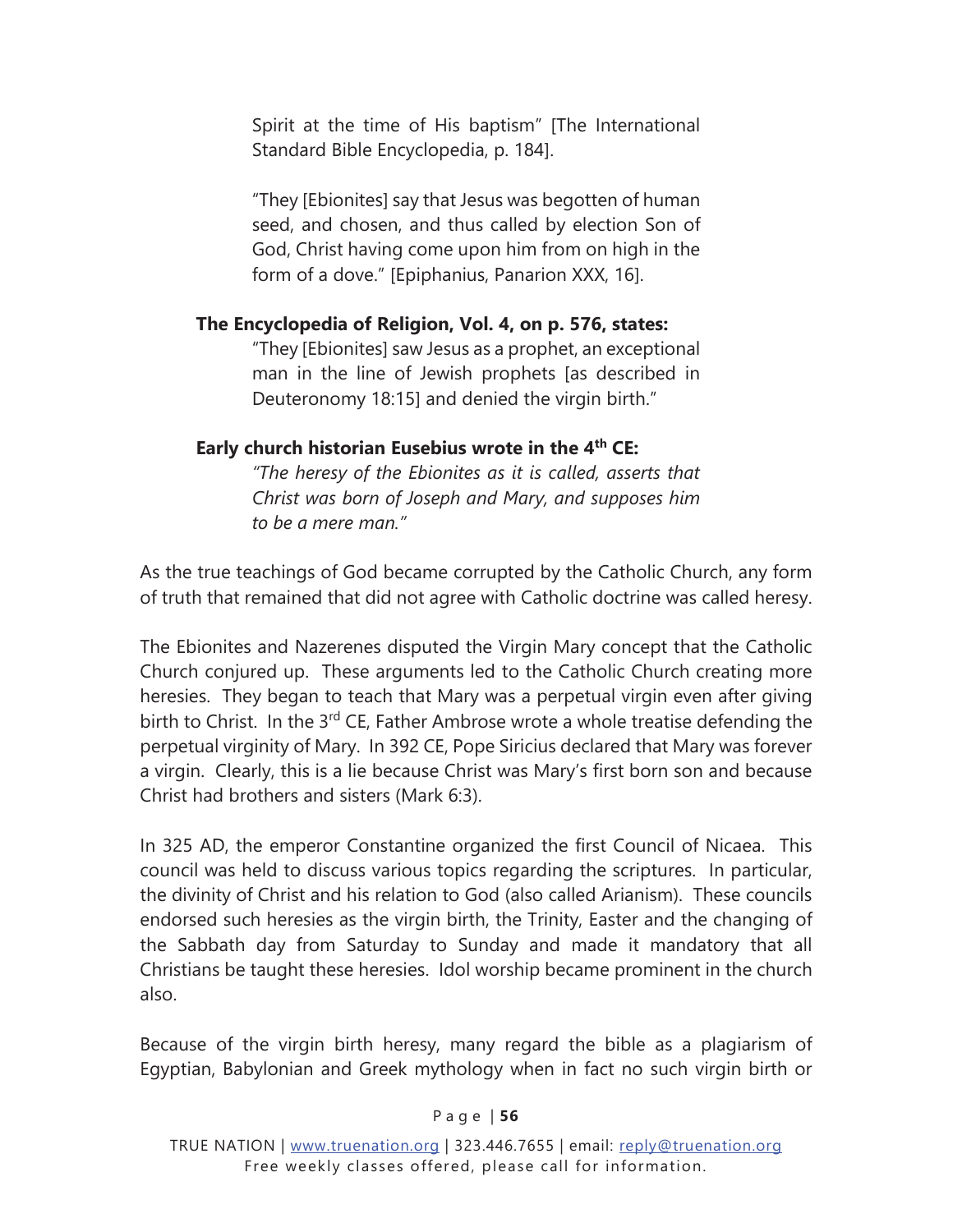worshipping of the mother of Christ took place within the scriptures. The following images show the resemblance of the Egyptian God Isis with her son Horus (image on left) in comparison with the Renaissance artwork portraying Mary with her son Christ in the same fashion (image on right) and on cover. The image of the socalled Virgin Mary and various others like it were created to mimic the Egyptian, Greek and Roman deities that surround the virgin birth myths of each culture. During the Renaissance, even more images were created and made popular by making the characters of the artwork to look Caucasian.



*Romans 1:25: "Who changed the truth of God into a lie, and worshipped and served the creature more than the Creator, who is blessed for ever. Amen."* 

P a g e | **57**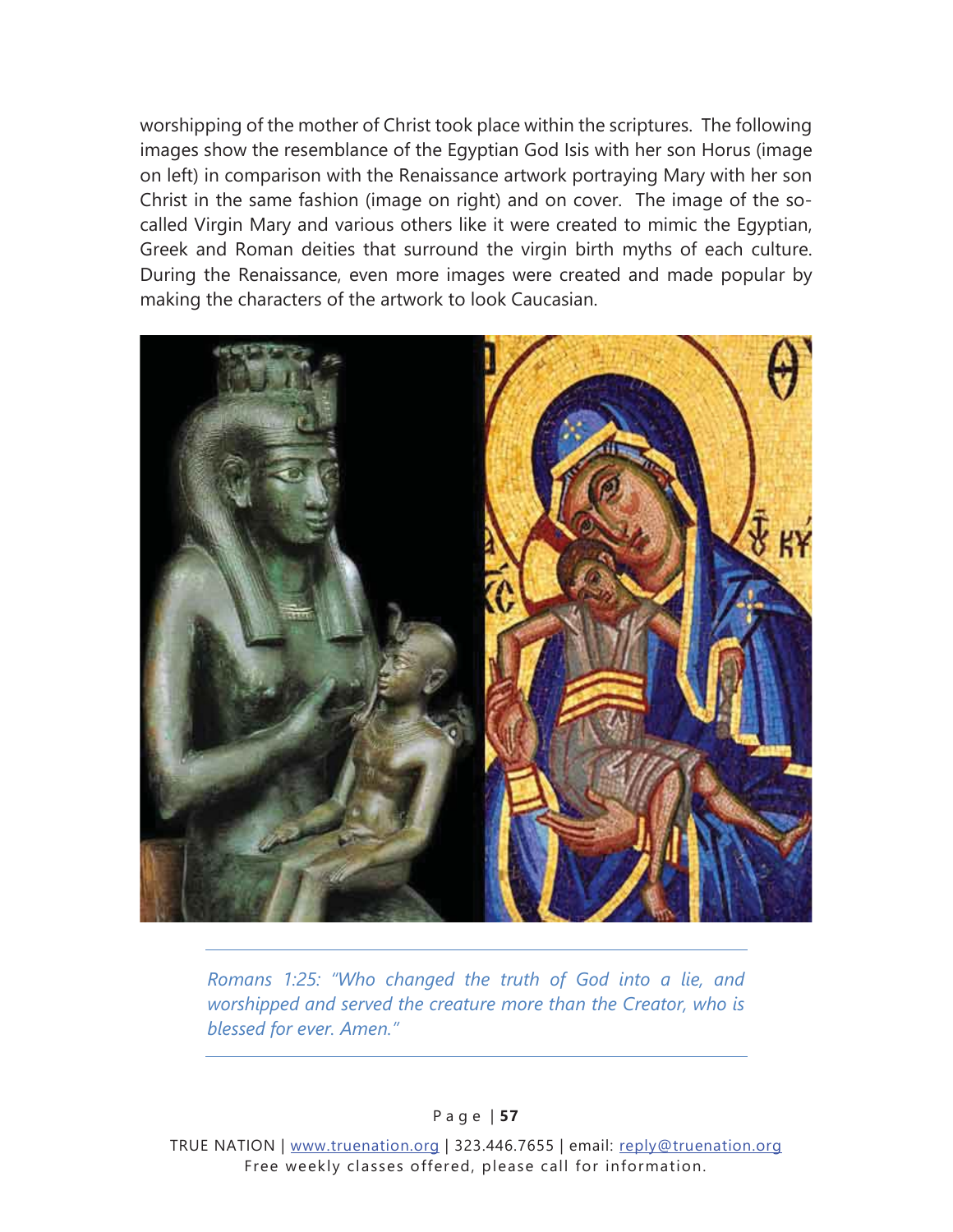The Word of God does not record a virgin birth at all. The truth was turned into lies by the Catholic Church.

*2 Peter 2:1: "But there were false prophets also among the people, even as there shall be false teachers among you, who privily shall bring in damnable heresies, even denying the Lord that bought them, and bring upon themselves swift destruction."* 

There are many false teachers who will teach the bible corruptly and create false doctrines that deny that the Lord Christ was born of an earthly father and mother.

*Acts 20:30: "Also of your own selves shall men arise, speaking perverse things, to draw away disciples after them."* 

Fake leaders teach false doctrines to please the people in order to get more people to follow them.

In conclusion, I must reiterate these points:

- A. The Bible gives no indication that a virgin birth took place.
- B. There is no scripture that states that God himself placed a seed in Mary that would cause her to conceive.
- C. Neither Mary, nor Joseph, nor Christ, nor anyone else, for that matter, acknowledges that Christ was conceived without his parents having sexual intercourse.
- D. Joseph is never described as Christ's adopted father or stepfather.
- E. Christ is called Joseph's son many times.
- F. Joseph is said to be Christ's biological father in both genealogies of Matthew and Luke.
- G. Only Joseph and Christ have the royal bloodline of David through Solomon in common.